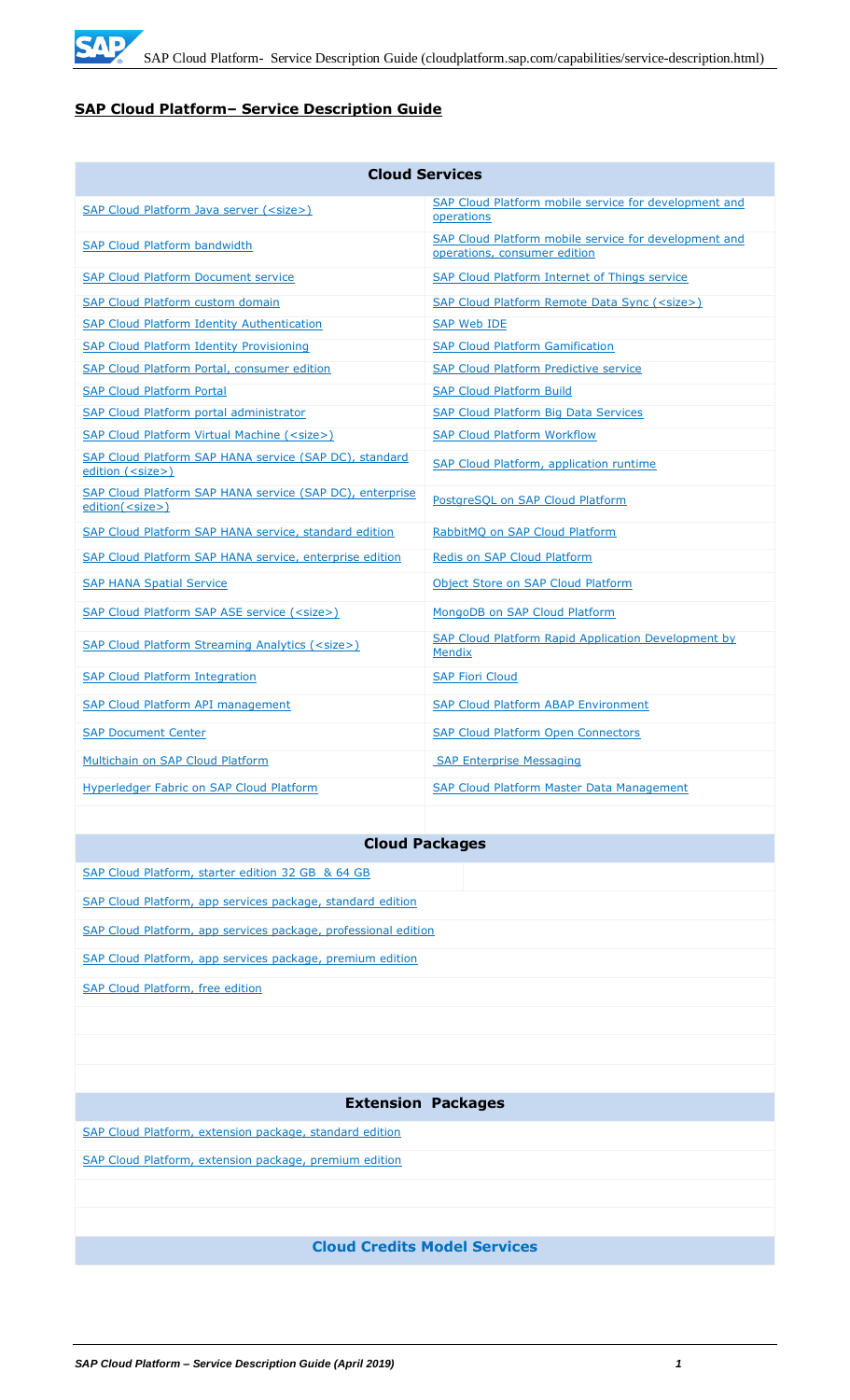#### **Service Level Agreement and Support**

The **Service Level Agreement for SAP Cloud Services** applies to the Cloud Services described in this Service Description Guide, provided, however, the System Availability SLA for all Cloud Services is 99.9% per month. Any deviations from the 99.9% System Availability SLA or any aspect of the standard **Service Level Agreement for SAP Cloud Services** are noted in the applicable Cloud Service terms in this Service Description Guide. The **Service Level Agreement for SAP Cloud Services** can be found at: [http://go.sap.com/about/agreements/cloud-services.html?search=Service Level Agreement](http://go.sap.com/about/agreements/cloud-services.html?search=Service%20Level%20Agreement) (also available from SAP upon request).

Maintenance Windows for all Cloud Services are set forth in the **Service Level Agreement for SAP Cloud Services**.

#### **Disaster Recovery**

#### **Disaster**

A disaster is only declared by SAP when there is a loss of utilities and services and uncertainty on whether utilities and services can be restored within a reasonable period of time. As long as the production site has power and is connected to the Internet, it will not be considered a disaster. Emergency incidents are assessed by SAP Cloud Platform and SAP Corporate Infrastructure Services. An SAP management member with proper authorization must officially declare a disaster in order to initiate a Disaster Recovery plan. Operations from the "Disaster Recovery site" could last anywhere from a few weeks to many months. Initiation of the failback plan is at SAP's sole discretion.

#### **Standard Disaster Recovery**

SAP Cloud Platform standard subscription fees (for services provisioned on the Neo environment) include standard disaster recovery service with the following capabilities (i) offsite database backups to disk (i.e. full data backup once per day/ log backup every 30 min/ replication of backups and log files to offsite storage array several times per day); and (ii) commercially reasonable efforts to restore productive tenants from backups as soon as practicable in case of a disaster resulting in loss of the production data center.

#### **Enhanced Disaster Recovery (EDR) Service**

For certain SAP Cloud Platform services specified in the Documentation, SAP shall provide EDR service in the following production data centers: EU1 (St. Leon-Rot, Germany), US1 (Ashburn, Virginia, USA), US2 (Phoenix, Arizona, USA), US3 (Sterling, Virginia, USA), and AP1 (Sydney, Australia).

EDR service includes (i) Recovery Point Objective (RPO): target age of data is no more than 30 minutes and (ii) Recovery Time Objective (RTO): full restoration of SAP Cloud Platform EDR enabled services within 4 hours (time required for declaration of a disaster is included). SAP will perform annual EDR testing with select customers once per year. EDR enabled SAP Cloud Platform services along with corresponding Customer Data and configurations are mirrored to a disaster recovery site. In case of disaster, the EDRenabled SAP Cloud Platform services in the disaster recovery site replace those in the primary data center.

Customer will receive SAP Cloud Platform EDR service for a Platform Application(s) when Customer has allocated to EDR via SAP Cloud Platform provisioning self-service a duplicate set of all SAP Cloud Platform services utilized by the Platform Application. The duplicate SAP Cloud Platform services allocated to EDR require separate subscriptions (and associated fees).

#### **High Availability**

#### **High Availability option for HANA and ASE Service in SAP's data centers**

SAP shall provide High Availability for SAP Cloud Platform, HANA service or SAP Cloud Platform ASE service with an availability SLA of 99.95% per month if Customer has allocated to High Availability via SAP Cloud Platform provisioning self-service a duplicate of SAP Cloud Platform, HANA service or SAP Cloud Platform ASE service, as applicable. The duplicate SAP Cloud Platform services allocated to High Availability require separate subscriptions (and associated fees). In all other respects, the Service Level Agreement for SAP Cloud Services referenced in the Order Form applies to the applicable SAP Cloud Platform services.

#### **Support Services**

SAP Enterprise Support, cloud edition applies to the Cloud Services, with any deviations noted in the applicable Cloud Service terms in this Service Description Guide. The terms of SAP Enterprise Support, cloud edition can be found at: [http://go.sap.com/about/agreements/cloud](http://go.sap.com/about/agreements/cloud-services.html?search=Support%20cloud)[services.html?search=Support%20cloud](http://go.sap.com/about/agreements/cloud-services.html?search=Support%20cloud) (also available from SAP upon request).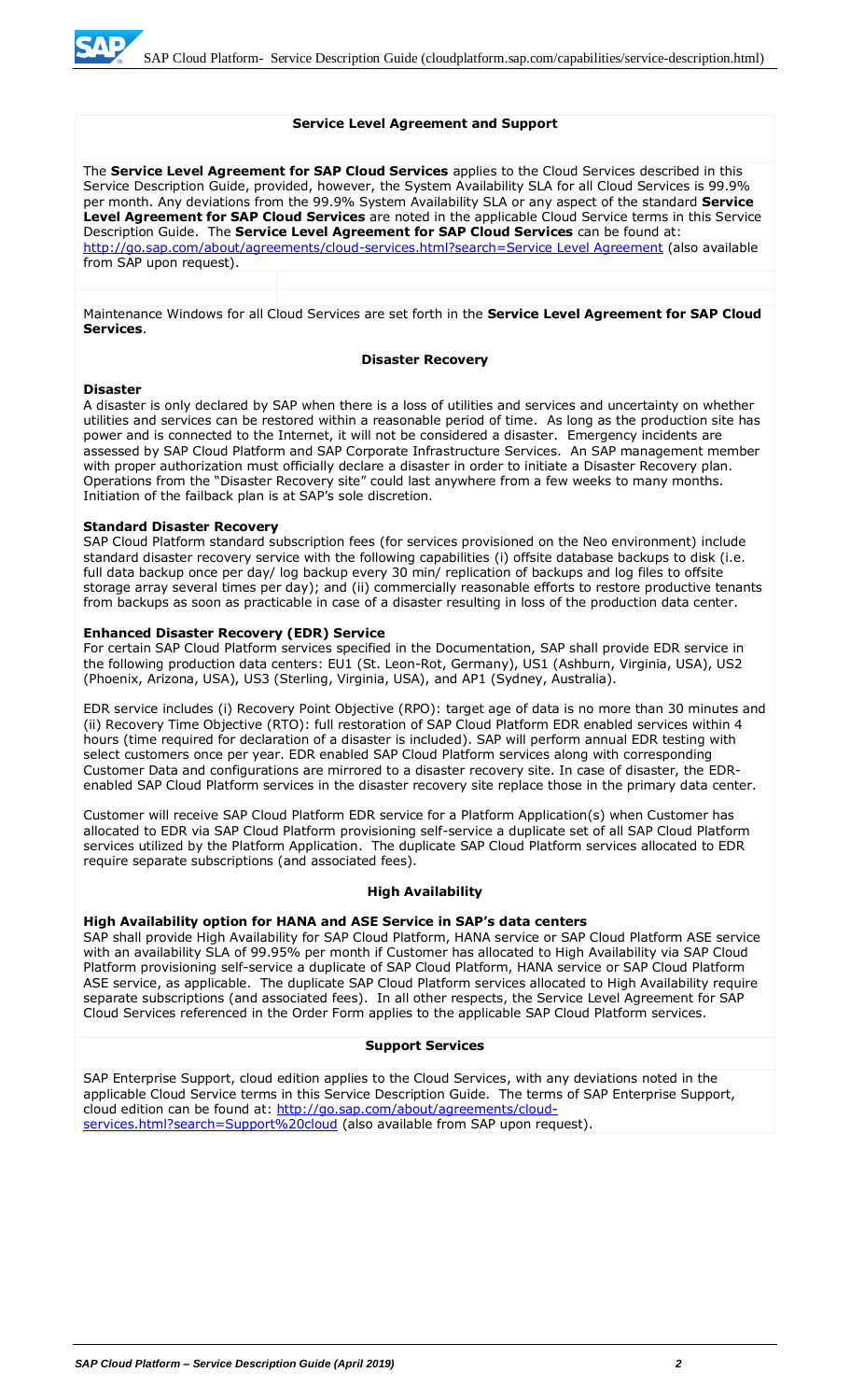# **Cloud Services**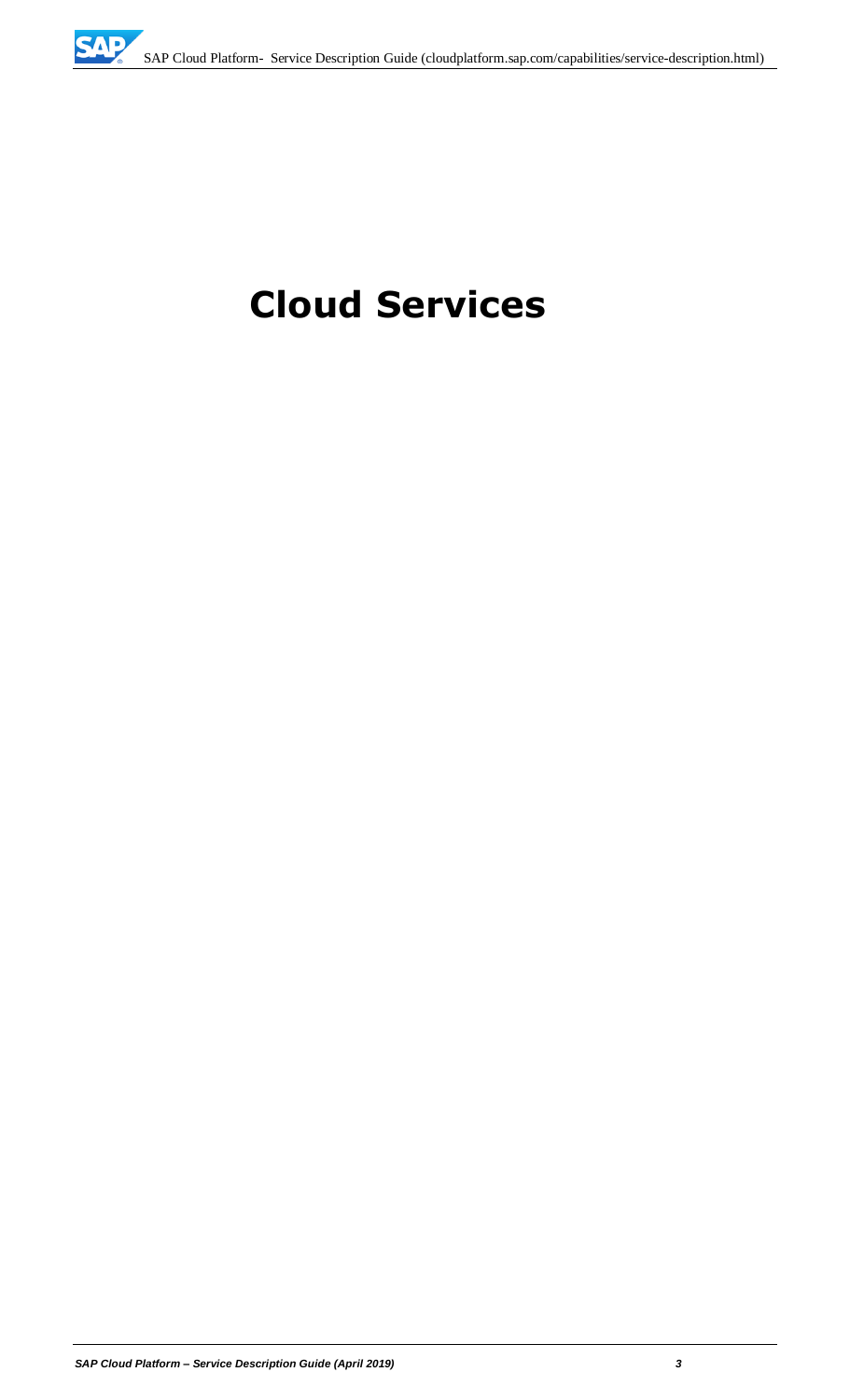**TAP** 

|                     |                                   |                                                                                                                                                                                                                              | <b>SAP Cloud Platform Java server</b>          |                                                                      |            |  |
|---------------------|-----------------------------------|------------------------------------------------------------------------------------------------------------------------------------------------------------------------------------------------------------------------------|------------------------------------------------|----------------------------------------------------------------------|------------|--|
|                     | <b>Cloud Service Description</b>  | Platform Applications.                                                                                                                                                                                                       |                                                | Java server means a virtualized hardware resource used by Java-based |            |  |
|                     |                                   |                                                                                                                                                                                                                              |                                                |                                                                      |            |  |
|                     |                                   |                                                                                                                                                                                                                              |                                                |                                                                      |            |  |
| <b>Usage Metric</b> |                                   |                                                                                                                                                                                                                              | Monthly Flat Fee per Piece                     |                                                                      |            |  |
| <b>Metric</b>       | <b>Explanation of Usage</b>       |                                                                                                                                                                                                                              | Flat Fee means fixed monthly subscription fees |                                                                      |            |  |
| <b>Piece Size</b>   |                                   |                                                                                                                                                                                                                              | 1 Java server $=$ 1 Piece                      |                                                                      |            |  |
|                     |                                   |                                                                                                                                                                                                                              |                                                |                                                                      |            |  |
|                     | <b>Available T-Shirt Sizes</b>    |                                                                                                                                                                                                                              |                                                |                                                                      |            |  |
|                     |                                   |                                                                                                                                                                                                                              |                                                |                                                                      |            |  |
|                     | <b>Size</b>                       |                                                                                                                                                                                                                              |                                                |                                                                      |            |  |
|                     | Cores                             | x-small<br>1                                                                                                                                                                                                                 | small<br>$\mathcal{P}$                         | medium<br>4                                                          | large<br>8 |  |
|                     | Memory (MB)                       | 2,048                                                                                                                                                                                                                        | 4,096                                          | 8,192                                                                | 16,384     |  |
|                     |                                   |                                                                                                                                                                                                                              |                                                |                                                                      |            |  |
|                     | <b>Service Availability "SLA"</b> | Precondition to System Availability SLA:<br>Java Platform Applications need to run with minimum 2 application<br>processes/nodes<br>Java Platform Applications need to have an availability check<br>$\bullet$<br>configured |                                                |                                                                      |            |  |
|                     |                                   |                                                                                                                                                                                                                              |                                                |                                                                      |            |  |
|                     | Previously referred to as         |                                                                                                                                                                                                                              | Platform, compute unit lite                    | SAP HANA Cloud Platform, Java server (x-small) = SAP HANA Cloud      |            |  |
|                     |                                   | SAP HANA Cloud Platform, Java server (small) = SAP HANA Cloud Platform,<br>compute professional                                                                                                                              |                                                |                                                                      |            |  |
|                     |                                   | SAP HANA Cloud Platform, Java server (medium) = SAP HANA Cloud<br>Platform, compute premium                                                                                                                                  |                                                |                                                                      |            |  |
|                     |                                   | SAP HANA Cloud Platform, Java server (large) = SAP HANA Cloud Platform,<br>compute premium plus                                                                                                                              |                                                |                                                                      |            |  |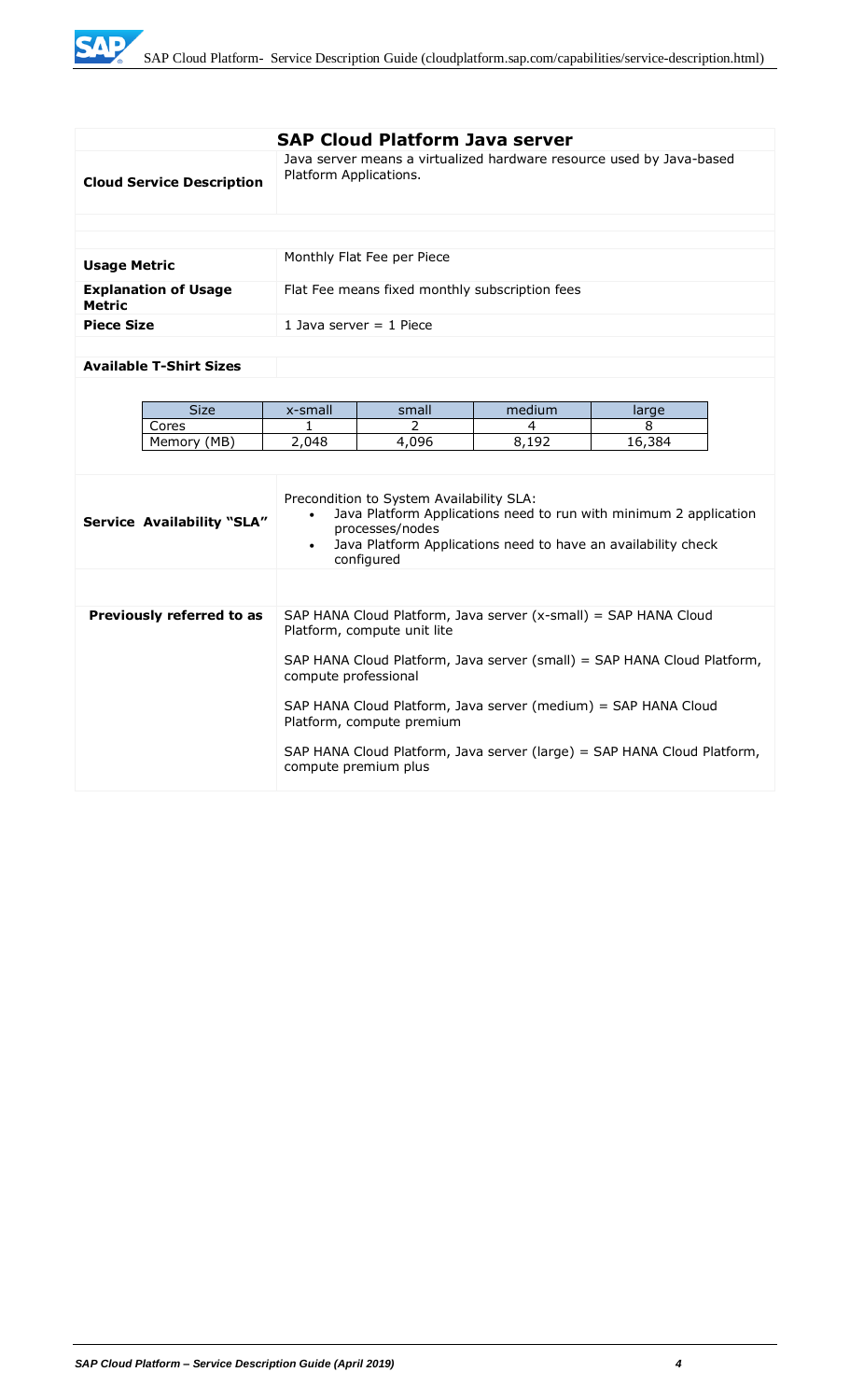| <b>SAP Cloud Platform Virtual Machine</b> |              |                                                                                                                                                            |                                                                                          |                                                                                                                                                                                                                                                                                                                                        |                                                                                                                                                                                                                                                                                                                                                                                                                                                                                                                                                                                                                                                                      |
|-------------------------------------------|--------------|------------------------------------------------------------------------------------------------------------------------------------------------------------|------------------------------------------------------------------------------------------|----------------------------------------------------------------------------------------------------------------------------------------------------------------------------------------------------------------------------------------------------------------------------------------------------------------------------------------|----------------------------------------------------------------------------------------------------------------------------------------------------------------------------------------------------------------------------------------------------------------------------------------------------------------------------------------------------------------------------------------------------------------------------------------------------------------------------------------------------------------------------------------------------------------------------------------------------------------------------------------------------------------------|
| <b>Cloud Service Description</b>          |              | SAP Cloud Platform Virtual Machine is a virtualized infrastructure-as-a-service<br>hardware resource used to host and run SAP or third-party applications. |                                                                                          |                                                                                                                                                                                                                                                                                                                                        |                                                                                                                                                                                                                                                                                                                                                                                                                                                                                                                                                                                                                                                                      |
| <b>Usage Metric</b>                       |              | Monthly Flat Fee per Piece                                                                                                                                 |                                                                                          |                                                                                                                                                                                                                                                                                                                                        |                                                                                                                                                                                                                                                                                                                                                                                                                                                                                                                                                                                                                                                                      |
|                                           |              | <b>Explanation of Usage Metric</b> Flat Fee means fixed monthly subscription fees                                                                          |                                                                                          |                                                                                                                                                                                                                                                                                                                                        |                                                                                                                                                                                                                                                                                                                                                                                                                                                                                                                                                                                                                                                                      |
| <b>Piece Size</b>                         |              | 1 virtual machine server $=$ 1 Piece                                                                                                                       |                                                                                          |                                                                                                                                                                                                                                                                                                                                        |                                                                                                                                                                                                                                                                                                                                                                                                                                                                                                                                                                                                                                                                      |
| <b>Available T-Shirt Sizes</b>            |              |                                                                                                                                                            |                                                                                          |                                                                                                                                                                                                                                                                                                                                        |                                                                                                                                                                                                                                                                                                                                                                                                                                                                                                                                                                                                                                                                      |
| <b>Size</b>                               | x-small      | small                                                                                                                                                      | medium                                                                                   | large                                                                                                                                                                                                                                                                                                                                  | x-large                                                                                                                                                                                                                                                                                                                                                                                                                                                                                                                                                                                                                                                              |
| Cores                                     | $\mathbf{1}$ | 2                                                                                                                                                          | 4                                                                                        | 8                                                                                                                                                                                                                                                                                                                                      | 16                                                                                                                                                                                                                                                                                                                                                                                                                                                                                                                                                                                                                                                                   |
| Storage (GB)                              | 20           | 40                                                                                                                                                         | 80                                                                                       | 160                                                                                                                                                                                                                                                                                                                                    | 320                                                                                                                                                                                                                                                                                                                                                                                                                                                                                                                                                                                                                                                                  |
| Memory (MB)                               | 2,048        | 4,096                                                                                                                                                      | 8,192                                                                                    | 16,384                                                                                                                                                                                                                                                                                                                                 | 32,768                                                                                                                                                                                                                                                                                                                                                                                                                                                                                                                                                                                                                                                               |
|                                           |              |                                                                                                                                                            |                                                                                          |                                                                                                                                                                                                                                                                                                                                        |                                                                                                                                                                                                                                                                                                                                                                                                                                                                                                                                                                                                                                                                      |
| <b>Additional Terms</b>                   |              | $\bullet$<br>$\bullet$<br>the Cloud Service.<br>$\bullet$<br>$\bullet$<br>$\bullet$<br>$\bullet$<br>the third party.                                       | licensed SAP or third-party applications.<br>services are included in the Cloud Service. | Customer may use the Cloud Service to host and run separately<br>Customer is solely responsible for the security, maintenance,<br>Customer is solely responsible for managing and updating the OS<br>recent security patches made available by the OS vendor.<br>Service virtual machine infringes or otherwise violates the rights of | management and support of the applications installed by Customer on<br>Customer is responsible for back up of Customer Data - no back up<br>The Cloud Service is provided through a single data center. As such,<br>no redundant data center is included for disaster recovery services.<br>layer of the Cloud Service, including patching the OS with the most<br>Customer shall fully compensate SAP (without effect of any limitations<br>on liability in the GTCs) for any damages or expenses incurred by SAP<br>as a result of a claim by a third party that any Customer or third party<br>software or other technology hosted or run on the Customer's Cloud |

**SAP**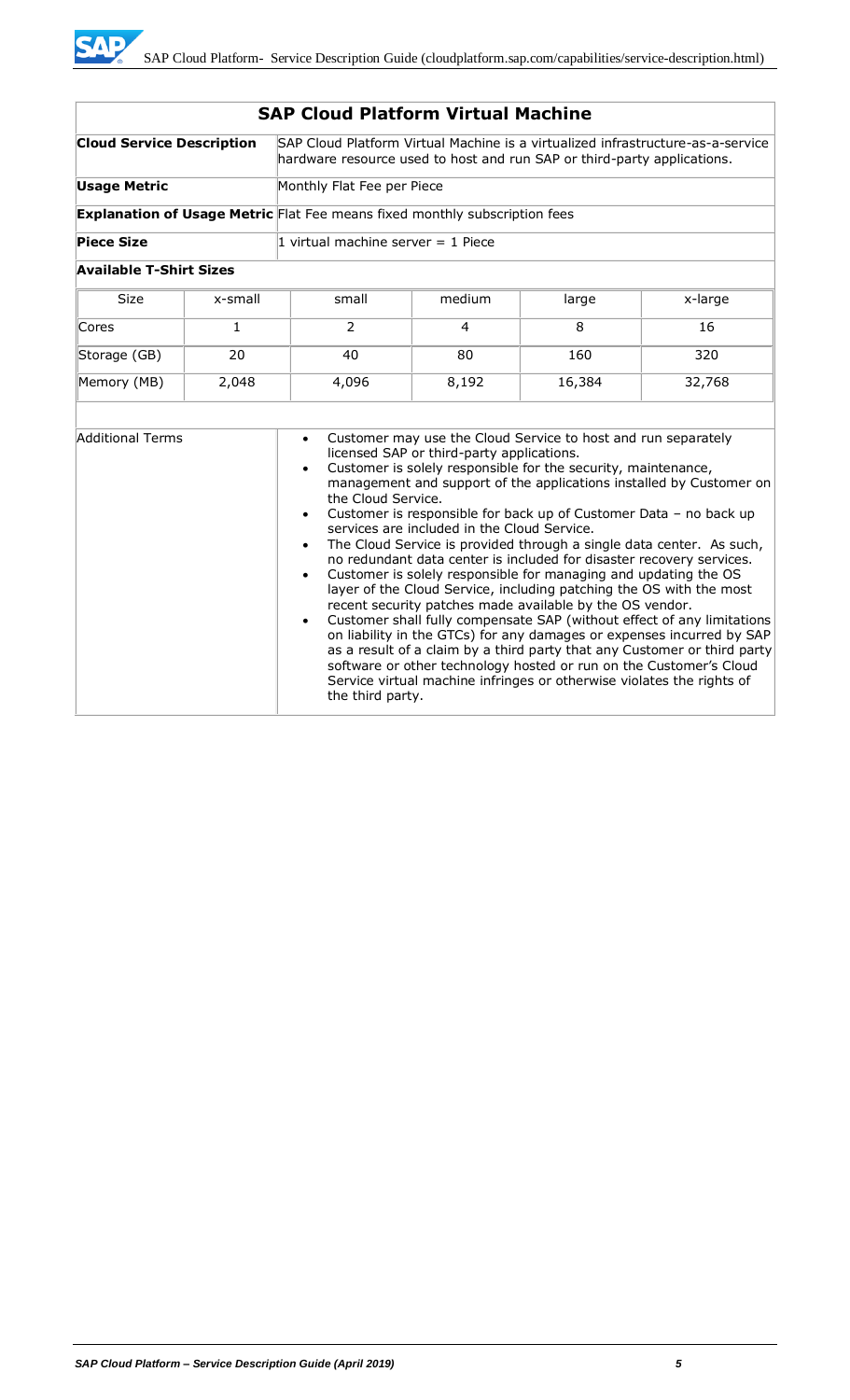| <b>SAP Cloud Platform bandwidth</b>          |                                                                                                                                  |  |
|----------------------------------------------|----------------------------------------------------------------------------------------------------------------------------------|--|
| <b>Cloud Service Description</b>             | Bandwidth means the amount of data traffic that leaves SAP data centers<br>from Cloud Services to which Customer has subscribed. |  |
|                                              |                                                                                                                                  |  |
| <b>Usage Metric</b>                          | Monthly Flat Fee per Piece                                                                                                       |  |
| <b>Explanation of Usage</b><br><b>Metric</b> | Flat Fee means fixed monthly subscription fees.                                                                                  |  |
| <b>Piece Size</b>                            | 1 Piece $=$ 10 GB of Bandwidth                                                                                                   |  |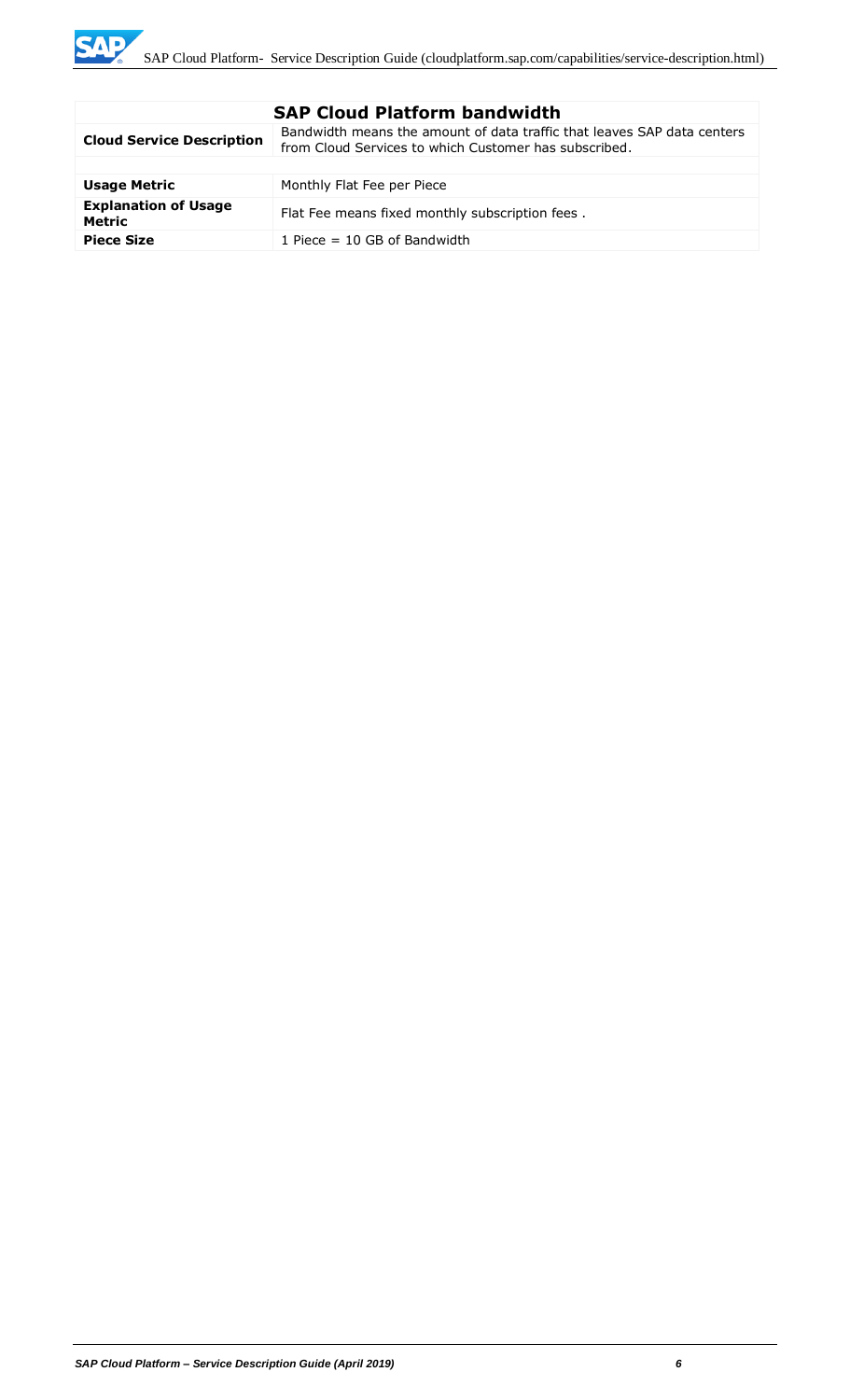

| <b>SAP Cloud Platform Document service</b> |                                                                                                                                                                                                                                                                             |  |
|--------------------------------------------|-----------------------------------------------------------------------------------------------------------------------------------------------------------------------------------------------------------------------------------------------------------------------------|--|
| <b>Cloud Service Description</b>           | Unstructured storage means:<br>an on-demand repository for the storage of unstructured or semi-<br>structured data;<br>a Git Service to store and version source code of Platform<br>Applications; and<br>private workspaces to users of SAP Document service.<br>$\bullet$ |  |
| <b>Usage Metric</b>                        | Monthly Flat Fee per Piece                                                                                                                                                                                                                                                  |  |
| <b>Explanation of Usage</b><br>Metric      | Flat fee means fixed monthly subscription fees                                                                                                                                                                                                                              |  |
| <b>Piece Size</b>                          | 1 Piece $= 10$ GB of unstructured storage                                                                                                                                                                                                                                   |  |
| Previously referred to as                  | SAP HANA Cloud Platform, unstructured storage                                                                                                                                                                                                                               |  |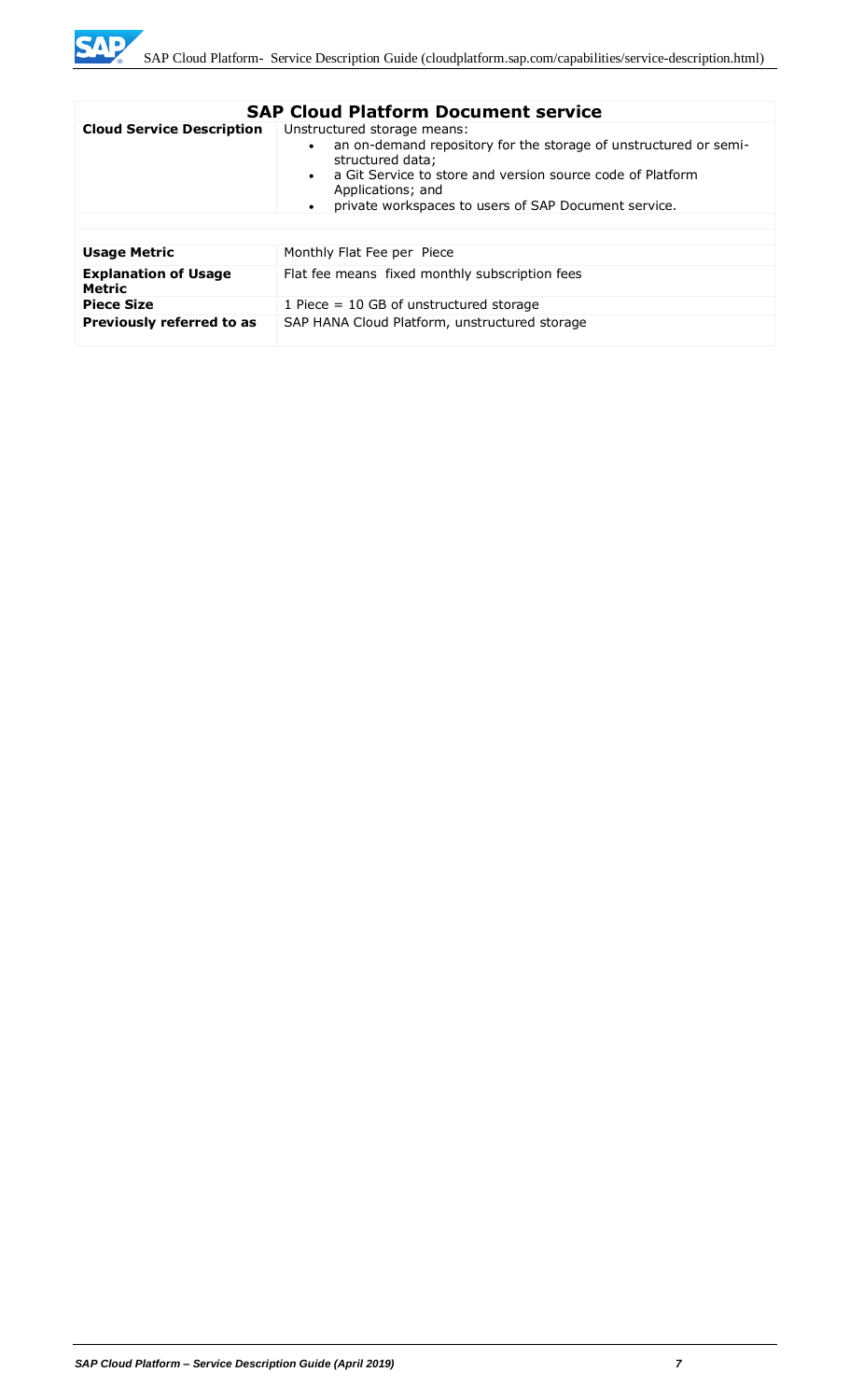

| <b>Cloud Service Description</b><br>Custom Domain means a domain requested and configured by Customer for<br>Platform Applications, instead of the default hana.ondemand.com<br>subdomain.<br><b>Usage Metric</b><br>Monthly Flat Fee per Piece<br><b>Explanation of Usage</b><br>Flat fee means fixed monthly subscription fees<br>Metric<br><b>Piece Size</b><br>1 Piece $= 1$ Custom Domain | элг сючч гасгонн счэсэн чэнгэш |  |  |
|------------------------------------------------------------------------------------------------------------------------------------------------------------------------------------------------------------------------------------------------------------------------------------------------------------------------------------------------------------------------------------------------|--------------------------------|--|--|
|                                                                                                                                                                                                                                                                                                                                                                                                |                                |  |  |
|                                                                                                                                                                                                                                                                                                                                                                                                |                                |  |  |
|                                                                                                                                                                                                                                                                                                                                                                                                |                                |  |  |
|                                                                                                                                                                                                                                                                                                                                                                                                |                                |  |  |
|                                                                                                                                                                                                                                                                                                                                                                                                |                                |  |  |
|                                                                                                                                                                                                                                                                                                                                                                                                |                                |  |  |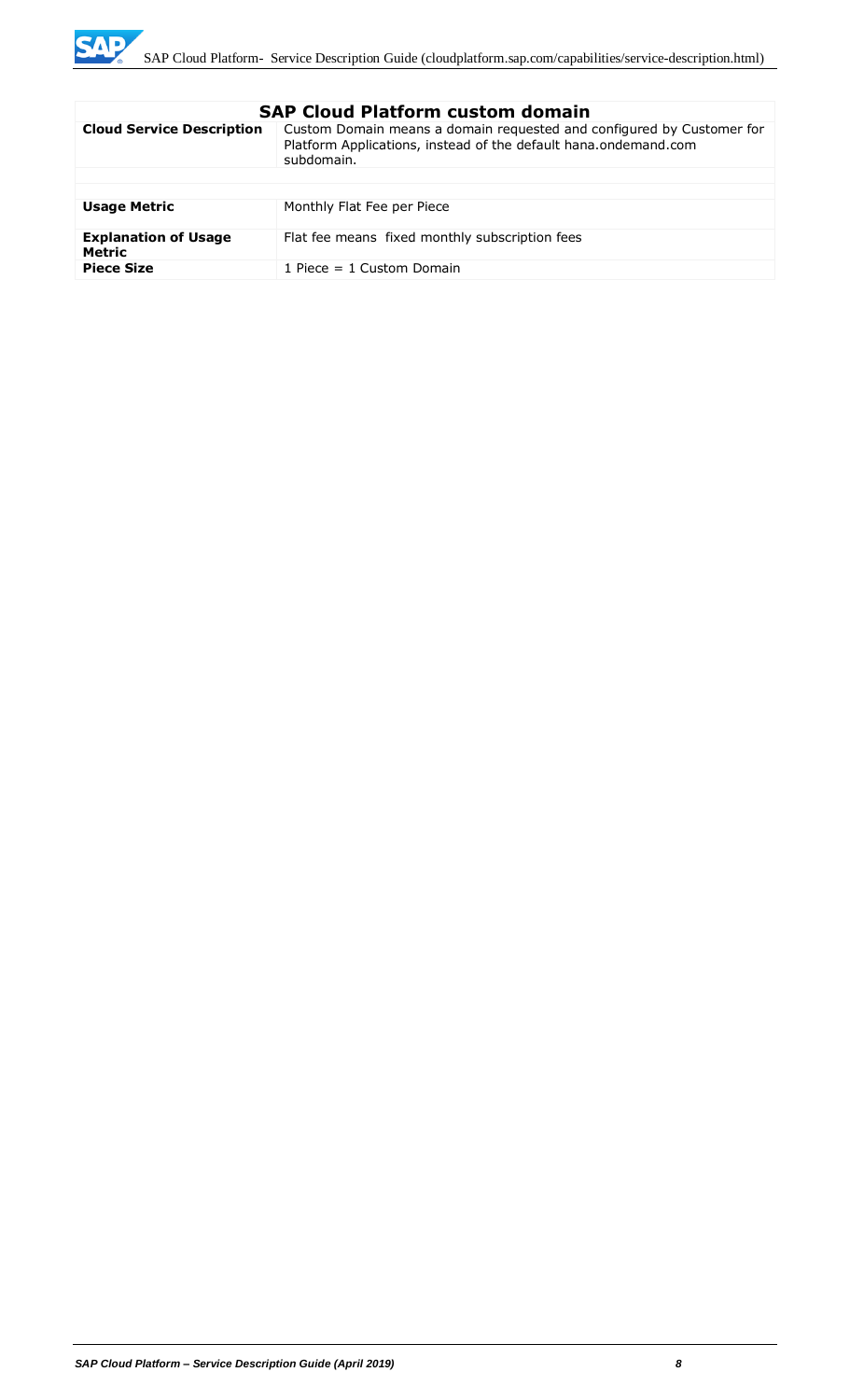|                                                    | SAP Cloud Platform Identity Authentication                                                                                                                                                                                                                                                                                                                                                                         |
|----------------------------------------------------|--------------------------------------------------------------------------------------------------------------------------------------------------------------------------------------------------------------------------------------------------------------------------------------------------------------------------------------------------------------------------------------------------------------------|
| <b>Cloud Service Description</b>                   | SAP Cloud Platform Identity Authentication provides secure authentication<br>and single sign-on for users in the cloud.                                                                                                                                                                                                                                                                                            |
|                                                    |                                                                                                                                                                                                                                                                                                                                                                                                                    |
| <b>Usage Metric</b>                                | Logon Requests per Month                                                                                                                                                                                                                                                                                                                                                                                           |
| <b>Explanation of Usage</b><br>Metric              | A Logon Request is a single authentication request managed via SAP Cloud<br>Platform identity Authentication. Multiple authentication requests by the<br>same user in a single day are counted as a single logon request.                                                                                                                                                                                          |
| <b>Piece Size</b>                                  | 1 Piece = $100$ Logon Requests                                                                                                                                                                                                                                                                                                                                                                                     |
| <b>Additional Terms &amp;</b><br><b>Conditions</b> | SAP Cloud Platform, Identity Authentication provides one tenant. If<br>$\bullet$<br>Customer has a subscription for a productive instance of SAP Cloud<br>Platform, Identity Authentication, then Customer can request a<br>second tenant (for testing purposes) which will be provided upon<br>request for no additional cost. Additional production or test tenants<br>beyond this must be purchased separately. |
| Previously referred to as                          | <b>SAP Cloud Identity</b><br>SAP HANA Cloud Platform, identity management                                                                                                                                                                                                                                                                                                                                          |

## **SAP Cloud Platform Identity Authentication**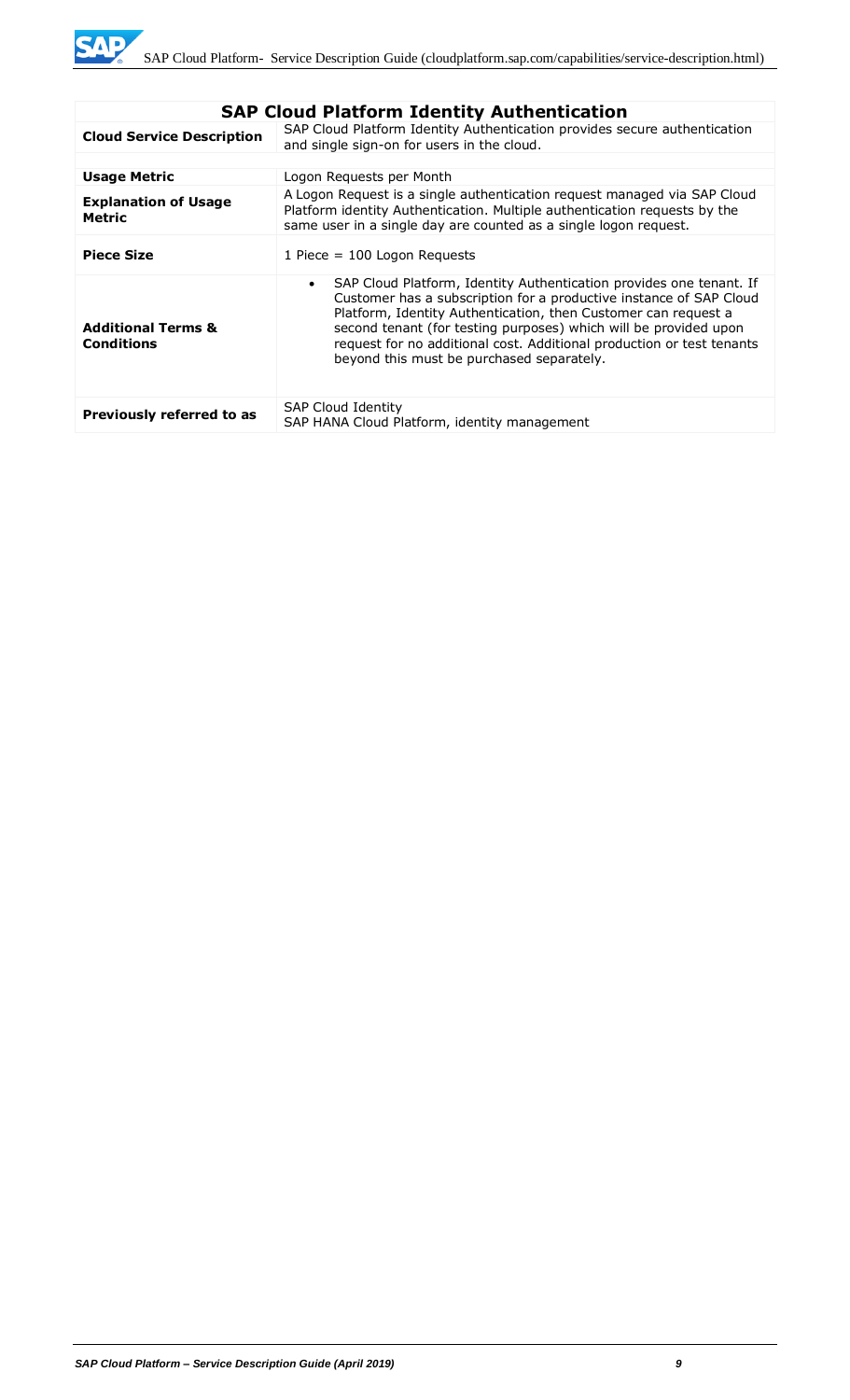

| <b>Cloud Service Description</b>                   |                 | SAP Cloud Platform Identity Provisioning offers identity management<br>functionality such as user and role assignment provisioning from a cloud based<br>repository to cloud and on-premise business systems.                                                                                                                                                                                              |
|----------------------------------------------------|-----------------|------------------------------------------------------------------------------------------------------------------------------------------------------------------------------------------------------------------------------------------------------------------------------------------------------------------------------------------------------------------------------------------------------------|
| Usage Metric                                       | Monitored Users |                                                                                                                                                                                                                                                                                                                                                                                                            |
| <b>Explanation of Usage</b><br>Metric              | Service.        | Monitored Users are individuals whose information or credentials are<br>monitored by the Cloud Service or who use the reporting console of the Cloud                                                                                                                                                                                                                                                       |
| <b>Additional Terms &amp;</b><br><b>Conditions</b> | ٠               | SAP Cloud Platform Identity Authentication is included in the<br>subscription to the Cloud Service.                                                                                                                                                                                                                                                                                                        |
|                                                    | п               | Unless otherwise noted, use of SAP Cloud Platform Identity<br>Authentication is limited to use in connection with the Cloud Service.                                                                                                                                                                                                                                                                       |
|                                                    | $\circ$         | Customer must download and deploy the SAP Cloud Platform, cloud<br>connector to connect on-premise SAP systems to the Cloud Service.<br>The cloud connector is part of the Cloud Service, but the System<br>Availability SLA does not apply to the Cloud Connector.                                                                                                                                        |
|                                                    | $\circ$         | The Cloud Service includes specific integration points to peer systems<br>which are described in the Documentation. These integration points<br>may be changed or deprecated by SAP upon reasonable notice to<br>Customer, and it is Customer's responsibility to ensure that it<br>maintains the integration with connected peer systems upon SAP's<br>change to or deprecation of any integration point. |

# **SAP Cloud Platform Identity Provisioning**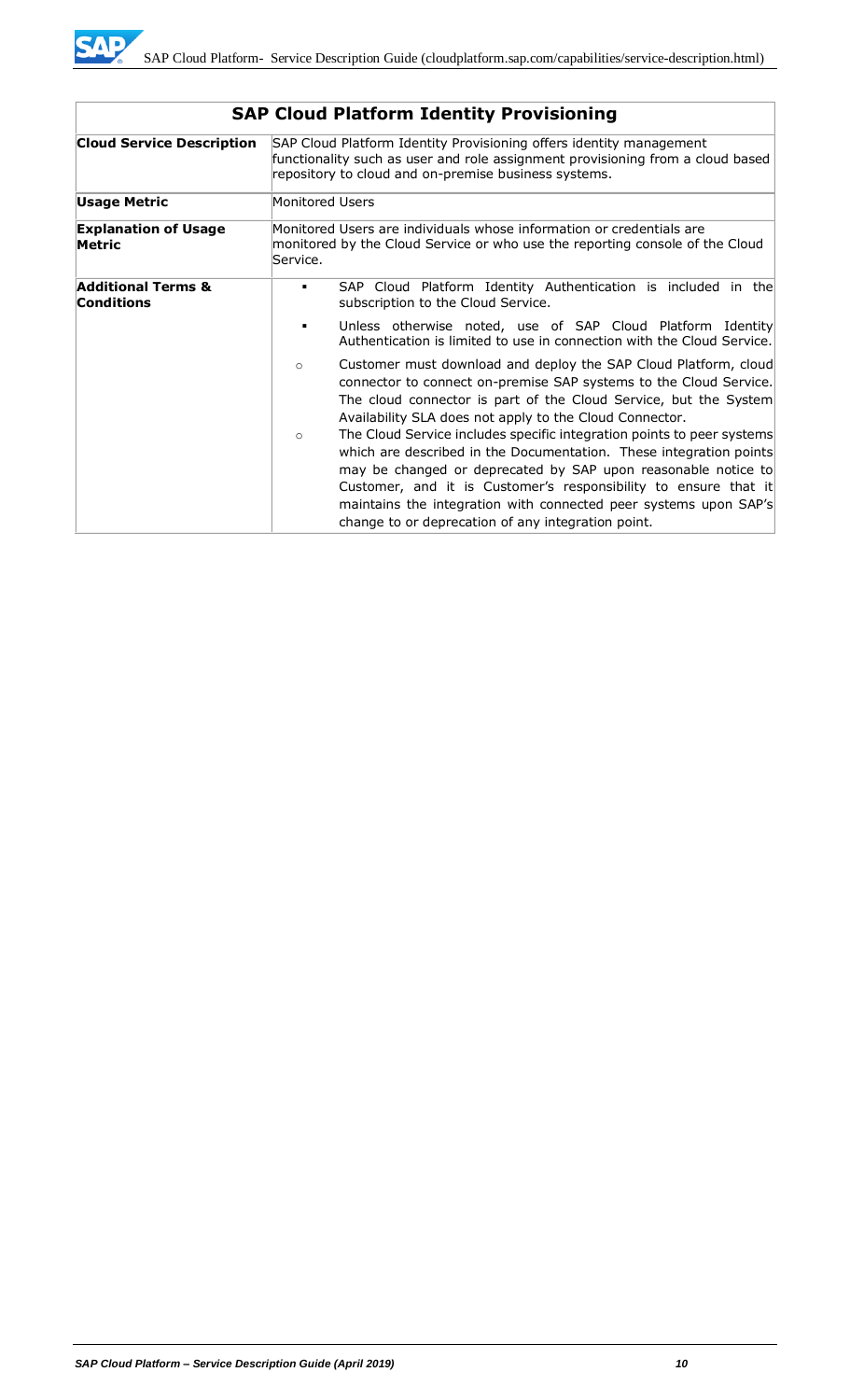**SAP** 

| <b>SAP Cloud Platform Portal</b>             |                                                                                                                                                                                                                                                                                                                                 |  |
|----------------------------------------------|---------------------------------------------------------------------------------------------------------------------------------------------------------------------------------------------------------------------------------------------------------------------------------------------------------------------------------|--|
| <b>Cloud Service Description</b>             | SAP Cloud Platform Portal is a flexible environment that allows Customer to<br>create and extend business websites.                                                                                                                                                                                                             |  |
|                                              |                                                                                                                                                                                                                                                                                                                                 |  |
| <b>Usage Metric</b>                          | Per User per month                                                                                                                                                                                                                                                                                                              |  |
| <b>Explanation of Usage</b><br><b>Metric</b> | A User is an individual authorized to access Customer's SAP Cloud Platform<br>Portal.                                                                                                                                                                                                                                           |  |
| <b>Pre-requisite</b>                         | At least one (1) SAP Cloud Platform portal administrator                                                                                                                                                                                                                                                                        |  |
|                                              |                                                                                                                                                                                                                                                                                                                                 |  |
| <b>Additional Terms</b>                      | SAP Cloud Platform Portal is limited to access by individuals within<br>$\bullet$<br>the Customer's organization, including employees and contractors.<br>Each SAP Cloud Platform Portal subscription also includes:<br>$\bullet$<br>30 logons of SAP Cloud Platform Identity Authentication per<br>$\Omega$<br>User, per month |  |
| <b>Previously referred as</b>                | SAP HANA Cloud Platform, portal service<br><b>SAP HANA Cloud Portal</b>                                                                                                                                                                                                                                                         |  |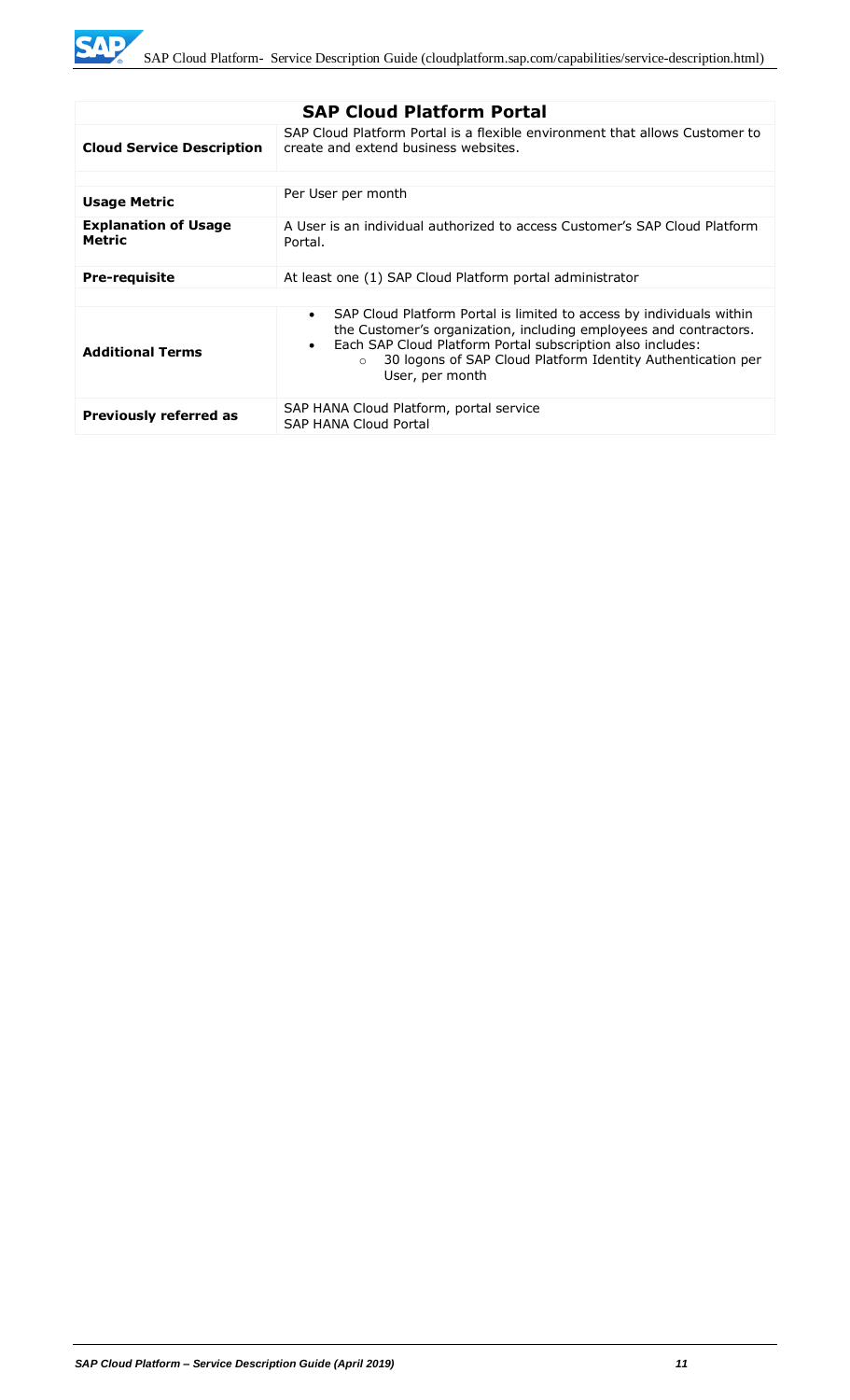| <b>SAP Cloud Platform Portal, consumer edition</b> |                                                                                                                                                                                                                                                                                                                                                                                                                                                                |  |
|----------------------------------------------------|----------------------------------------------------------------------------------------------------------------------------------------------------------------------------------------------------------------------------------------------------------------------------------------------------------------------------------------------------------------------------------------------------------------------------------------------------------------|--|
| <b>Cloud Service Description</b>                   | SAP Cloud Platform Portal is a flexible environment that allows Customer to<br>create and extend business websites.                                                                                                                                                                                                                                                                                                                                            |  |
|                                                    |                                                                                                                                                                                                                                                                                                                                                                                                                                                                |  |
| <b>Usage Metric</b>                                | Site Visits per month                                                                                                                                                                                                                                                                                                                                                                                                                                          |  |
| <b>Explanation of Usage</b><br><b>Metric</b>       | A Site Visit is an individual visit (user session) to Customer's SAP Cloud<br>Platform Portal, by a User. Within a single Site Visit the User can browse an<br>unlimited number of pages belonging to that site.                                                                                                                                                                                                                                               |  |
| <b>Piece Size</b>                                  | 1 Piece = 1000 Site Visits per month                                                                                                                                                                                                                                                                                                                                                                                                                           |  |
| <b>Pre-requisite</b>                               | At least one (1) SAP Cloud Platform portal administrator                                                                                                                                                                                                                                                                                                                                                                                                       |  |
|                                                    |                                                                                                                                                                                                                                                                                                                                                                                                                                                                |  |
| <b>Additional Terms</b>                            | SAP Cloud Platform Portal, consumer edition is limited to access by<br>$\bullet$<br>individuals other than employees and contractors within the<br>Customer's organization, except as included in the following<br>packages:<br>SAP Cloud Platform, app services package, standard edition<br>$\circ$<br>SAP Cloud Platform, app services package, professional<br>$\Omega$<br>edition<br>SAP Cloud Platform, app services package, premium edition<br>$\circ$ |  |
| <b>Previously referred as</b>                      | SAP HANA Cloud Platform, portal service<br><b>SAP HANA Cloud Portal</b>                                                                                                                                                                                                                                                                                                                                                                                        |  |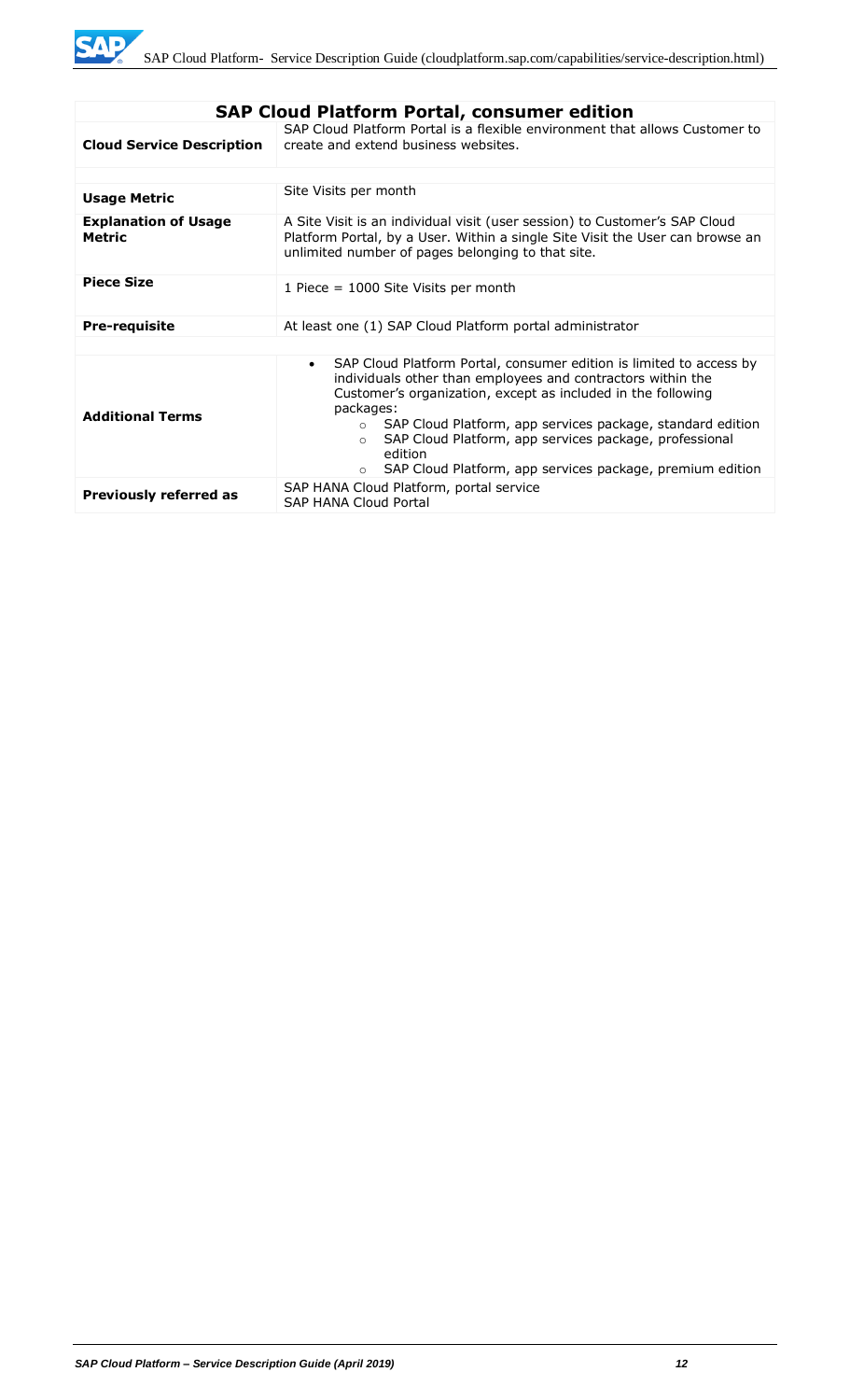| <b>SAP Cloud Platform, portal administrator</b> |                                                                                                                                                                                                                    |  |
|-------------------------------------------------|--------------------------------------------------------------------------------------------------------------------------------------------------------------------------------------------------------------------|--|
| <b>Cloud Service Description</b>                | SAP Cloud Platform, portal administrator is an administrator user that<br>manages the SAP Cloud Platform, portal service instance ranging from<br>content and access rights to the content deployed on the portal. |  |
|                                                 |                                                                                                                                                                                                                    |  |
| <b>Usage Metric</b>                             | Per User per month                                                                                                                                                                                                 |  |
| <b>Explanation of Usage</b><br><b>Metric</b>    | Users are individuals authorized to access the Cloud Service to perform<br>administrative functions.                                                                                                               |  |
|                                                 |                                                                                                                                                                                                                    |  |
| Previously referred to as                       | SAP HANA Cloud Platform, portal administrator<br>SAP HANA Cloud Portal, administrator                                                                                                                              |  |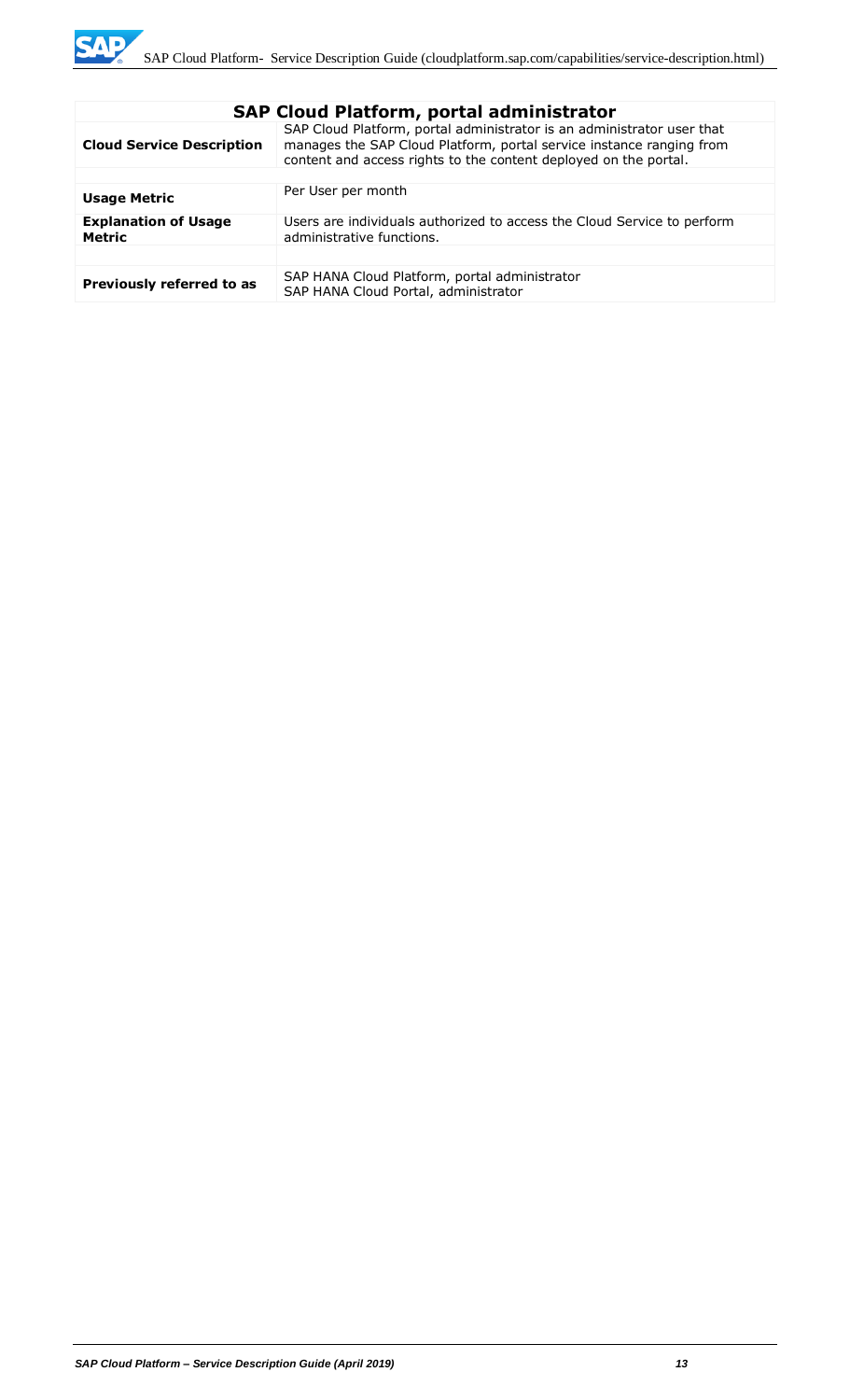

# **SAP Cloud Platform SAP HANA service (SAP DC), standard edition**

| <b>Cloud Service Description</b>   | SAP Cloud Platform SAP HANA service (SAP<br>DC), standard edition allows Customer to<br>develop, test and run Platform Applications-<br>with a fully provisioned HANA environment<br>including subscription-based SAP HANA<br>database base edition instance. |
|------------------------------------|---------------------------------------------------------------------------------------------------------------------------------------------------------------------------------------------------------------------------------------------------------------|
| <b>Usage Metric</b>                | Monthly Flat Fee per Piece                                                                                                                                                                                                                                    |
| <b>Explanation of Usage Metric</b> | Flat fee means fixed monthly subscription fees                                                                                                                                                                                                                |
| <b>Piece Size</b>                  | 1 Piece $=$ 1 instance of a particular T-Shirt size                                                                                                                                                                                                           |

#### **Available T-Shirt sizes in Neo environment:**

| <b>Size</b>        | 64 GB    | 128 GB       | 256 GB   | 512 GB     | $1$ TB   |
|--------------------|----------|--------------|----------|------------|----------|
| Cores              | 12 Cores | 24 Cores     | 32 Cores | 40 Cores   | 80 Cores |
| <b>HANA Memory</b> | 64 GB    | 128 GB       | 256 GB   | 512 GB     | $1$ TB   |
| Disk Space         | 640 GB   | 1280 GB      | 2560 GB  | 5120 GB    | 10 TB    |
| Bandwidth          |          | 512 GB/Month |          | 1 TB/Month |          |

#### **Available T-Shirts in Microsoft Azure environment:**

| <b>Size</b>        | 256 GB          | 512 GB  | 1 TB       | $2$ TB |
|--------------------|-----------------|---------|------------|--------|
| Cores              | 32              | 64      | 64         | 128    |
| <b>HANA Memory</b> | 256 GB          | 512 GB  | 1 TB       | $2$ TB |
| Disk Space         | 2.05 TB         | 2.56 TB | 4.5 TB     | 8 TB   |
| <b>Bandwidth</b>   | 512GB<br>/Month |         | 1TB /Month |        |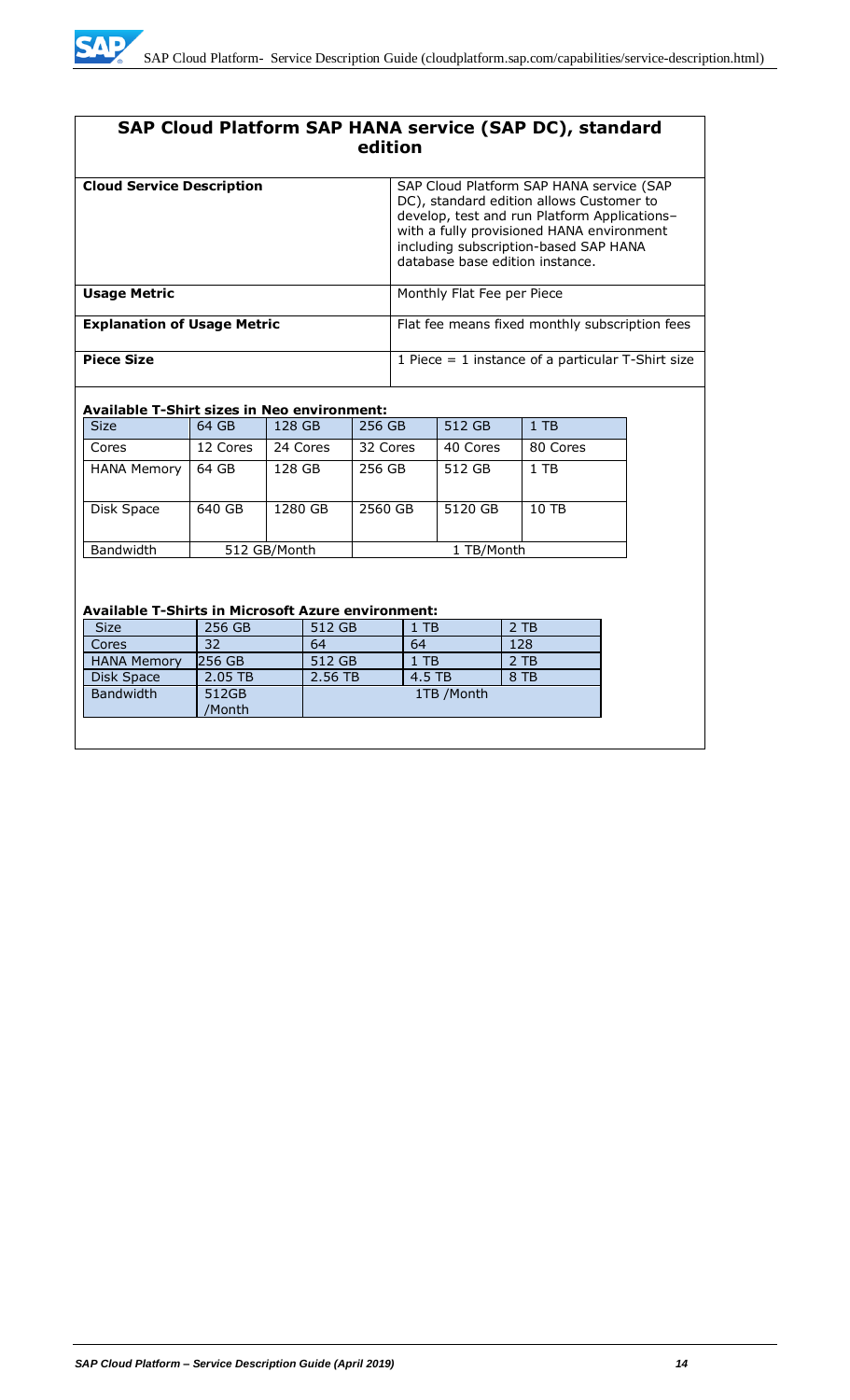| SAP Cloud Platform SAP HANA service (SAP DC), enterprise |                                                                                                                                                                                                                                                                     |  |  |  |  |
|----------------------------------------------------------|---------------------------------------------------------------------------------------------------------------------------------------------------------------------------------------------------------------------------------------------------------------------|--|--|--|--|
| edition                                                  |                                                                                                                                                                                                                                                                     |  |  |  |  |
| <b>Cloud Service Description</b>                         | SAP Cloud Platform SAP HANA service (SAP DC),<br>enterprise edition allows Customer to develop, test<br>and run Platform Applications- with a fully<br>provisioned HANA environment including<br>subscription-based SAP HANA database platform<br>edition instance. |  |  |  |  |
| <b>Usage Metric</b>                                      | Monthly Flat Fee per Piece                                                                                                                                                                                                                                          |  |  |  |  |
| <b>Explanation of Usage Metric</b>                       | Flat fee means fixed monthly subscription fees                                                                                                                                                                                                                      |  |  |  |  |
| <b>Piece Size</b>                                        | 1 Piece $=$ 1 instance of a particular T-Shirt size                                                                                                                                                                                                                 |  |  |  |  |

#### **Available T-Shirt sizes in Neo environment:**

| <b>Size</b>        | 64 GB        | 128 GB   | 256 GB     | 512 GB   | $1$ TB   |
|--------------------|--------------|----------|------------|----------|----------|
| Cores              | 12 Cores     | 24 Cores | 32 Cores   | 40 Cores | 80 Cores |
| <b>HANA Memory</b> | 64 GB        | 128 GB   | 256 GB     | 512 GB   | $1$ TB   |
| Disk Space         | 640 GB       | 1280 GB  | 2560 GB    | 5120 GB  | 10 TB    |
| Bandwidth          | 512 GB/Month |          | 1 TB/Month |          |          |

#### **Available T-Shirts in Microsoft Azure environment:**

| <b>Size</b>        | 256 GB          | 512 GB  | $1$ TB     | 2 TB |
|--------------------|-----------------|---------|------------|------|
| Cores              | 32              | 64      | 64         | 128  |
| <b>HANA Memory</b> | 256 GB          | 512 GB  | $1$ TB     | 2 TB |
| Disk Space         | 2.05 TB         | 2.56 TB | 4.5 TB     | 8 TB |
| Bandwidth          | 512GB<br>/Month |         | 1TB /Month |      |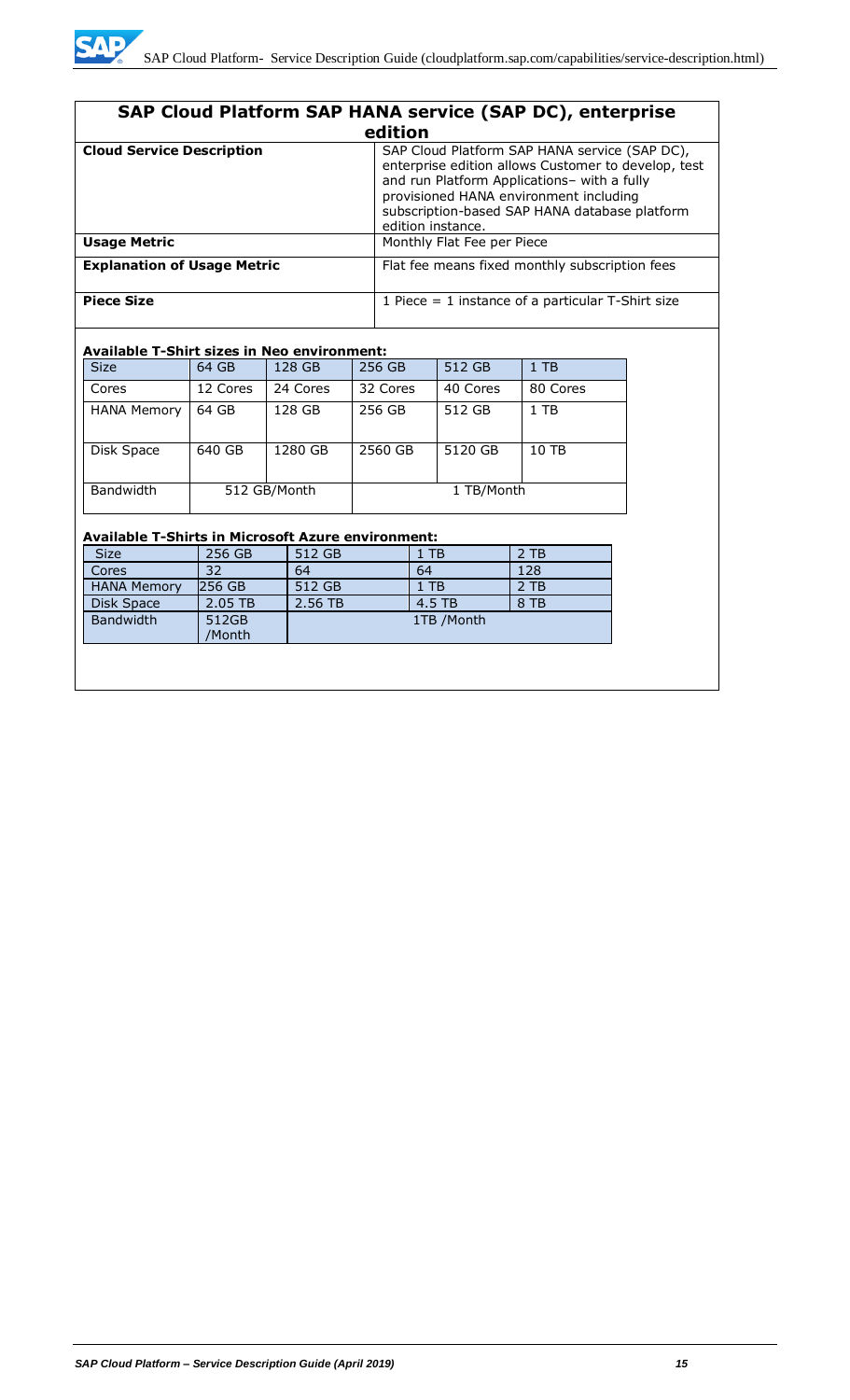| <b>SAP Cloud Platform SAP HANA service, standard edition</b> |                                                                                                                                                                                                                                                              |  |  |  |
|--------------------------------------------------------------|--------------------------------------------------------------------------------------------------------------------------------------------------------------------------------------------------------------------------------------------------------------|--|--|--|
| <b>Cloud Service Description</b>                             | SAP Cloud Platform SAP HANA service,<br>standard edition allows Customer to develop,<br>test and run Platform Applications- with a fully<br>provisioned SAP HANA environment including<br>subscription-based SAP HANA database<br>standard edition instance. |  |  |  |
| <b>Usage Metric</b>                                          | <b>GB</b>                                                                                                                                                                                                                                                    |  |  |  |
| <b>Explanation of Usage Metric</b>                           | Subscription: 1 Piece = approximately 16<br>Gigabyte of Memory, 264 Gigabyte of storage<br>and 128 Gigyabyte of Bandwidth per Month<br>Consumption: 1 Piece = approximately 16<br>Gigabyte of Memory per hour<br>1 Piece = $1$ Gigabyte of Storage per hour  |  |  |  |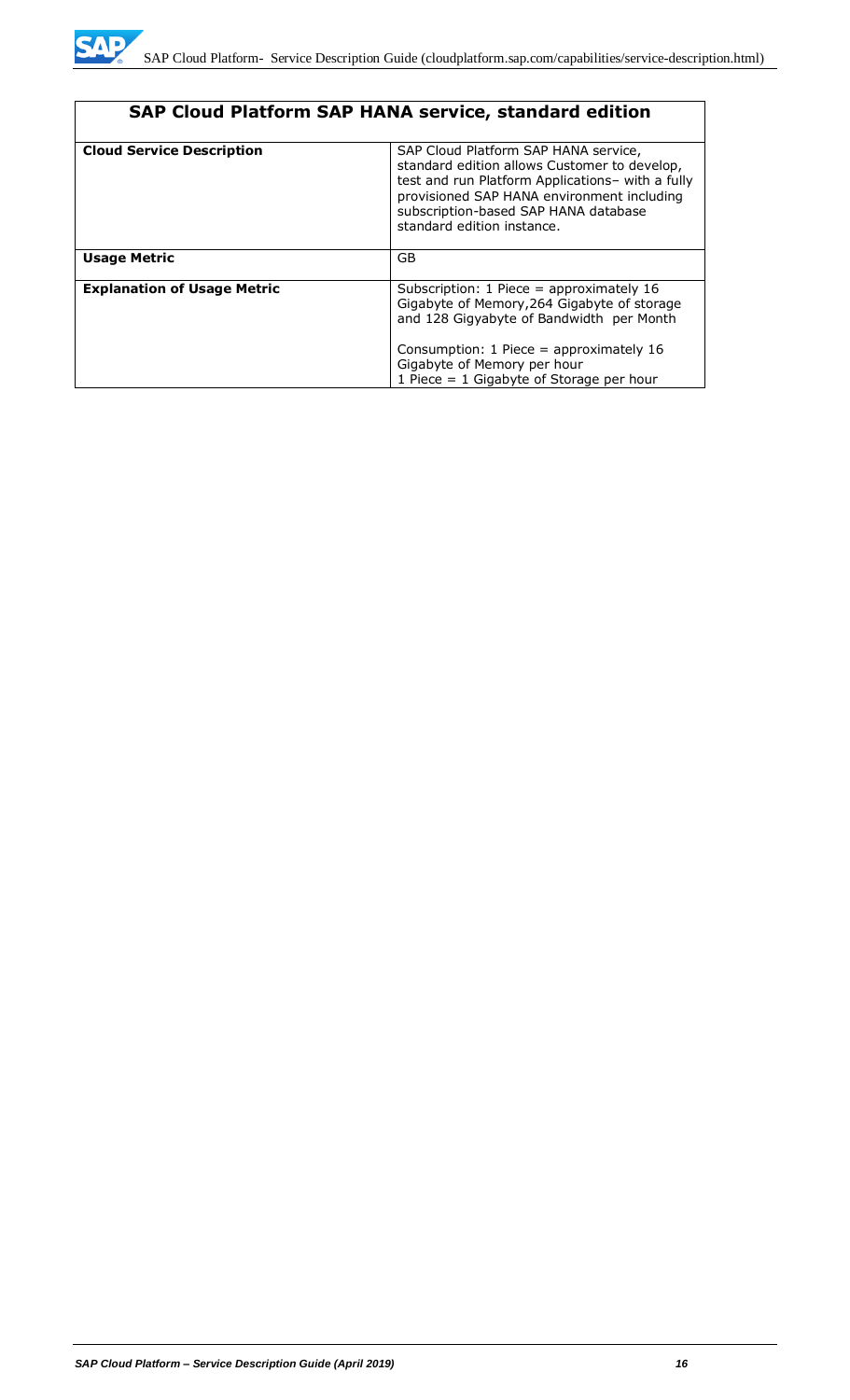

| SAP Cloud Platform SAP HANA service, enterprise edition |                                                                                                                                                                                                                                                                |  |  |  |
|---------------------------------------------------------|----------------------------------------------------------------------------------------------------------------------------------------------------------------------------------------------------------------------------------------------------------------|--|--|--|
| <b>Cloud Service Description</b>                        | SAP Cloud Platform SAP HANA service,<br>enterprise edition allows Customer to develop,<br>test and run Platform Applications- with a fully<br>provisioned SAP HANA environment including<br>subscription-based SAP HANA database<br>standard edition instance. |  |  |  |
| <b>Usage Metric</b>                                     | <b>GB</b>                                                                                                                                                                                                                                                      |  |  |  |
| <b>Explanation of Usage Metric</b>                      | Subscription: $1$ Piece = approximately $16$<br>Gigabyte of Memory, 264 Gigabyte of storage<br>and 128 Gigyabyte of Bandwidth per Month<br>Consumption: $1$ Piece = approximately $16$<br>Gigabyte Memory per hour<br>1 Piece $= 1$ Gigabyte Storage per hour  |  |  |  |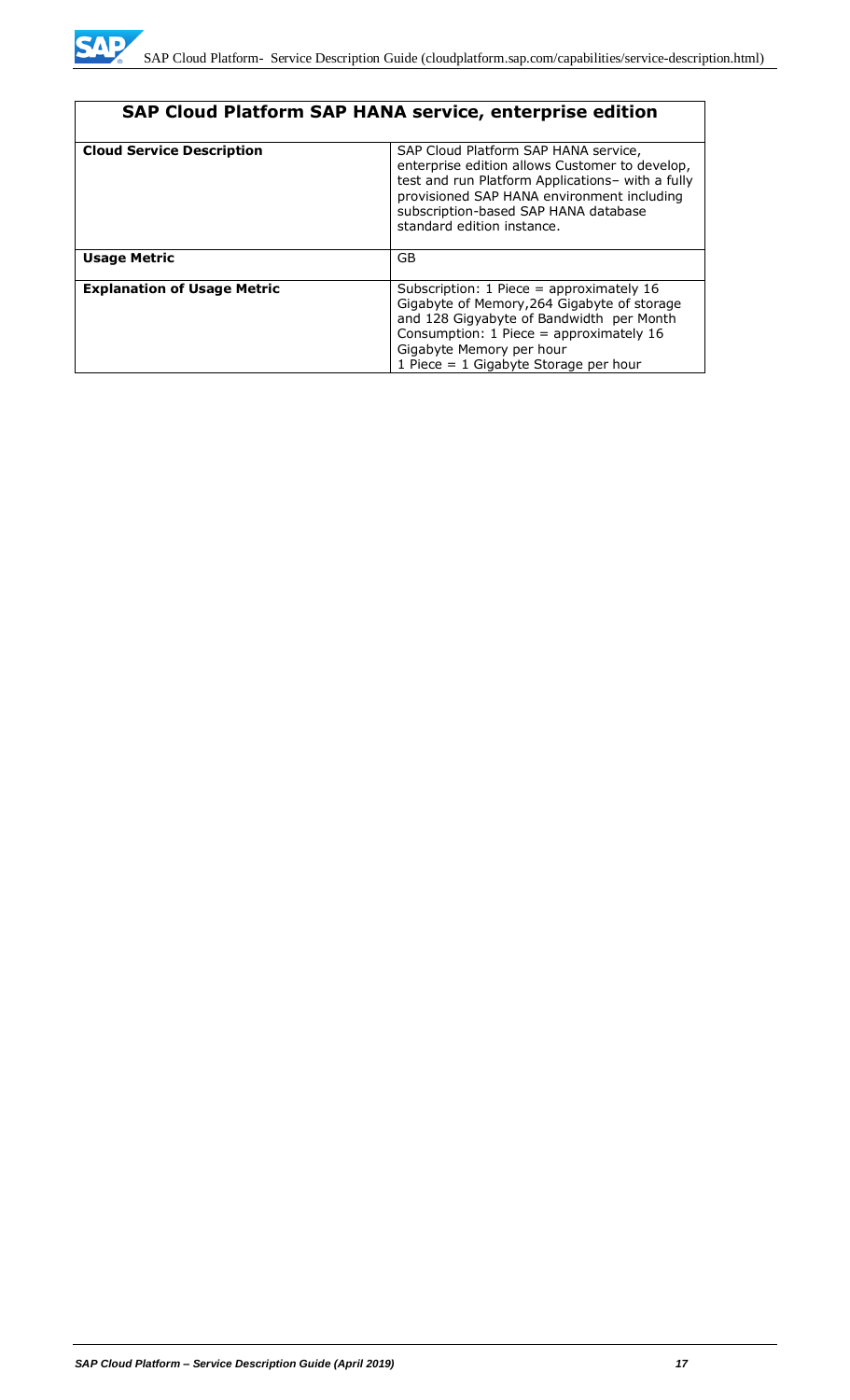|                                            | <b>SAP HANA spatial service</b>                                                                                                                                                                                                                                                                                                                                                                                                          |  |  |
|--------------------------------------------|------------------------------------------------------------------------------------------------------------------------------------------------------------------------------------------------------------------------------------------------------------------------------------------------------------------------------------------------------------------------------------------------------------------------------------------|--|--|
| <b>Cloud Service</b><br><b>Description</b> | SAP HANA spatial services support business processes which require<br>spatial data processing and analysis from multiple sources, such as<br>Earth observation images, weather information, and business data.                                                                                                                                                                                                                           |  |  |
| <b>Usage Metric</b>                        | Monthly Flat Fee per Piece                                                                                                                                                                                                                                                                                                                                                                                                               |  |  |
| <b>Explanation of Usage</b><br>Metric      | Flat Fee means fixed monthly subscription fees per Piece<br>1 Piece = 1 block of Starter Package or 1 block of Professional<br>Package<br>Starter Package block includes 8,500 Transactions and 25GB of disk<br>space storage<br>Professional Package block includes 67,000 Transactions and 150GB<br>of disk space storage<br>1 Transaction $=$ 100 Basic API calls or 1 Advanced API call                                              |  |  |
|                                            | Basic and Advanced API calls are specified in the Documentation.                                                                                                                                                                                                                                                                                                                                                                         |  |  |
| <b>Additional Terms</b>                    | The Cloud Service should not be used to process or store<br>personal data.<br>Publicly available geo reference data accessible through the<br>Cloud Service may only be used in the context of the Cloud<br>Service, and Customer is responsible for ensuring the<br>accuracy and completeness of such data. SAP is not<br>responsible for any harm caused by such data.<br>The EU Access option is not available for the Cloud Service. |  |  |

WD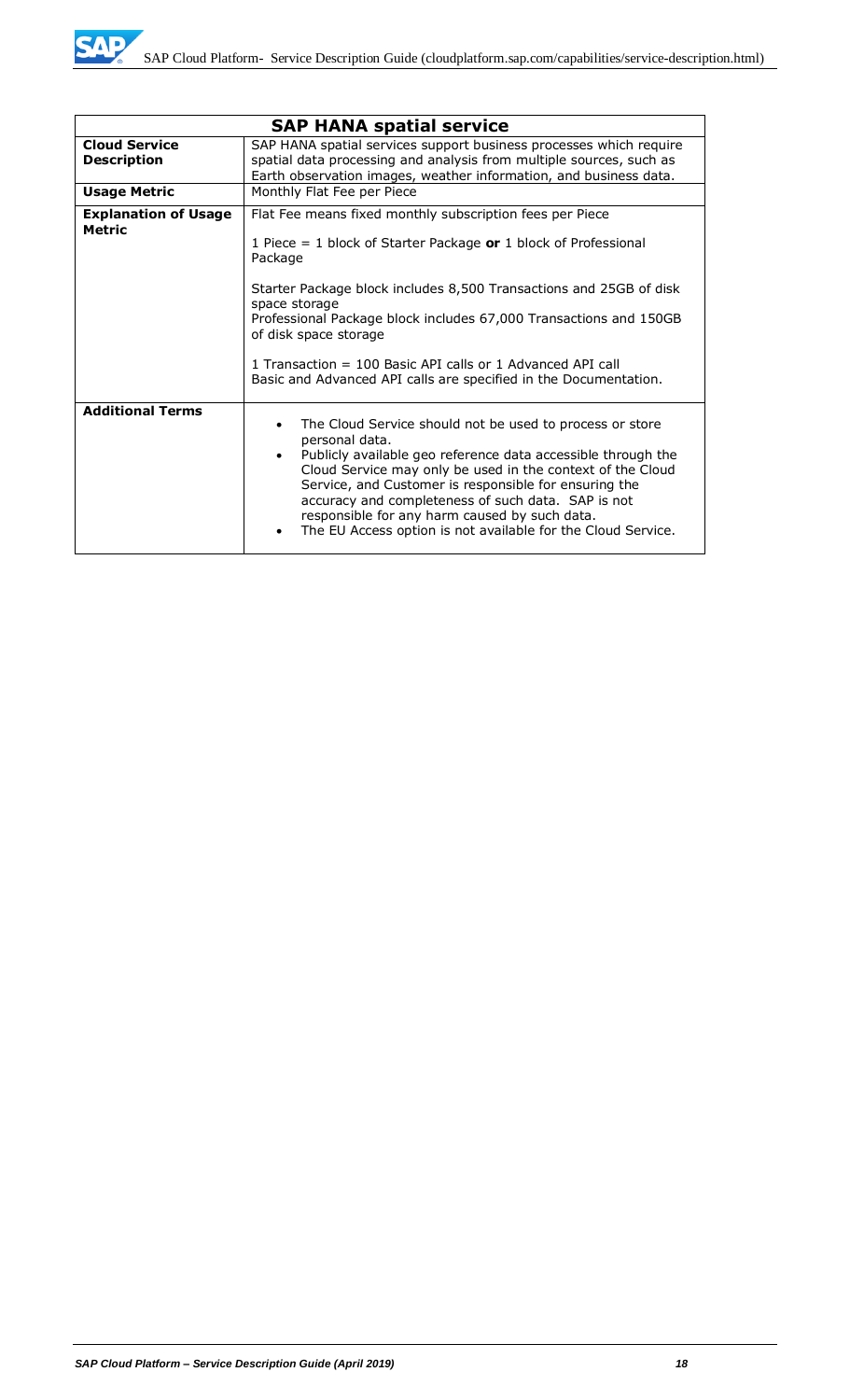|  |  | <b>SAP Cloud Platform SAP ASE service</b> |  |  |  |
|--|--|-------------------------------------------|--|--|--|
|--|--|-------------------------------------------|--|--|--|

| <b>Cloud Service Description</b>      | Allows Customer to develop, test and run Platform Applications- with a fully<br>provisioned ASE database environment including subscription-based SAP<br>ASE instances. |
|---------------------------------------|-------------------------------------------------------------------------------------------------------------------------------------------------------------------------|
|                                       |                                                                                                                                                                         |
| <b>Usage Metric</b>                   | Monthly Flat Fee per Piece                                                                                                                                              |
| <b>Explanation of Usage</b><br>Metric | Flat fee means fixed monthly subscription fees                                                                                                                          |
| <b>Piece Size</b>                     | 1 Piece $=$ 1 instance of a particular T-shirt size                                                                                                                     |

#### **Available T-Shirt Sizes**

| <b>Size</b>    | X-Small | Small                         | <b>Medium</b> | Large   | X-Large  |
|----------------|---------|-------------------------------|---------------|---------|----------|
| Cores          | 1 cores | 2 cores                       | 4 cores       | 8 cores | 16 cores |
| Memory         | 4 GB    | 8 GB                          | 16 GB         | 32 GB   | 64 GB    |
| Disk Space     | 40 GB   | 80 GB                         | 160 GB        | 320 GB  | 640 GB   |
| bandwidth(out) |         | 512 GB/month<br>1 TB<br>month |               |         |          |

| <b>Additional Terms &amp;</b><br><b>Conditions</b> | SAP ASE service includes use of the SAP ASE Platform Edition and<br>$\bullet$<br>includes the required infrastructure for the relevant T-shirt size.<br>The SAP ASE database may only be used as a runtime database with SAP<br>$\bullet$<br>ASE service and Platform Applications. Customer may not use the SAP<br>ASE database as a persistence data layer for any other solution.<br>Use of the SAP ASE service instance must conform to sizing information<br>$\bullet$<br>in the Documentation. |
|----------------------------------------------------|------------------------------------------------------------------------------------------------------------------------------------------------------------------------------------------------------------------------------------------------------------------------------------------------------------------------------------------------------------------------------------------------------------------------------------------------------------------------------------------------------|
|                                                    |                                                                                                                                                                                                                                                                                                                                                                                                                                                                                                      |
| Previously referred to as                          | SAP HANA Cloud Platform, SAP ASE service                                                                                                                                                                                                                                                                                                                                                                                                                                                             |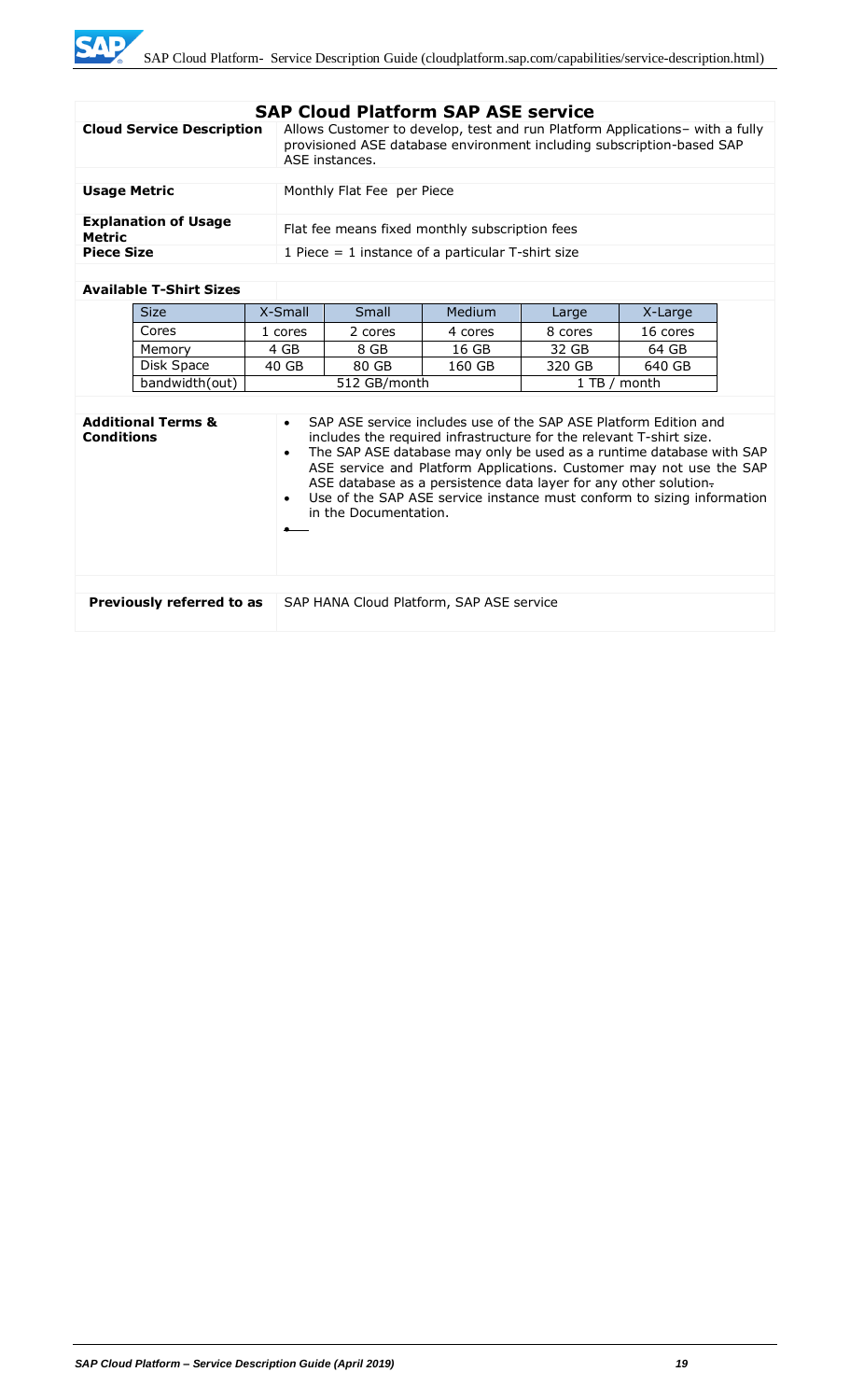|                                                   | <b>SAP Cloud Platform Integration for SAP cloud applications</b>                                                                                                                                                                                                                                                                                                                                                                                                                                                                                                                                                                                                                                                                                                                                                                                                                                                                                                                                                                                                                                                                                  |  |  |  |  |  |
|---------------------------------------------------|---------------------------------------------------------------------------------------------------------------------------------------------------------------------------------------------------------------------------------------------------------------------------------------------------------------------------------------------------------------------------------------------------------------------------------------------------------------------------------------------------------------------------------------------------------------------------------------------------------------------------------------------------------------------------------------------------------------------------------------------------------------------------------------------------------------------------------------------------------------------------------------------------------------------------------------------------------------------------------------------------------------------------------------------------------------------------------------------------------------------------------------------------|--|--|--|--|--|
| <b>Cloud Service</b><br><b>Description</b>        | SAP Cloud Platform Integration for SAP cloud applications integrates processes and<br>data between associated SAP cloud applications on one end and third party, cloud<br>applications and on-premise solutions on the other end. SAP Cloud Platform<br>Integration is an open, flexible, on-demand integration system running as a core<br>service on SAP Cloud Platform.                                                                                                                                                                                                                                                                                                                                                                                                                                                                                                                                                                                                                                                                                                                                                                        |  |  |  |  |  |
| <b>Usage Metric</b>                               | Percentage of SAP cloud application service subscription fee                                                                                                                                                                                                                                                                                                                                                                                                                                                                                                                                                                                                                                                                                                                                                                                                                                                                                                                                                                                                                                                                                      |  |  |  |  |  |
|                                                   |                                                                                                                                                                                                                                                                                                                                                                                                                                                                                                                                                                                                                                                                                                                                                                                                                                                                                                                                                                                                                                                                                                                                                   |  |  |  |  |  |
| <b>Explanation of</b><br><b>Usage Metric</b>      | Fees for SAP Cloud Platform Integration for SAP cloud applications are based on a<br>percentage of the SAP cloud service subscription fee for the SAP cloud service<br>integrated using SAP Cloud Platform Integration for SAP cloud applications. Fees may<br>increase as fees for the integrated SAP cloud service increase. A separate fee is due<br>for each SAP cloud service integrated using SAP Cloud Platform Integration for SAP<br>cloud applications and each such SAP cloud service may be connected to an unlimited<br>number of systems using SAP Cloud Platform Integration for SAP cloud applications.                                                                                                                                                                                                                                                                                                                                                                                                                                                                                                                           |  |  |  |  |  |
| <b>Included</b>                                   |                                                                                                                                                                                                                                                                                                                                                                                                                                                                                                                                                                                                                                                                                                                                                                                                                                                                                                                                                                                                                                                                                                                                                   |  |  |  |  |  |
| <b>Components</b>                                 | Included<br>Data Integration<br>Process                                                                                                                                                                                                                                                                                                                                                                                                                                                                                                                                                                                                                                                                                                                                                                                                                                                                                                                                                                                                                                                                                                           |  |  |  |  |  |
|                                                   | Included<br>Integration                                                                                                                                                                                                                                                                                                                                                                                                                                                                                                                                                                                                                                                                                                                                                                                                                                                                                                                                                                                                                                                                                                                           |  |  |  |  |  |
|                                                   | connections<br>Unlimited                                                                                                                                                                                                                                                                                                                                                                                                                                                                                                                                                                                                                                                                                                                                                                                                                                                                                                                                                                                                                                                                                                                          |  |  |  |  |  |
|                                                   | bandwidth(out)<br>Unlimited                                                                                                                                                                                                                                                                                                                                                                                                                                                                                                                                                                                                                                                                                                                                                                                                                                                                                                                                                                                                                                                                                                                       |  |  |  |  |  |
|                                                   |                                                                                                                                                                                                                                                                                                                                                                                                                                                                                                                                                                                                                                                                                                                                                                                                                                                                                                                                                                                                                                                                                                                                                   |  |  |  |  |  |
| <b>Additional</b><br>Terms &<br><b>Conditions</b> | Each Piece includes one tenant for production usage and one tenant for non-<br>$\bullet$<br>production use of the data integration and process integration capabilities.<br>$\bullet$<br>Customer shall ensure that it has all necessary license rights for any SAP<br>$\bullet$<br>and/or third-party solutions integrated using the Cloud Service.<br>SAP shall make available for download by Customer the SAP Cloud Platform<br>$\bullet$<br>Integration- Data Services Agent (the "Integration Component") which is the<br>prerequisite for integration of SAP cloud solutions with SAP on-premise<br>solutions. The use of the Integration Component is limited to use with the Cloud<br>Service and Customer may not use the Integration Component for any other<br>The Integration Component is part of the Cloud Service and<br>purpose.<br>Customer's use is limited to use by Authorized Users and only for the term of<br>the Agreement. The Integration Component may not be modified or altered in<br>any way except by SAP. Customer shall utilize the most current version of the<br>Integration Component made available by SAP. |  |  |  |  |  |
| <b>Previously</b><br>referred to as               | SAP HANA Cloud Platform, integration service for SAP cloud applications<br>SAP HANA Cloud Integration, application edition                                                                                                                                                                                                                                                                                                                                                                                                                                                                                                                                                                                                                                                                                                                                                                                                                                                                                                                                                                                                                        |  |  |  |  |  |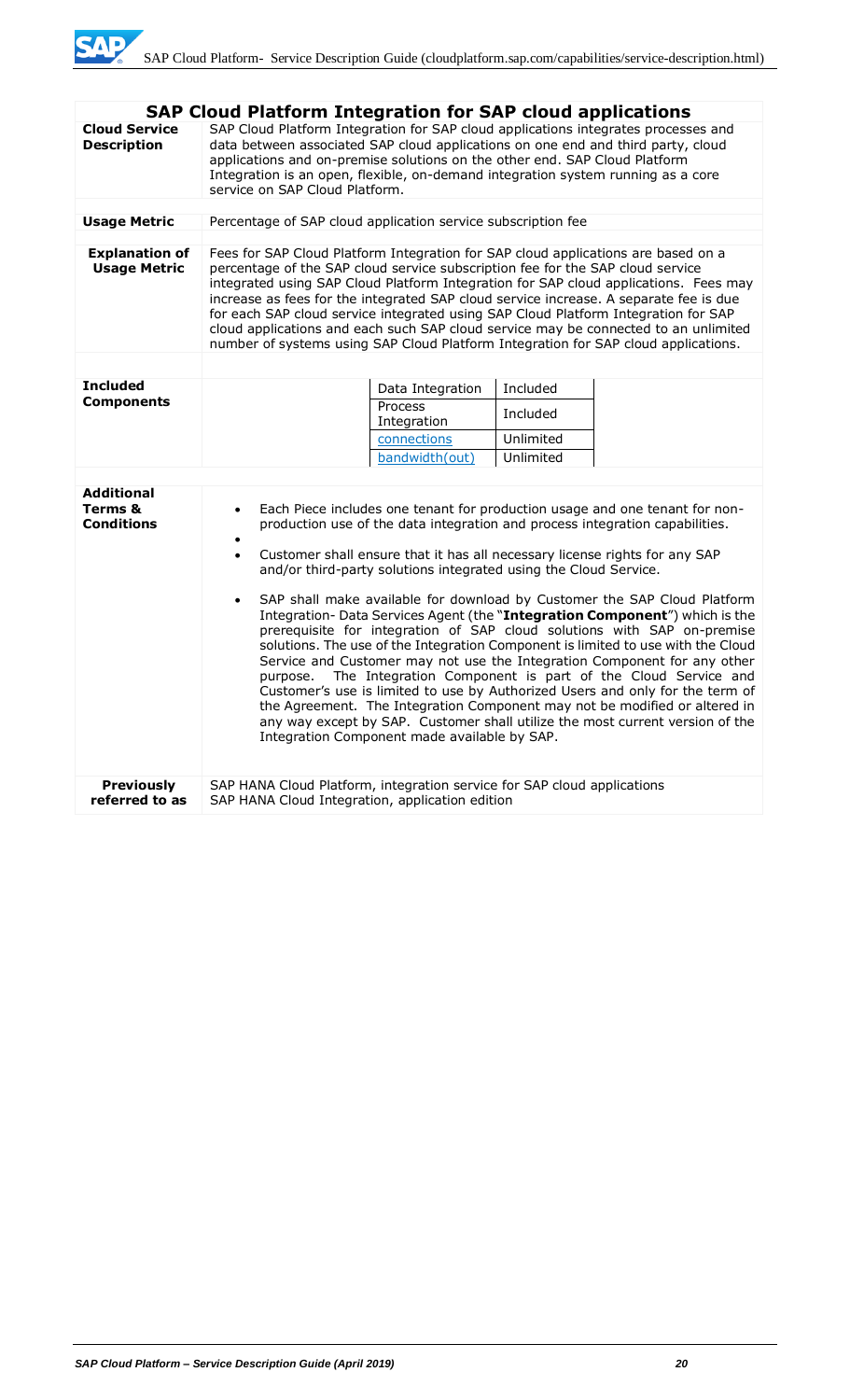WE

| <b>SAP Cloud Platform Integration, DI edition</b> |                                                                                                                                                                                                                                                                                           |            |  |  |  |  |
|---------------------------------------------------|-------------------------------------------------------------------------------------------------------------------------------------------------------------------------------------------------------------------------------------------------------------------------------------------|------------|--|--|--|--|
| <b>Cloud Service Description</b>                  | SAP Cloud Platform Integration, DI edition integrates data between SAP<br>cloud applications, third party applications and on-premise solutions. SAP<br>Cloud Platform Integration is an open, flexible, on-demand integration<br>system running as a core service on SAP Cloud Platform. |            |  |  |  |  |
|                                                   |                                                                                                                                                                                                                                                                                           |            |  |  |  |  |
| <b>Usage Metric</b>                               | Monthly Flat Fee per Piece                                                                                                                                                                                                                                                                |            |  |  |  |  |
| <b>Explanation of Usage</b><br>Metric             | Flat fee means fixed monthly subscription fees                                                                                                                                                                                                                                            |            |  |  |  |  |
| <b>Piece Size</b>                                 | 1 Piece $=$ 1 instance of SAP Cloud Platform Integration, DI edition                                                                                                                                                                                                                      |            |  |  |  |  |
|                                                   |                                                                                                                                                                                                                                                                                           |            |  |  |  |  |
| <b>Included Resources</b>                         |                                                                                                                                                                                                                                                                                           |            |  |  |  |  |
|                                                   |                                                                                                                                                                                                                                                                                           | DI edition |  |  |  |  |
|                                                   | Data Integration<br>Included                                                                                                                                                                                                                                                              |            |  |  |  |  |
|                                                   | Process Integration<br>Not Included                                                                                                                                                                                                                                                       |            |  |  |  |  |
|                                                   | connections                                                                                                                                                                                                                                                                               | 3          |  |  |  |  |

|                                                    | bandwidth (out)                                          | 10 GB / month                    |                                                                                                                                                                                                                                                                                                                                                                                                                                                                                                                                                                                                                                                              |
|----------------------------------------------------|----------------------------------------------------------|----------------------------------|--------------------------------------------------------------------------------------------------------------------------------------------------------------------------------------------------------------------------------------------------------------------------------------------------------------------------------------------------------------------------------------------------------------------------------------------------------------------------------------------------------------------------------------------------------------------------------------------------------------------------------------------------------------|
|                                                    |                                                          |                                  |                                                                                                                                                                                                                                                                                                                                                                                                                                                                                                                                                                                                                                                              |
| <b>Additional Terms &amp;</b><br><b>Conditions</b> |                                                          | Component made available by SAP. | • Customer shall ensure that it has all necessary license rights for any<br>SAP and/or third-party solutions integrated using the Cloud Service.<br>• SAP shall make available for download by Customer the SAP Cloud<br>Platform Integration- Data Services Agent (the "Integration<br><b>Component</b> ") which is the prerequisite for integration of SAP cloud<br>solutions with SAP on-premise solutions. The use of the Integration<br>Component is limited to use with the Cloud Service. The Integration<br>Component may not be modified or altered in any way except by SAP.<br>Customer shall utilize the most current version of the Integration |
| Previously referred to as                          | SAP HANA Cloud Platform, integration service, DI edition |                                  |                                                                                                                                                                                                                                                                                                                                                                                                                                                                                                                                                                                                                                                              |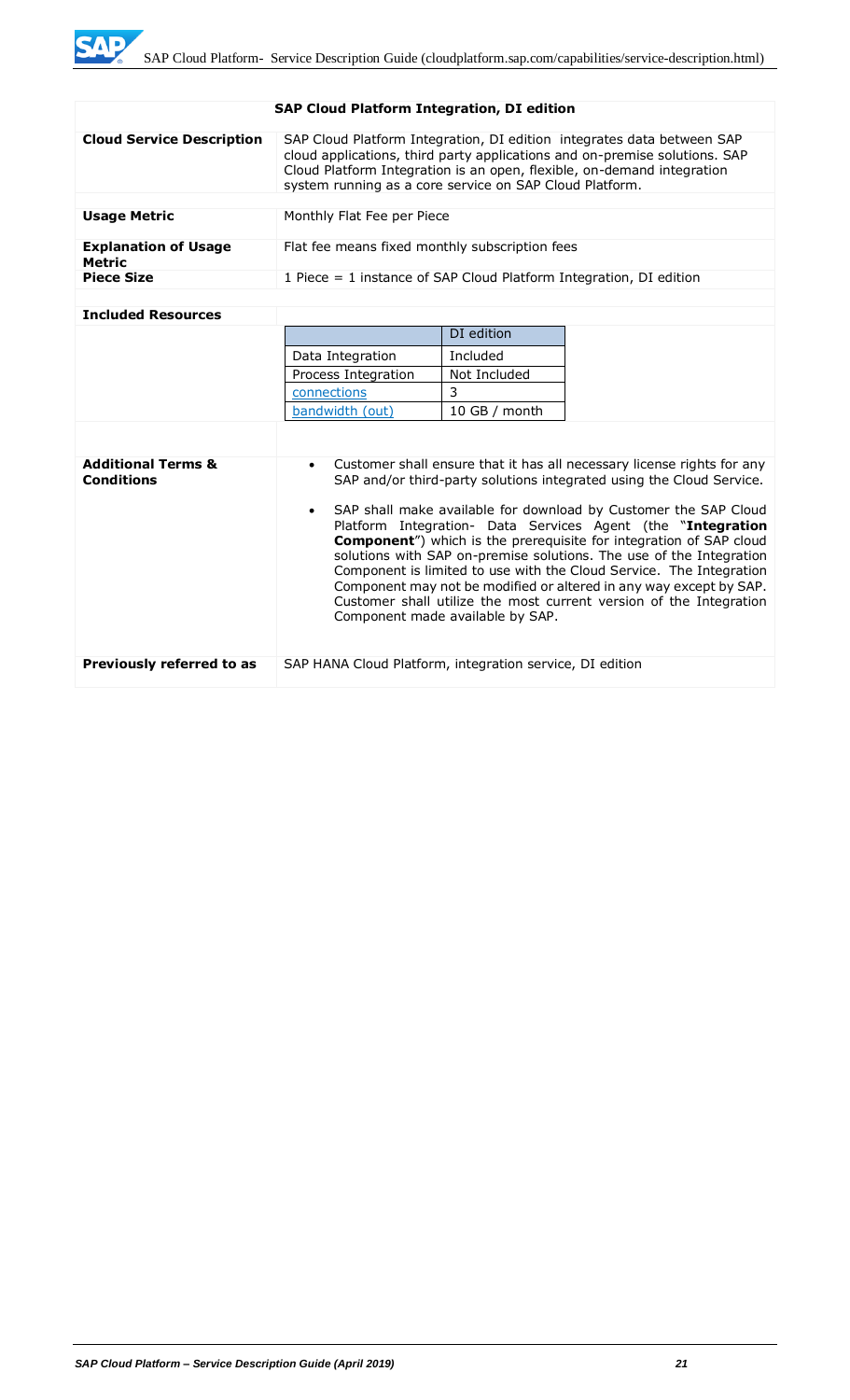# **SAP Cloud Platform Integration, PI edition**

| <b>Cloud Service Description</b>      | SAP Cloud Platform Integration, PI edition integrates processes between<br>SAP cloud applications, third party applications and on-premise solutions.<br>SAP Cloud Platform Integration is an open, flexible, on-demand integration<br>system running as a core service on SAP Cloud Platform. |
|---------------------------------------|------------------------------------------------------------------------------------------------------------------------------------------------------------------------------------------------------------------------------------------------------------------------------------------------|
|                                       |                                                                                                                                                                                                                                                                                                |
| <b>Usage Metric</b>                   | Monthly Flat Fee per Piece                                                                                                                                                                                                                                                                     |
| <b>Explanation of Usage</b><br>Metric | Flat fee means fixed monthly subscription fees                                                                                                                                                                                                                                                 |
| <b>Piece Size</b>                     | 1 Piece $=$ 1 instance of SAP Cloud Platform Integration, PI edition                                                                                                                                                                                                                           |
|                                       |                                                                                                                                                                                                                                                                                                |

### **Included Resources**

|                                                    |                                                          | PI edition    |                                                                                                                                                |
|----------------------------------------------------|----------------------------------------------------------|---------------|------------------------------------------------------------------------------------------------------------------------------------------------|
|                                                    | Data Integration                                         | Not Included  |                                                                                                                                                |
|                                                    | Process Integration                                      | Included      |                                                                                                                                                |
|                                                    | connections                                              | 3             |                                                                                                                                                |
|                                                    | bandwidth (out)                                          | 10 GB / month |                                                                                                                                                |
|                                                    |                                                          |               |                                                                                                                                                |
| <b>Additional Terms &amp;</b><br><b>Conditions</b> | $\bullet$                                                |               | Customer shall ensure that it has all necessary license rights for any<br>SAP and/or third-party solutions integrated using the Cloud Service. |
| Previously referred to as                          | SAP HANA Cloud Platform, integration service, PI edition |               |                                                                                                                                                |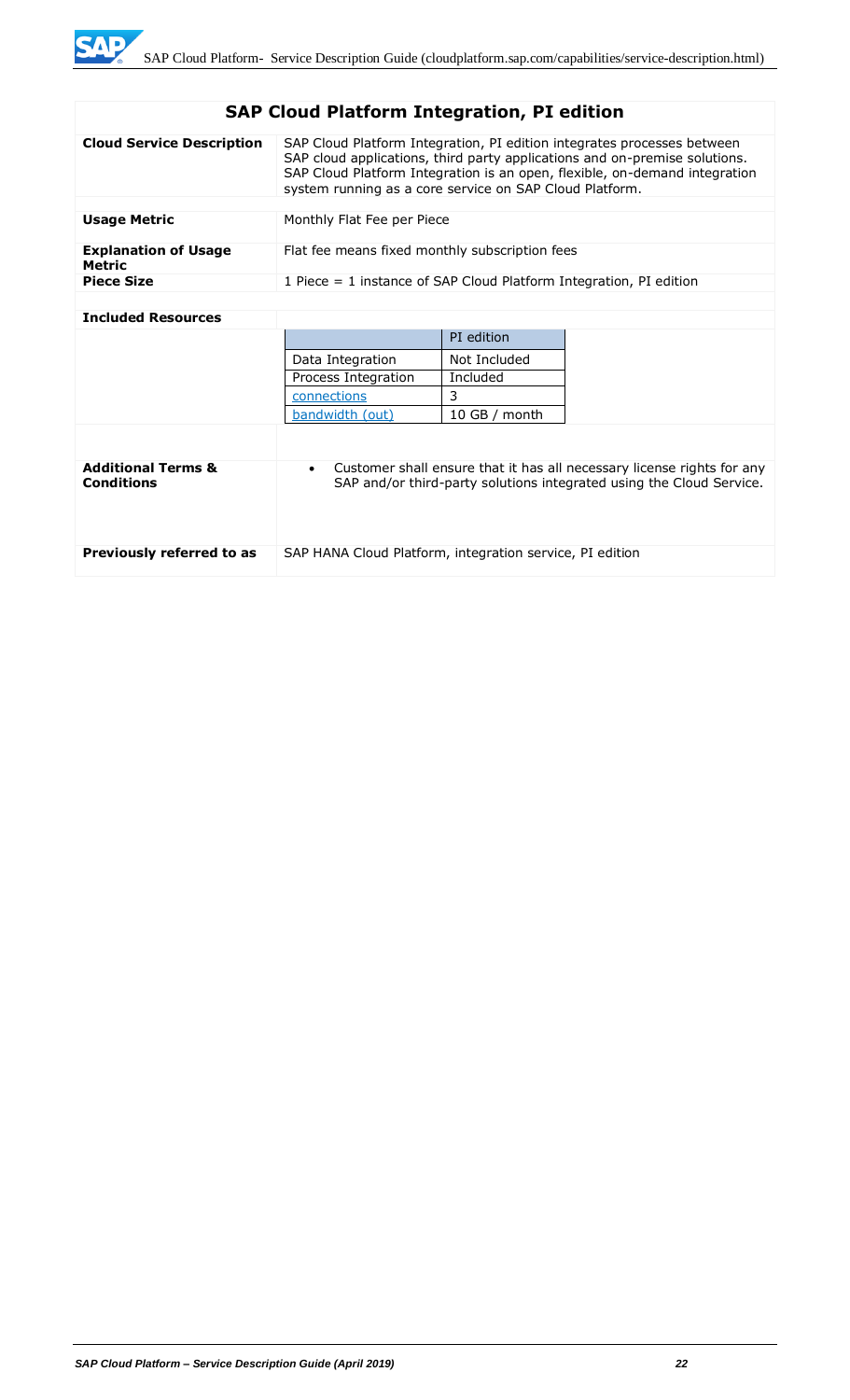| <b>SAP Cloud Platform Integration, enterprise edition</b> |                                                                                                                                                                                                                                                                                                                             |  |  |
|-----------------------------------------------------------|-----------------------------------------------------------------------------------------------------------------------------------------------------------------------------------------------------------------------------------------------------------------------------------------------------------------------------|--|--|
| <b>Cloud Service Description</b>                          | SAP Cloud Platform, integration service, enterprise edition integrates<br>processes and data between SAP cloud applications, third party applications<br>and on-premise solutions. SAP Cloud Platform Integration is an open,<br>flexible, on-demand integration system running as a core service on SAP<br>Cloud Platform. |  |  |
|                                                           |                                                                                                                                                                                                                                                                                                                             |  |  |
| <b>Usage Metric</b>                                       | Monthly Flat Fee per Piece                                                                                                                                                                                                                                                                                                  |  |  |
| <b>Explanation of Usage Metric</b>                        | Flat fee means fixed monthly subscription fees                                                                                                                                                                                                                                                                              |  |  |
| <b>Piece Size</b>                                         | 1 Piece $=$ 1 instance of SAP Cloud Platform Integration, enterprise edition                                                                                                                                                                                                                                                |  |  |
|                                                           |                                                                                                                                                                                                                                                                                                                             |  |  |

## **Included Resources**

|                             | Enterprise edition             |
|-----------------------------|--------------------------------|
| Data Integration            | Included                       |
| Process Integration         | Included                       |
| connections                 | Unlimited                      |
| bandwidth (out)             | 1 TB / month                   |
| <b>API Management</b>       | 5 million API calls /<br>month |
| OData provisioning          | Included                       |
| <b>Enterprise Messaging</b> | 150 GB $/$ month               |
|                             |                                |

| <b>Additional Terms &amp; Conditions</b> | Customer shall ensure that it has all necessary license rights for any<br>SAP and/or third-party solutions integrated using the Cloud Service.                                                                                                                                                                                                                                                                                                                                                                                                                                                                                                                                                                                                                                                                                                                                                                                                                                                                                                                                                                                                                                                                                                                                                                                                                                                                                                                                                                                                                                                                                                                                                                                                                                                                                   |
|------------------------------------------|----------------------------------------------------------------------------------------------------------------------------------------------------------------------------------------------------------------------------------------------------------------------------------------------------------------------------------------------------------------------------------------------------------------------------------------------------------------------------------------------------------------------------------------------------------------------------------------------------------------------------------------------------------------------------------------------------------------------------------------------------------------------------------------------------------------------------------------------------------------------------------------------------------------------------------------------------------------------------------------------------------------------------------------------------------------------------------------------------------------------------------------------------------------------------------------------------------------------------------------------------------------------------------------------------------------------------------------------------------------------------------------------------------------------------------------------------------------------------------------------------------------------------------------------------------------------------------------------------------------------------------------------------------------------------------------------------------------------------------------------------------------------------------------------------------------------------------|
|                                          | SAP shall make available for download by Customer the SAP Cloud<br>$\bullet$<br>Platform Integration- Data Services Agent (the "Integration<br><b>Component</b> ") which is the prerequisite for integration of SAP cloud<br>solutions with SAP on-premise solutions. The use of the Integration<br>Component is limited to use with the Cloud Service. The Integration<br>Component may not be modified or altered in any way except by SAP.<br>Customer shall utilize the most current version of the Integration<br>Component made available by SAP.                                                                                                                                                                                                                                                                                                                                                                                                                                                                                                                                                                                                                                                                                                                                                                                                                                                                                                                                                                                                                                                                                                                                                                                                                                                                          |
|                                          | Integration Content Advisor. The SAP Cloud Platform, integration<br>service, enterprise edition, includes the option to use the Integration<br>Content Advisor. Customer may elect to not use this feature by<br>actively switching off the feature flag within the Cloud Service. If<br>Customer elects to use this feature, SAP will use the Integration<br>Content Advisor specific integration content developed by Customer<br>in whole or in part to build an index that will be used to make<br>suggestions to other customers of the Cloud Service to help<br>accelerate their integration content development process.<br>Anv<br>information that could be used to identify Customer as the supplier<br>of this content will be removed before being shared with other<br>customers as part of the index. If Customer chooses to not use the<br>Integration Content Advisor, its integration content will not be shared<br>with other customers, and Customer will not have access to similar<br>content from other customers included in the index created by SAP.<br>Customer may use indexed integration content solely for the purpose<br>of accelerating Customer's integration content development.<br>In<br>addition, SAP may perform technical quality assurance and<br>consistency checks on the content Customer provides. SAP may<br>choose not add or remove Customer's content from the database.<br>Customer is responsible for ensuring the correctness and quality of<br>the suggestions and created integration content by other customers.<br>In case of termination of the Agreement, all anonymized and indexed<br>integration content will remain on the index server of the Integration<br>Content Advisor and SAP may continue to make such integration<br>content available to other customers. |
| Previously referred to as                | SAP HANA Cloud Platform, integration service, enterprise edition                                                                                                                                                                                                                                                                                                                                                                                                                                                                                                                                                                                                                                                                                                                                                                                                                                                                                                                                                                                                                                                                                                                                                                                                                                                                                                                                                                                                                                                                                                                                                                                                                                                                                                                                                                 |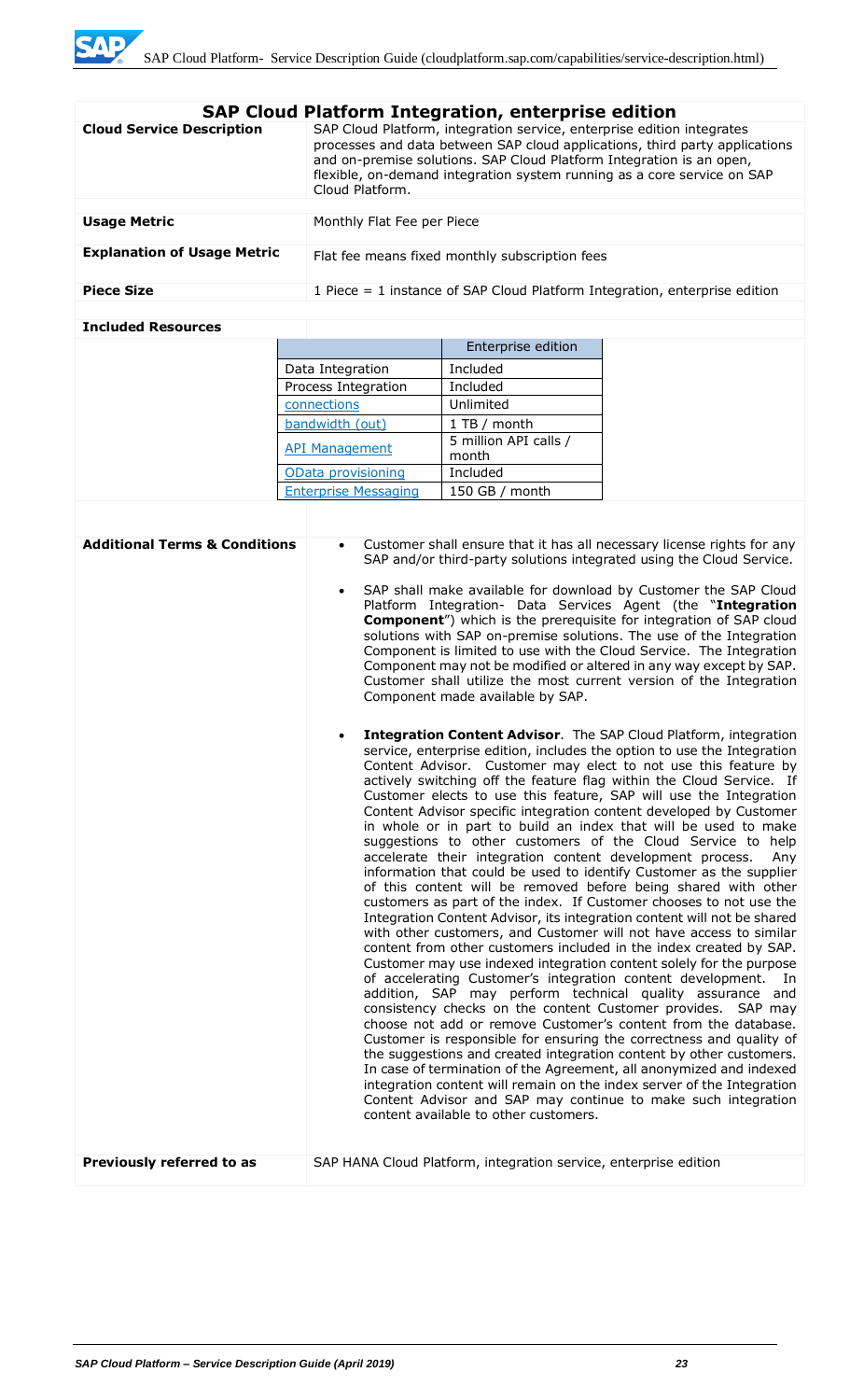

| <b>SAP Cloud Platform Integration, additional connections</b> |                                                                                                                                                                                                                                                                                                                                              |  |  |  |
|---------------------------------------------------------------|----------------------------------------------------------------------------------------------------------------------------------------------------------------------------------------------------------------------------------------------------------------------------------------------------------------------------------------------|--|--|--|
| <b>Cloud Service Description</b>                              | SAP Cloud Platform Integration, additional connections may be added to an<br>existing subscription of SAP Cloud Platform, integration service.                                                                                                                                                                                               |  |  |  |
| Usage Metric                                                  | Monthly Flat Fee per Piece                                                                                                                                                                                                                                                                                                                   |  |  |  |
| <b>Explanation of Usage</b><br><b>Metric</b>                  | Flat fee means fixed monthly subscription fees. A connection is an<br>association between two unique end points via the SAP Cloud Platform<br>Integration. A unique end point is a combination of the IP address and the<br>port. Connections on a test tenant are not counted for the purposes of<br>determining the number of connections. |  |  |  |
| <b>Piece Size</b>                                             | 1 connection $=$ 1 Piece                                                                                                                                                                                                                                                                                                                     |  |  |  |
| <b>Additional Terms &amp;</b><br><b>Conditions</b>            | • Customer shall ensure that it has all necessary license rights for any SAP<br>and/or third-party solutions connected using the Cloud Service                                                                                                                                                                                               |  |  |  |
| Previously referred to as                                     | SAP HANA Cloud Platform, integration service, additional connections                                                                                                                                                                                                                                                                         |  |  |  |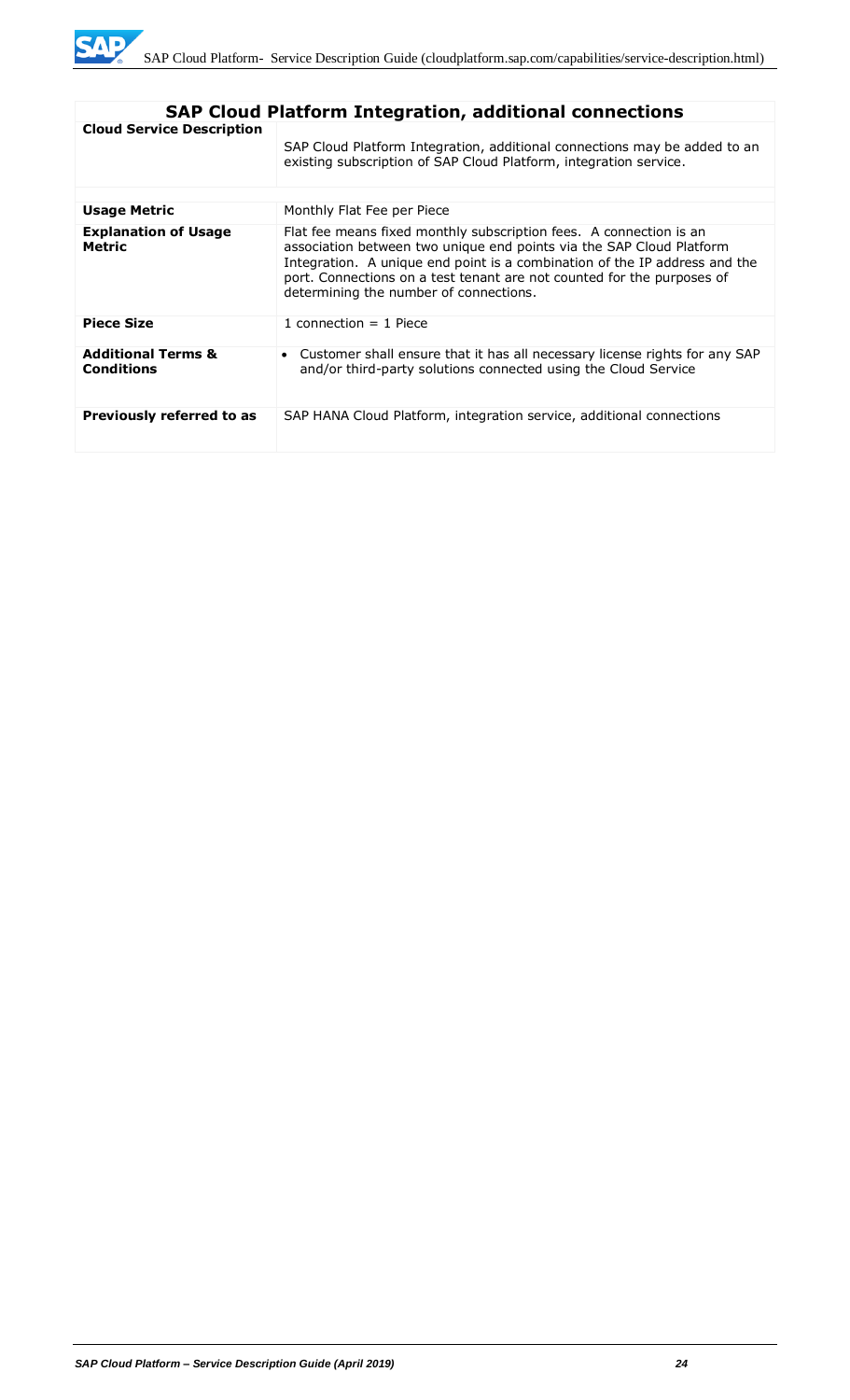**SAP** 

|                                                                                 |  | <b>SAP Cloud Platform API Management</b>                                                                                                                                                                                                                                                                                                                                                                                                                                                                                                                                                                                                                                                                                                                                                                                                                                                                                                                                                                                                                                                                                                                                                                                                                                                                                                                                                                                                                                                                                                                                                                                                                                                                                                                                                                                                                                                                                                                                                                                               |  |  |
|---------------------------------------------------------------------------------|--|----------------------------------------------------------------------------------------------------------------------------------------------------------------------------------------------------------------------------------------------------------------------------------------------------------------------------------------------------------------------------------------------------------------------------------------------------------------------------------------------------------------------------------------------------------------------------------------------------------------------------------------------------------------------------------------------------------------------------------------------------------------------------------------------------------------------------------------------------------------------------------------------------------------------------------------------------------------------------------------------------------------------------------------------------------------------------------------------------------------------------------------------------------------------------------------------------------------------------------------------------------------------------------------------------------------------------------------------------------------------------------------------------------------------------------------------------------------------------------------------------------------------------------------------------------------------------------------------------------------------------------------------------------------------------------------------------------------------------------------------------------------------------------------------------------------------------------------------------------------------------------------------------------------------------------------------------------------------------------------------------------------------------------------|--|--|
| <b>Cloud Service</b><br><b>Description</b>                                      |  | Customer may use the Cloud Service to manage Application Programming<br>Interfaces (APIs), allow consumption of APIs by developers, and permit access to<br>APIs from applications (apps) provided by Customer to end users of such apps.                                                                                                                                                                                                                                                                                                                                                                                                                                                                                                                                                                                                                                                                                                                                                                                                                                                                                                                                                                                                                                                                                                                                                                                                                                                                                                                                                                                                                                                                                                                                                                                                                                                                                                                                                                                              |  |  |
| <b>Usage Metric</b>                                                             |  | API Calls per month                                                                                                                                                                                                                                                                                                                                                                                                                                                                                                                                                                                                                                                                                                                                                                                                                                                                                                                                                                                                                                                                                                                                                                                                                                                                                                                                                                                                                                                                                                                                                                                                                                                                                                                                                                                                                                                                                                                                                                                                                    |  |  |
| <b>Explanation of</b><br><b>Usage Metric</b>                                    |  | An API Call means a single call made from an API managed with the Cloud<br>Service to Customer's back-end data source.                                                                                                                                                                                                                                                                                                                                                                                                                                                                                                                                                                                                                                                                                                                                                                                                                                                                                                                                                                                                                                                                                                                                                                                                                                                                                                                                                                                                                                                                                                                                                                                                                                                                                                                                                                                                                                                                                                                 |  |  |
| <b>Piece Size</b>                                                               |  | 1 Piece $= 1$ Million API Calls                                                                                                                                                                                                                                                                                                                                                                                                                                                                                                                                                                                                                                                                                                                                                                                                                                                                                                                                                                                                                                                                                                                                                                                                                                                                                                                                                                                                                                                                                                                                                                                                                                                                                                                                                                                                                                                                                                                                                                                                        |  |  |
| <b>Additional</b><br>Terms &<br>$\bullet$<br><b>Conditions</b><br>Service.<br>٠ |  | Each end user requires a key provided by Customer to access an API via an end user app.<br>Any end user accessing or sending data via an API managed with the Cloud Service is<br>deemed an Authorized User.<br>The Cloud Service includes a developer portal. The developer portal can be accessed by<br>developers granted access by Customer's administrative users. Customer is responsible<br>for issuing access credentials (or certificates) to developers and for any for the actions of<br>any individual using such credentials to access Customer's APIs managed with the Cloud<br>Analytics Data is data generated by the Cloud Service based on developer and application<br>access to APIs managed with the Cloud Service. Analytics Data provides metrics on API<br>usage. The time period for retention of Analytics Data varies depending on how quickly<br>Analytics Data is created and the volume created. It is stored in the Cloud Service for a<br>minimum of six (6) months and not more than twelve (12) months, at which point the<br>Analytics Data is purged from the SAP systems as new Analytics Data is created and stored.<br>Analytics Data can be accessed by Customer at any time while such data is stored in the<br>Cloud Service.<br>App Data is data called by an app from a Customer data source using an API managed with<br>the Cloud Service. App Data is not stored in the Cloud Service, and is merely passed through<br>the API between the app and the back-end data source. SAP does not provide for encryption<br>of App Data, which is the responsibility of Customer. Further, App Data cannot be accessed<br>by Customer from the Cloud Service during the term of the subscription except to the extent<br>such data is retrieved by an app through an API, or as such data is updated in Customer's<br>back-end data source through the API. Customer is responsible for user authentication for<br>end users of apps that make API requests to Customer's back-end data source. |  |  |
| <b>Previously</b><br>referred to<br>as                                          |  | SAP HANA Cloud Platform, API management                                                                                                                                                                                                                                                                                                                                                                                                                                                                                                                                                                                                                                                                                                                                                                                                                                                                                                                                                                                                                                                                                                                                                                                                                                                                                                                                                                                                                                                                                                                                                                                                                                                                                                                                                                                                                                                                                                                                                                                                |  |  |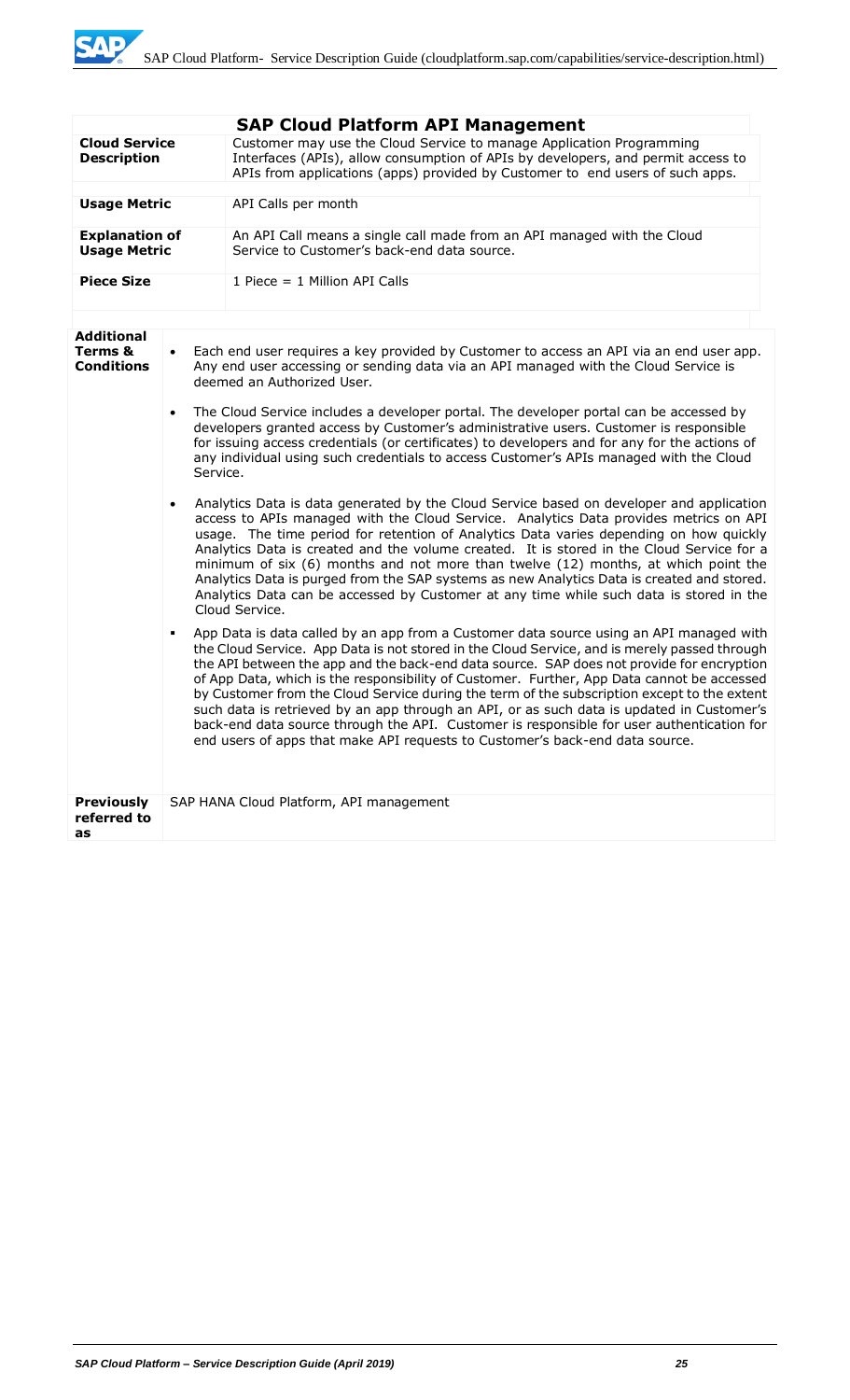SAD

| <b>Cloud</b><br><b>Service</b><br><b>Description</b> |                                                                                                                                                                                                                                  | <b>SAP Document Center, cloud edition</b><br>SAP Document Center cloud edition allows end users to securely access and share business content.                                                                                                                                                                                                                                                                                                                                |                                                                                                                  |                                                                                                                                                                                                                                          |                                                                                                                                                                                                                                                   |
|------------------------------------------------------|----------------------------------------------------------------------------------------------------------------------------------------------------------------------------------------------------------------------------------|-------------------------------------------------------------------------------------------------------------------------------------------------------------------------------------------------------------------------------------------------------------------------------------------------------------------------------------------------------------------------------------------------------------------------------------------------------------------------------|------------------------------------------------------------------------------------------------------------------|------------------------------------------------------------------------------------------------------------------------------------------------------------------------------------------------------------------------------------------|---------------------------------------------------------------------------------------------------------------------------------------------------------------------------------------------------------------------------------------------------|
| <b>Usage</b>                                         |                                                                                                                                                                                                                                  | User per month and Cloud Storage                                                                                                                                                                                                                                                                                                                                                                                                                                              |                                                                                                                  |                                                                                                                                                                                                                                          |                                                                                                                                                                                                                                                   |
| <b>Metric</b><br><b>Piece Size</b>                   |                                                                                                                                                                                                                                  | 1 Piece of Cloud Storage = 2GB of Cloud Storage per month                                                                                                                                                                                                                                                                                                                                                                                                                     |                                                                                                                  |                                                                                                                                                                                                                                          |                                                                                                                                                                                                                                                   |
| Pre-<br>requisite                                    | shared among Users.                                                                                                                                                                                                              | Customer must purchase Cloud Storage in an initial minimum storage block of 100 GB that may be                                                                                                                                                                                                                                                                                                                                                                                |                                                                                                                  |                                                                                                                                                                                                                                          |                                                                                                                                                                                                                                                   |
| <b>Support</b>                                       |                                                                                                                                                                                                                                  | The following Support terms apply to SAP Document Center, cloud edition.                                                                                                                                                                                                                                                                                                                                                                                                      |                                                                                                                  |                                                                                                                                                                                                                                          |                                                                                                                                                                                                                                                   |
|                                                      | <b>Support for Malfunctions</b>                                                                                                                                                                                                  | SAP will offer support for all malfunctions related to the Cloud Service (each an "Incident").<br>Incidents must be reported by Customer via the help functionality made available by SAP (or any<br>other support channel introduced by SAP). In the event that SAP must access any of Customer's<br>systems remotely, e.g., via application sharing, Customer hereby grants to SAP the permission for<br>such remote access. The following Incident priorities shall apply: |                                                                                                                  |                                                                                                                                                                                                                                          |                                                                                                                                                                                                                                                   |
|                                                      | <b>Incident</b>                                                                                                                                                                                                                  | <b>Definition</b>                                                                                                                                                                                                                                                                                                                                                                                                                                                             | <b>Support</b>                                                                                                   | <b>Support</b>                                                                                                                                                                                                                           | <b>Initial</b>                                                                                                                                                                                                                                    |
|                                                      | <b>Priorities</b><br>Very High                                                                                                                                                                                                   | The problem has very serious<br>consequences for major business<br>transactions and<br>urgent work<br>cannot be performed. The Incident<br>immediate<br>requires<br>attention<br>because the malfunction can cause<br>serious losses.                                                                                                                                                                                                                                         | <b>Availability</b><br>24 hours,<br>$6:00$ am<br>Monday to<br>$6:00$ pm<br>Friday<br>Central<br>European<br>Time | Language<br>English                                                                                                                                                                                                                      | <b>Response Time</b><br>SAP initial<br>response within<br>1 day of<br>confirmation.*<br>SAP will attempt<br>to contact<br>customer within<br>the initial<br>response time to<br>clarify business<br>impact and<br>initiate resolution<br>process. |
|                                                      | High<br>Medium                                                                                                                                                                                                                   | A business transaction does not<br>work and necessary tasks cannot be<br>performed. The Incident requires<br>prompt attention because<br>the<br>malfunction can disrupt the entire<br>productive business flow.                                                                                                                                                                                                                                                               | Monday to<br>Friday from<br>$9:00$ am $-$<br>$5:00$ pm<br>English<br>Central<br>European<br>Time                 | SAP initial<br>response within<br>3 days of<br>confirmation.*<br>SAP will attempt<br>to contact<br>customer within<br>the initial<br>response time to<br>clarify business<br>impact and<br>initiate resolution<br>process.<br>Reasonable |                                                                                                                                                                                                                                                   |
|                                                      |                                                                                                                                                                                                                                  | A business transaction does not<br>work as expected with minor<br>consequences for the productive<br>operation.                                                                                                                                                                                                                                                                                                                                                               |                                                                                                                  |                                                                                                                                                                                                                                          | response<br>time<br>based<br>the<br>on<br>incident (usually<br>within 4 days). $*$<br>SAP will attempt<br>contact<br>to<br>customer<br>to<br>business<br>clarify<br>impact<br>and<br>evaluate<br>incident.                                        |
|                                                      | Low                                                                                                                                                                                                                              | The malfunction has only few or no<br>effects on business transactions.                                                                                                                                                                                                                                                                                                                                                                                                       |                                                                                                                  |                                                                                                                                                                                                                                          | Reasonable<br>response<br>time<br>based on<br>the<br>incident.*                                                                                                                                                                                   |
|                                                      | *Incident receipt at SAP will be confirmed via SAP incident management system for all online<br>submitted incidents.                                                                                                             |                                                                                                                                                                                                                                                                                                                                                                                                                                                                               |                                                                                                                  |                                                                                                                                                                                                                                          |                                                                                                                                                                                                                                                   |
|                                                      | Software Changes<br>SAP will proactively apply software updates and patches during the defined maintenance windows.<br>In case a patch needs to be applied outside a maintenance window, SAP will notify Customer in<br>advance. |                                                                                                                                                                                                                                                                                                                                                                                                                                                                               |                                                                                                                  |                                                                                                                                                                                                                                          |                                                                                                                                                                                                                                                   |
|                                                      |                                                                                                                                                                                                                                  | <b>Customer Obligations/Preconditions</b>                                                                                                                                                                                                                                                                                                                                                                                                                                     |                                                                                                                  |                                                                                                                                                                                                                                          |                                                                                                                                                                                                                                                   |
|                                                      |                                                                                                                                                                                                                                  | As a precondition to receive the support services as described in Section 2 above, Customer shall<br>fulfill the following obligations:                                                                                                                                                                                                                                                                                                                                       |                                                                                                                  |                                                                                                                                                                                                                                          |                                                                                                                                                                                                                                                   |
|                                                      | <b>Key Users</b>                                                                                                                                                                                                                 |                                                                                                                                                                                                                                                                                                                                                                                                                                                                               |                                                                                                                  |                                                                                                                                                                                                                                          |                                                                                                                                                                                                                                                   |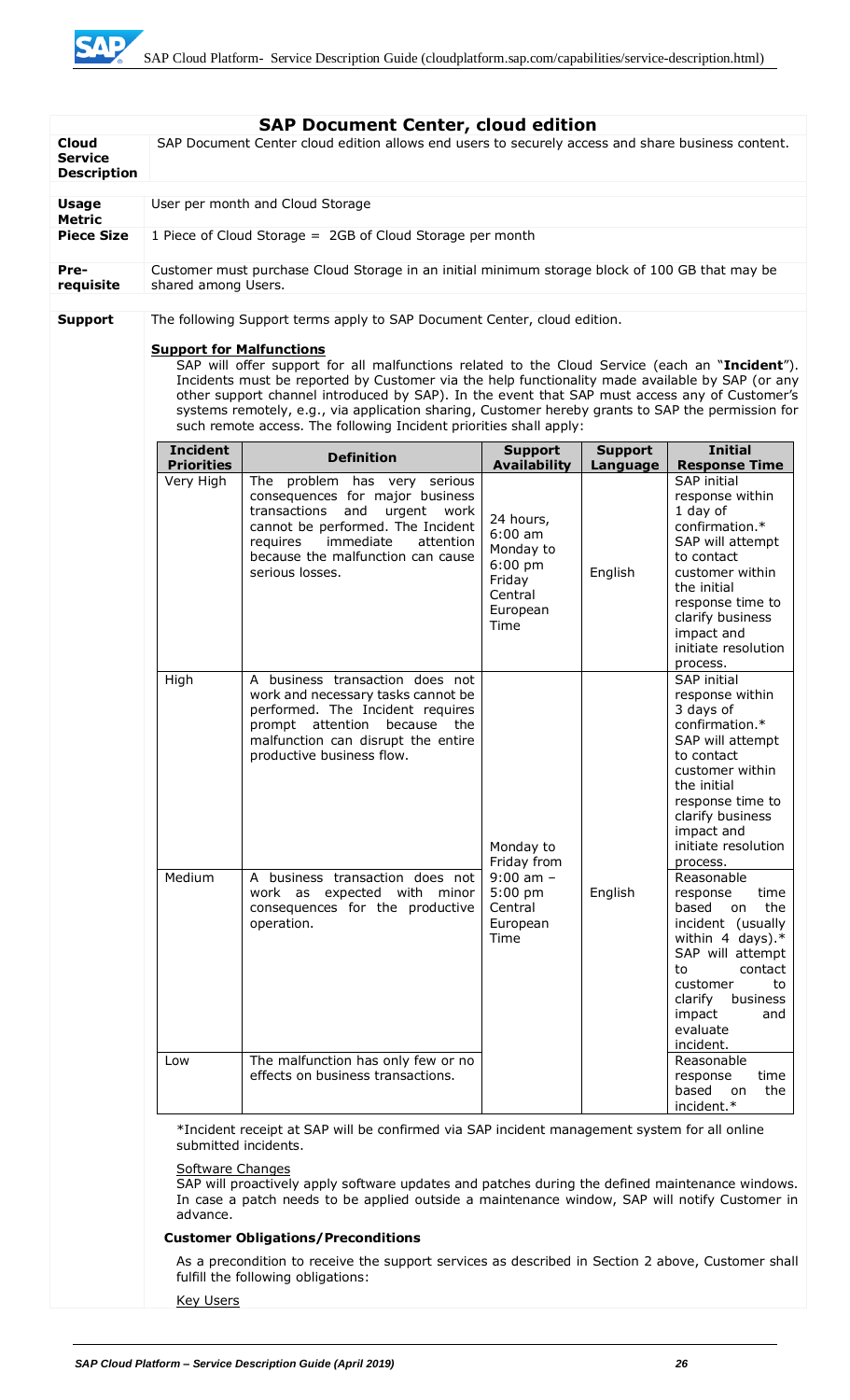

|                                                   | such as:<br>e-mail, fax, printers;<br>(iv) Support the potential adaptation of the Service. | Customer shall identify at least one English-speaking Authorized user as a "Key User". The Key User<br>is responsible for managing all business related tasks of the Service related to Customer's business,<br>(i) Support end users and manage their Incidents. This includes searching for known solutions<br>in available documentation and liaising with SAP support in the event of new problems<br>(ii) Manage background jobs and the distribution of business tasks across users;<br>(iii) Manage and monitor connections to Customer's third party systems (if available), such as                                                                                                        |
|---------------------------------------------------|---------------------------------------------------------------------------------------------|-----------------------------------------------------------------------------------------------------------------------------------------------------------------------------------------------------------------------------------------------------------------------------------------------------------------------------------------------------------------------------------------------------------------------------------------------------------------------------------------------------------------------------------------------------------------------------------------------------------------------------------------------------------------------------------------------------|
|                                                   | Exploration of self-help tools<br>documented solutions.                                     | In case of Incidents, Customer shall make reasonable effort to explore self-help tools to find already                                                                                                                                                                                                                                                                                                                                                                                                                                                                                                                                                                                              |
| <b>System</b><br><b>Availability</b><br>"SLA"     | System Availability is 99.5% per month.                                                     |                                                                                                                                                                                                                                                                                                                                                                                                                                                                                                                                                                                                                                                                                                     |
| <b>Additional</b><br>Terms &<br><b>Conditions</b> | $\bullet$<br>supported by SAP.<br>٠<br>must implement the APIs.                             | The Cloud Service supports some libraries of the Content Management Interoperability Services<br>(CMIS) standard implementation. SAP does not guarantee that the Cloud Service supports the<br>CMIS standards in their entirety. Customer optionally may use CMIS compliant APIs (not included<br>with the Service) to access the Cloud Service in accordance with the Agreement and to the extent<br>The use of the SAP Document Center, cloud edition KM Connector component is limited to allowing<br>a connection to an existing SAP Portal Knowledge Management instance to the Cloud Service. If<br>Customer wishes to connect to other non-CMIS enabled content management systems, Customer |
| Previously<br>Referred To<br>As                   | <b>SAP Mobile Documents</b>                                                                 |                                                                                                                                                                                                                                                                                                                                                                                                                                                                                                                                                                                                                                                                                                     |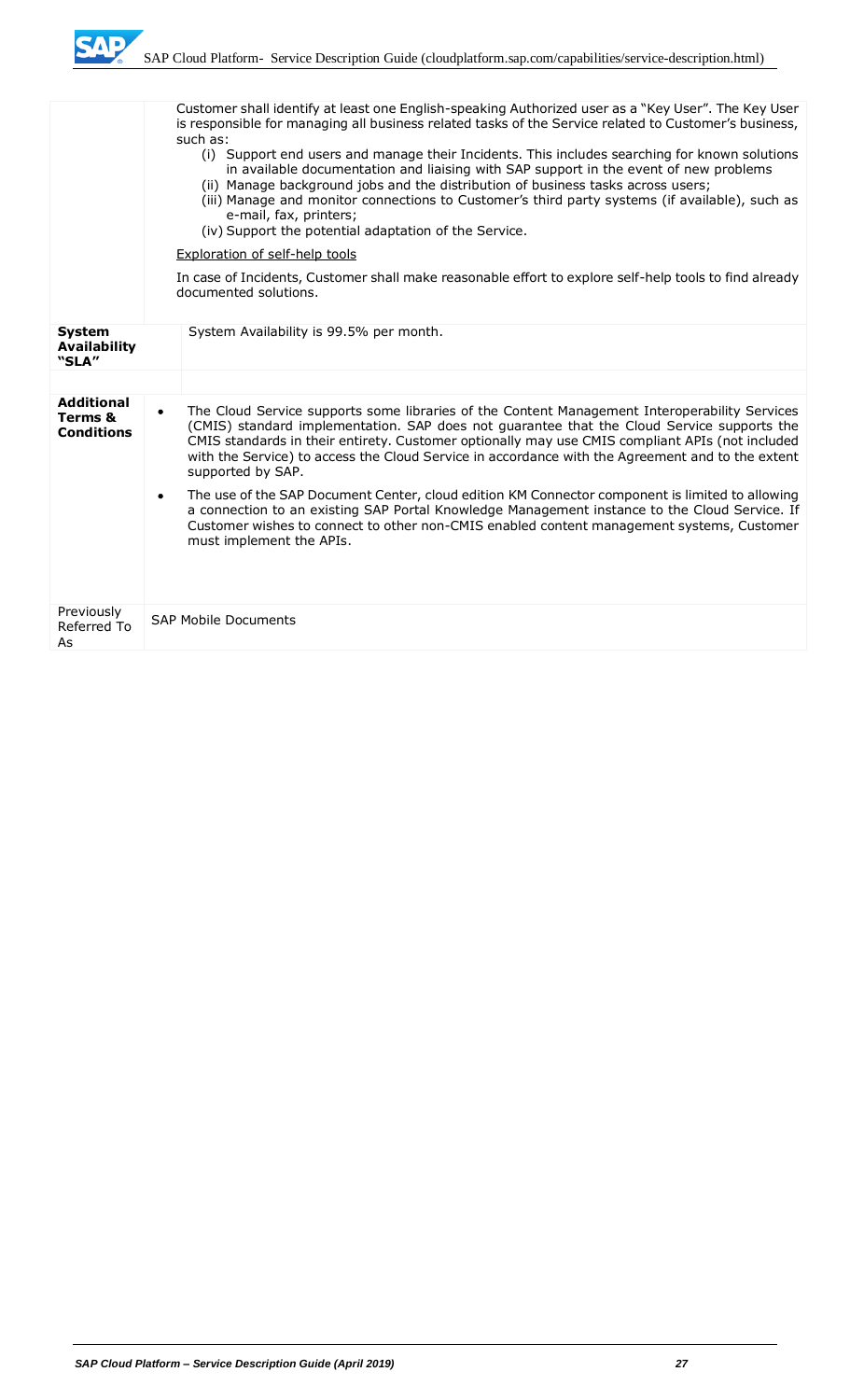

| <b>Multichain on SAP Cloud Platform</b>           |                                                                                                                                                                                                                                                                                                                                                                |                                                                                                                                            |                           |                          |  |
|---------------------------------------------------|----------------------------------------------------------------------------------------------------------------------------------------------------------------------------------------------------------------------------------------------------------------------------------------------------------------------------------------------------------------|--------------------------------------------------------------------------------------------------------------------------------------------|---------------------------|--------------------------|--|
| <b>Cloud Service</b><br><b>Description</b>        |                                                                                                                                                                                                                                                                                                                                                                | Multichain on SAP Cloud Platform enables customers to establish or connect to distributed<br>ledger networks utilizing SAP Cloud Platform. |                           |                          |  |
|                                                   |                                                                                                                                                                                                                                                                                                                                                                |                                                                                                                                            |                           |                          |  |
| <b>Usage Metric</b>                               | Monthly Flat Fee per Piece                                                                                                                                                                                                                                                                                                                                     |                                                                                                                                            |                           |                          |  |
| <b>Explanation of</b><br><b>Usage Metric</b>      | Flat Fee means fixed monthly subscription fees per Piece<br>1 Piece $=$ 1 instance of a particular T-Shirt size of MultiChain on SAP Cloud Platform                                                                                                                                                                                                            |                                                                                                                                            |                           |                          |  |
| <b>Piece Size</b>                                 | MultiChain on SAP Cloud Platform Available T-Shirt Sizes<br><b>Size</b><br>Cores per<br>Node<br>Memory<br>(GB)<br>Storage (GB)                                                                                                                                                                                                                                 | small<br>$\mathbf{1}$<br>$\overline{2}$<br>50                                                                                              | medium<br>2<br>3.7<br>500 | large<br>6<br>15<br>1000 |  |
| <b>Additional</b><br>Terms &<br><b>Conditions</b> | The Cloud Service should not be used to process or store personal data.<br>$\bullet$<br>Customer Data is only backed up in Customer's wallet of the Cloud Service. If Customer<br>$\bullet$<br>deletes Customer Data in its wallet, the data will not be retrievable from the Cloud Service.<br>EU Access is not available for the Cloud Service.<br>$\bullet$ |                                                                                                                                            |                           |                          |  |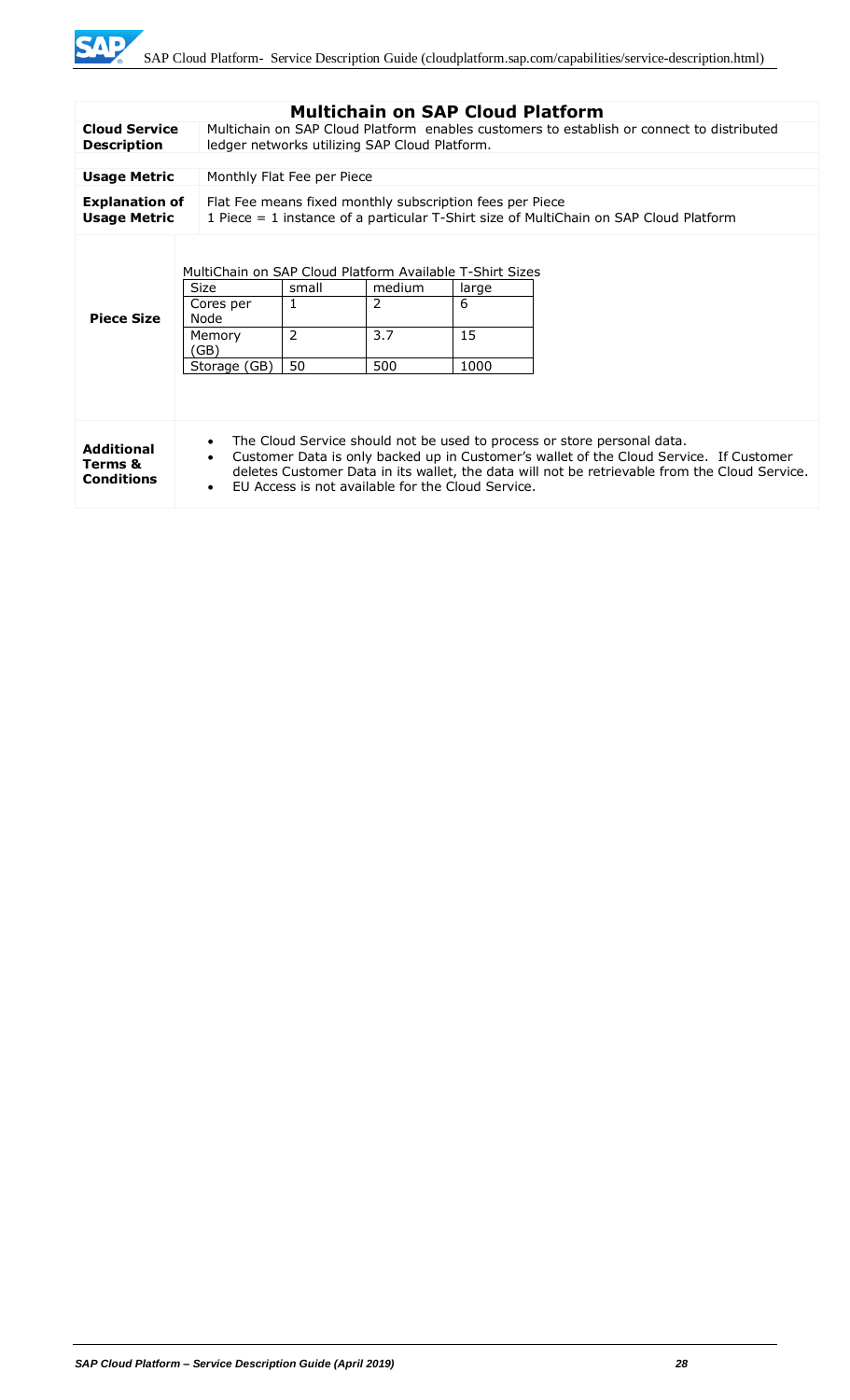|                                                                                                              |                                                                                                                                                                                                                                                                                                                                                                | <b>Hyperledger Fabric on SAP Cloud Platform</b>                                                                                                                                               |
|--------------------------------------------------------------------------------------------------------------|----------------------------------------------------------------------------------------------------------------------------------------------------------------------------------------------------------------------------------------------------------------------------------------------------------------------------------------------------------------|-----------------------------------------------------------------------------------------------------------------------------------------------------------------------------------------------|
| <b>Cloud Service</b>                                                                                         |                                                                                                                                                                                                                                                                                                                                                                | Hyperledger Fabric on SAP Cloud Platform enables customers to establish or connect to                                                                                                         |
| distributed ledger networks utilizing SAP Cloud Platform.<br><b>Description</b>                              |                                                                                                                                                                                                                                                                                                                                                                |                                                                                                                                                                                               |
| <b>Usage Metric</b><br>Monthly Flat Fee per Piece                                                            |                                                                                                                                                                                                                                                                                                                                                                |                                                                                                                                                                                               |
|                                                                                                              |                                                                                                                                                                                                                                                                                                                                                                | Flat Fee means fixed monthly subscription fees per Piece                                                                                                                                      |
| <b>Explanation of</b><br>1 Piece = 1 Plan of Hyperledger Fabric on SAP Cloud Platform<br><b>Usage Metric</b> |                                                                                                                                                                                                                                                                                                                                                                |                                                                                                                                                                                               |
|                                                                                                              |                                                                                                                                                                                                                                                                                                                                                                | Hyperledger Fabric on SAP Cloud Platform Available Plans                                                                                                                                      |
|                                                                                                              | Plan                                                                                                                                                                                                                                                                                                                                                           | Description                                                                                                                                                                                   |
| <b>Piece Size</b>                                                                                            | dev                                                                                                                                                                                                                                                                                                                                                            | A sandbox environment with all relevant APIs for developing and testing<br>Hyperledger Fabric Chaincode only.                                                                                 |
|                                                                                                              | testnet                                                                                                                                                                                                                                                                                                                                                        | 1 Peer                                                                                                                                                                                        |
|                                                                                                              |                                                                                                                                                                                                                                                                                                                                                                | A Hyperledger Fabric node which is part of a cross company testnet network<br>and available for developing and testing distributed applications only.                                         |
|                                                                                                              | backbone                                                                                                                                                                                                                                                                                                                                                       | 1 Peer, 1 Orderer, 4 Kafkas, 3 Zookeeper servers                                                                                                                                              |
|                                                                                                              |                                                                                                                                                                                                                                                                                                                                                                | Full Hyperledger Fabric node. Each Hyperledger Fabric network requires<br>exactly one backbone node. This node provisions all relevant infrastructure to<br>run a Hyperledger Fabric network. |
|                                                                                                              | node                                                                                                                                                                                                                                                                                                                                                           | 1 Peer, 1 Orderer                                                                                                                                                                             |
|                                                                                                              |                                                                                                                                                                                                                                                                                                                                                                | Hyperledger Fabric node that must be joined to a Hyperledger Fabric network<br>for active participation.                                                                                      |
|                                                                                                              |                                                                                                                                                                                                                                                                                                                                                                |                                                                                                                                                                                               |
| <b>Additional</b><br>Terms &<br><b>Conditions</b>                                                            | The Cloud Service should not be used to process or store personal data.<br>$\bullet$<br>Customer Data is only backed up in Customer's wallet of the Cloud Service. If Customer<br>$\bullet$<br>deletes Customer Data in its wallet, the data will not be retrievable from the Cloud Service.<br>EU Access is not available for the Cloud Service.<br>$\bullet$ |                                                                                                                                                                                               |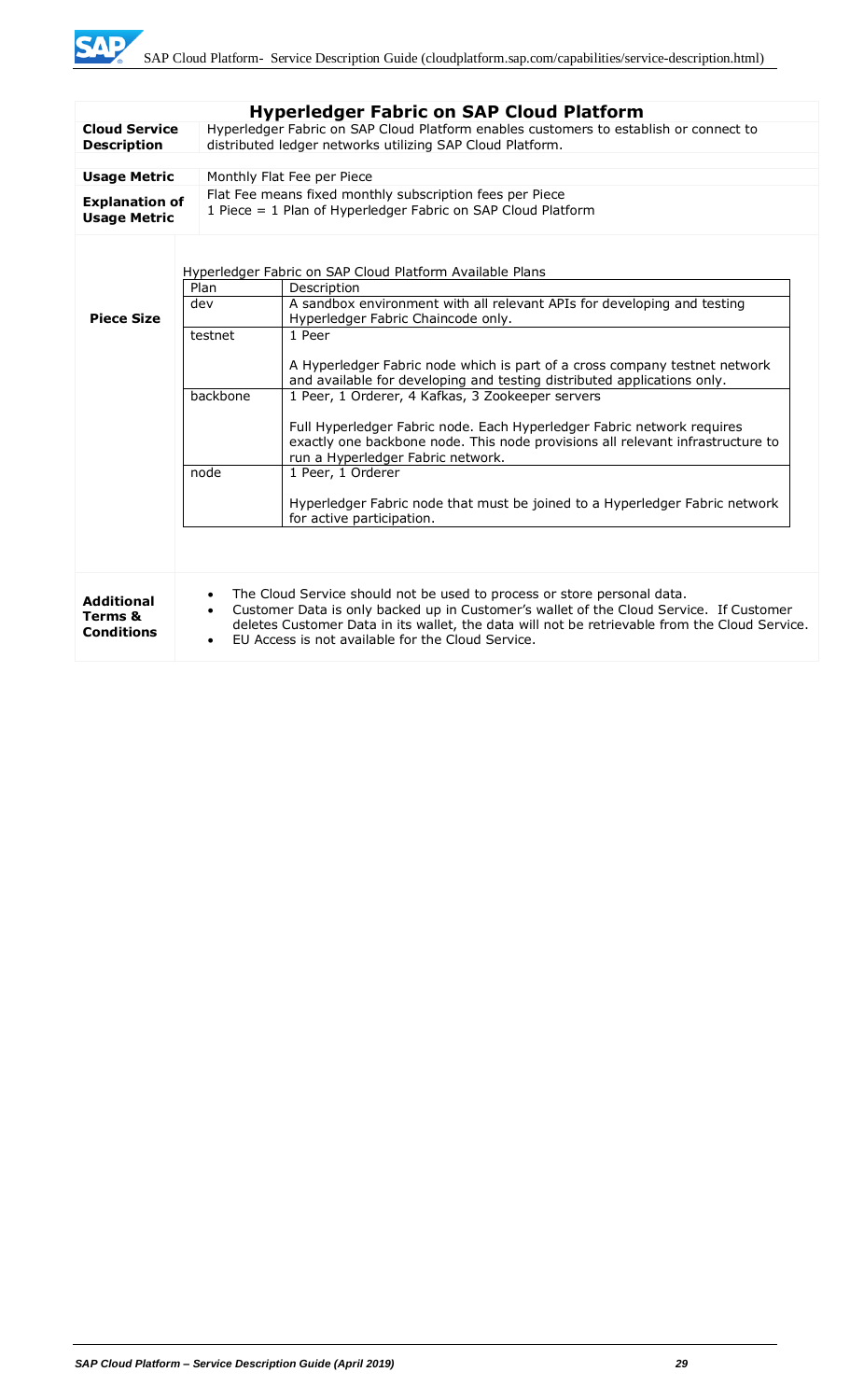# **SAP Cloud Platform mobile service for development and operations**

| <b>Cloud Service Description</b>                   | SAP Cloud Platform mobile service for development and operations is a<br>mobile app platform delivered as a service that enables customers to create<br>and operate mobile applications with offline support, notification services,<br>back-end integration and enterprise-grade security.                                                                                                                                                                                                                                                                                                                                                                                                                                                                                                                                                                                                                                                                                                                         |  |
|----------------------------------------------------|---------------------------------------------------------------------------------------------------------------------------------------------------------------------------------------------------------------------------------------------------------------------------------------------------------------------------------------------------------------------------------------------------------------------------------------------------------------------------------------------------------------------------------------------------------------------------------------------------------------------------------------------------------------------------------------------------------------------------------------------------------------------------------------------------------------------------------------------------------------------------------------------------------------------------------------------------------------------------------------------------------------------|--|
|                                                    |                                                                                                                                                                                                                                                                                                                                                                                                                                                                                                                                                                                                                                                                                                                                                                                                                                                                                                                                                                                                                     |  |
| <b>Usage Metric</b>                                | Users per month.                                                                                                                                                                                                                                                                                                                                                                                                                                                                                                                                                                                                                                                                                                                                                                                                                                                                                                                                                                                                    |  |
| <b>Additional Terms &amp;</b><br><b>Conditions</b> | • Users must be employees of Customer or Customer's Affiliates, or of<br>business partners of Customer accessing the Customer mobile<br>applications solely in support of Customer's internal business<br>operations. Except for Platform Applications, Customer may not upload<br>any other SAP, Customer or third party applications or databases to the<br>Cloud Service. Customer may not otherwise make Platform Applications<br>available to third parties, including, without limitation, as part of a<br>software license or subscription, software-as-a-service, outsourcing or<br>similar commercial arrangement with the User. Customer is responsible<br>for providing access to Users and ensuring Users comply with the terms<br>of this Agreement. For purposes of the Supplement, "Customer Data"<br>shall include all Platform Applications, Content, materials, data and<br>information provided by Customer and its Users.<br>In order to support the connection between Customer solutions with |  |
|                                                    | the Cloud Service ("Customer Solutions"), Customer may use<br>supported third party technologies to connect the Cloud Service to<br>Customer solutions via APIs provided with the Cloud Service. Any such<br>connections are subject to the following conditions:                                                                                                                                                                                                                                                                                                                                                                                                                                                                                                                                                                                                                                                                                                                                                   |  |
|                                                    | i. APIs are subject to ongoing changes. It is Customer's responsibility<br>to adapt the Customer Solution to such changes to APIs.                                                                                                                                                                                                                                                                                                                                                                                                                                                                                                                                                                                                                                                                                                                                                                                                                                                                                  |  |
|                                                    | ii. SAP is not responsible for any issue or malfunction in the Cloud<br>Service caused by use of the APIs except as permitted in this<br>Agreement.                                                                                                                                                                                                                                                                                                                                                                                                                                                                                                                                                                                                                                                                                                                                                                                                                                                                 |  |
|                                                    | Use of Google Cloud Messaging ("GCM") and Apple Push<br>٠<br>Notifications ("APN"). The Cloud Service is enabled to allow<br>Customers to utilize GCM and APN to send messages from the Cloud<br>Service to Mobile Users using a mobile device. When using GCM or APN,<br>(a) Customer is responsible for all registrations required to place its<br>mobile apps on the Apple/Google store and use APN/GCM in association<br>with their mobile apps, (b) APN/GCM is subject to the iOS Developer<br>Program License Agreement (including Attachment 1 thereto) and the<br>Android Cloud to Device Messaging Terms of Cloud Service,<br>respectively, and in particular, the advertising/marketing restrictions of<br>the iOS Developer Program License Agreement, and Customer agrees<br>to comply with such terms and (c) APN/GCM are not provided as part<br>of the Cloud Services and thus excluded from all representations,<br>warranties, indemnifications and support obligations under this<br>Agreement.   |  |
|                                                    | The Personal Data Processing Agreement for SAP Cloud Services<br>٠<br>referenced in or attached to the Order Form is modified as follows: Back<br>up of Customer Data and network access to allow Customer Data<br>transfer are not included in the processing operations of the Cloud<br>Service. In all other respects, the Personal Data Processing Agreement<br>for SAP Cloud Services applies to the Cloud Service unchanged.                                                                                                                                                                                                                                                                                                                                                                                                                                                                                                                                                                                  |  |
| Previously referred to as                          | SAP HANA Cloud Platform, mobile services                                                                                                                                                                                                                                                                                                                                                                                                                                                                                                                                                                                                                                                                                                                                                                                                                                                                                                                                                                            |  |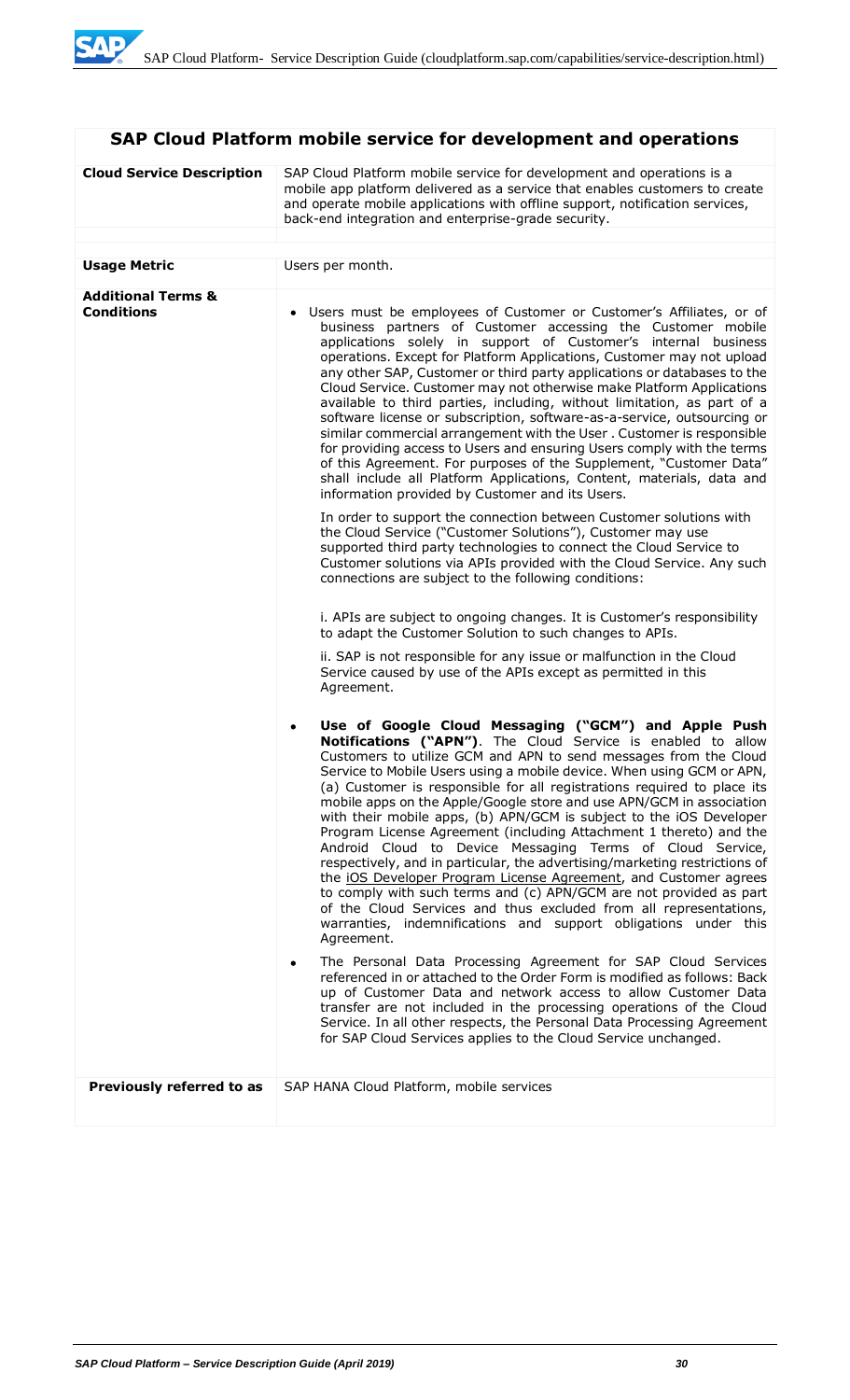| SAP Cloud Platform mobile service for development and operations,<br>consumer edition |                                                                                                                                                                                                                                                                                                                                                                                                                                                                                                                                                                                                                                                                                                                                                                                                                                                                                                                                                                                                                                                                                                                                                                                                                                                                                                                                                                                                                                                                                                                                                                                                                                                                                                                                                                                                                                                                                                                                                                                                                                                                                                                                                                                                                                                                                                                                                                                                                                                                                                                 |  |  |
|---------------------------------------------------------------------------------------|-----------------------------------------------------------------------------------------------------------------------------------------------------------------------------------------------------------------------------------------------------------------------------------------------------------------------------------------------------------------------------------------------------------------------------------------------------------------------------------------------------------------------------------------------------------------------------------------------------------------------------------------------------------------------------------------------------------------------------------------------------------------------------------------------------------------------------------------------------------------------------------------------------------------------------------------------------------------------------------------------------------------------------------------------------------------------------------------------------------------------------------------------------------------------------------------------------------------------------------------------------------------------------------------------------------------------------------------------------------------------------------------------------------------------------------------------------------------------------------------------------------------------------------------------------------------------------------------------------------------------------------------------------------------------------------------------------------------------------------------------------------------------------------------------------------------------------------------------------------------------------------------------------------------------------------------------------------------------------------------------------------------------------------------------------------------------------------------------------------------------------------------------------------------------------------------------------------------------------------------------------------------------------------------------------------------------------------------------------------------------------------------------------------------------------------------------------------------------------------------------------------------|--|--|
| <b>Cloud Service Description</b>                                                      | SAP Cloud Platform mobile service for development and operations is a<br>mobile app platform delivered as a service that enables customers to create<br>and operate mobile applications with offline support, notification services,<br>back-end integration and enterprise-grade security.                                                                                                                                                                                                                                                                                                                                                                                                                                                                                                                                                                                                                                                                                                                                                                                                                                                                                                                                                                                                                                                                                                                                                                                                                                                                                                                                                                                                                                                                                                                                                                                                                                                                                                                                                                                                                                                                                                                                                                                                                                                                                                                                                                                                                     |  |  |
| <b>Usage Metric</b>                                                                   | Active Users per Month                                                                                                                                                                                                                                                                                                                                                                                                                                                                                                                                                                                                                                                                                                                                                                                                                                                                                                                                                                                                                                                                                                                                                                                                                                                                                                                                                                                                                                                                                                                                                                                                                                                                                                                                                                                                                                                                                                                                                                                                                                                                                                                                                                                                                                                                                                                                                                                                                                                                                          |  |  |
| <b>Explanation of Usage</b><br><b>Metric</b>                                          | An Active User is an individual user of a Platform Application that connects<br>to the Cloud Service at least once during any rolling three-month period.<br>Each Active User may only access the Cloud Service via a single Platform<br>Application. An individual accessing the Cloud Service via more than one<br>Platform Application will be counted as a separate Active User for each<br>Platform Application.                                                                                                                                                                                                                                                                                                                                                                                                                                                                                                                                                                                                                                                                                                                                                                                                                                                                                                                                                                                                                                                                                                                                                                                                                                                                                                                                                                                                                                                                                                                                                                                                                                                                                                                                                                                                                                                                                                                                                                                                                                                                                           |  |  |
| <b>Piece Size</b>                                                                     | 1 Piece of Consumer Edition = 50,000 Active Users                                                                                                                                                                                                                                                                                                                                                                                                                                                                                                                                                                                                                                                                                                                                                                                                                                                                                                                                                                                                                                                                                                                                                                                                                                                                                                                                                                                                                                                                                                                                                                                                                                                                                                                                                                                                                                                                                                                                                                                                                                                                                                                                                                                                                                                                                                                                                                                                                                                               |  |  |
| <b>Additional Terms &amp;</b><br><b>Conditions</b>                                    | Active Users include only individual consumers of Customer's products<br>$\bullet$<br>or services.<br>In order to support the connection between Customer solutions with<br>$\bullet$<br>the Cloud Service ("Customer Solutions"), Customer may use<br>supported third party technologies to connect the Cloud Service to<br>Customer solutions via APIs provided with the Cloud Service. Any such<br>connections are subject to the following conditions:<br>i. APIs are subject to ongoing changes. It is Customer's responsibility<br>to adapt the Customer Solution to such changes to APIs.<br>ii. SAP is not responsible for any issue or malfunction in the Cloud<br>Service caused by use of the APIs except as permitted in this<br>Agreement.<br>Use of Google Cloud Messaging ("GCM") and Apple Push<br>$\bullet$<br>Notifications ("APN"). The Cloud Service is enabled to allow<br>Customers to utilize GCM and APN to send messages from the Cloud<br>Service to Active Users using a mobile device. When using GCM or APN,<br>(a) Customer is responsible for all registrations required to place its<br>mobile apps on the Apple/Google store and use APN/GCM in association<br>with their mobile apps, (b) APN/GCM is subject to the iOS Developer<br>Program License Agreement (including Attachment 1 thereto) and the<br>Android Cloud to Device Messaging Terms of Cloud Service,<br>respectively, and in particular, the advertising/marketing restrictions of<br>the iOS Developer Program License Agreement, and Customer agrees<br>to comply with such terms and (c) APN/GCM are not provided as part<br>of the Cloud Services and thus excluded from all representations,<br>warranties, indemnifications and support obligations under this<br>Agreement.<br>The Tools included in the subscription for the Cloud Service may include<br>$\bullet$<br>certain third party open source and/or other free download components<br>(collectively, the "Free Download Components"). Please refer to<br>http://www.sybase.com/thirdpartylegal for certain notices relating to<br>the Free Download Components.<br>The Personal Data Processing Agreement for SAP Cloud Services<br>$\bullet$<br>referenced in or attached to the Order Form is modified as follows: Back<br>up of Customer Data and network access to allow Customer Data<br>transfer are not included in the Processing Operations of the Cloud<br>Service. In all other respects, the Personal Data Processing Agreement |  |  |
|                                                                                       | for SAP Cloud Services applies to the Cloud Service unchanged.<br>Use of the SAP Cloud Platform, identity service, even if technically<br>٠<br>possible, is prohibited under this Agreement with respect to the Cloud                                                                                                                                                                                                                                                                                                                                                                                                                                                                                                                                                                                                                                                                                                                                                                                                                                                                                                                                                                                                                                                                                                                                                                                                                                                                                                                                                                                                                                                                                                                                                                                                                                                                                                                                                                                                                                                                                                                                                                                                                                                                                                                                                                                                                                                                                           |  |  |
|                                                                                       | Service.                                                                                                                                                                                                                                                                                                                                                                                                                                                                                                                                                                                                                                                                                                                                                                                                                                                                                                                                                                                                                                                                                                                                                                                                                                                                                                                                                                                                                                                                                                                                                                                                                                                                                                                                                                                                                                                                                                                                                                                                                                                                                                                                                                                                                                                                                                                                                                                                                                                                                                        |  |  |
| Previously referred to as                                                             | SAP HANA Cloud Platform, mobile services, consumer edition                                                                                                                                                                                                                                                                                                                                                                                                                                                                                                                                                                                                                                                                                                                                                                                                                                                                                                                                                                                                                                                                                                                                                                                                                                                                                                                                                                                                                                                                                                                                                                                                                                                                                                                                                                                                                                                                                                                                                                                                                                                                                                                                                                                                                                                                                                                                                                                                                                                      |  |  |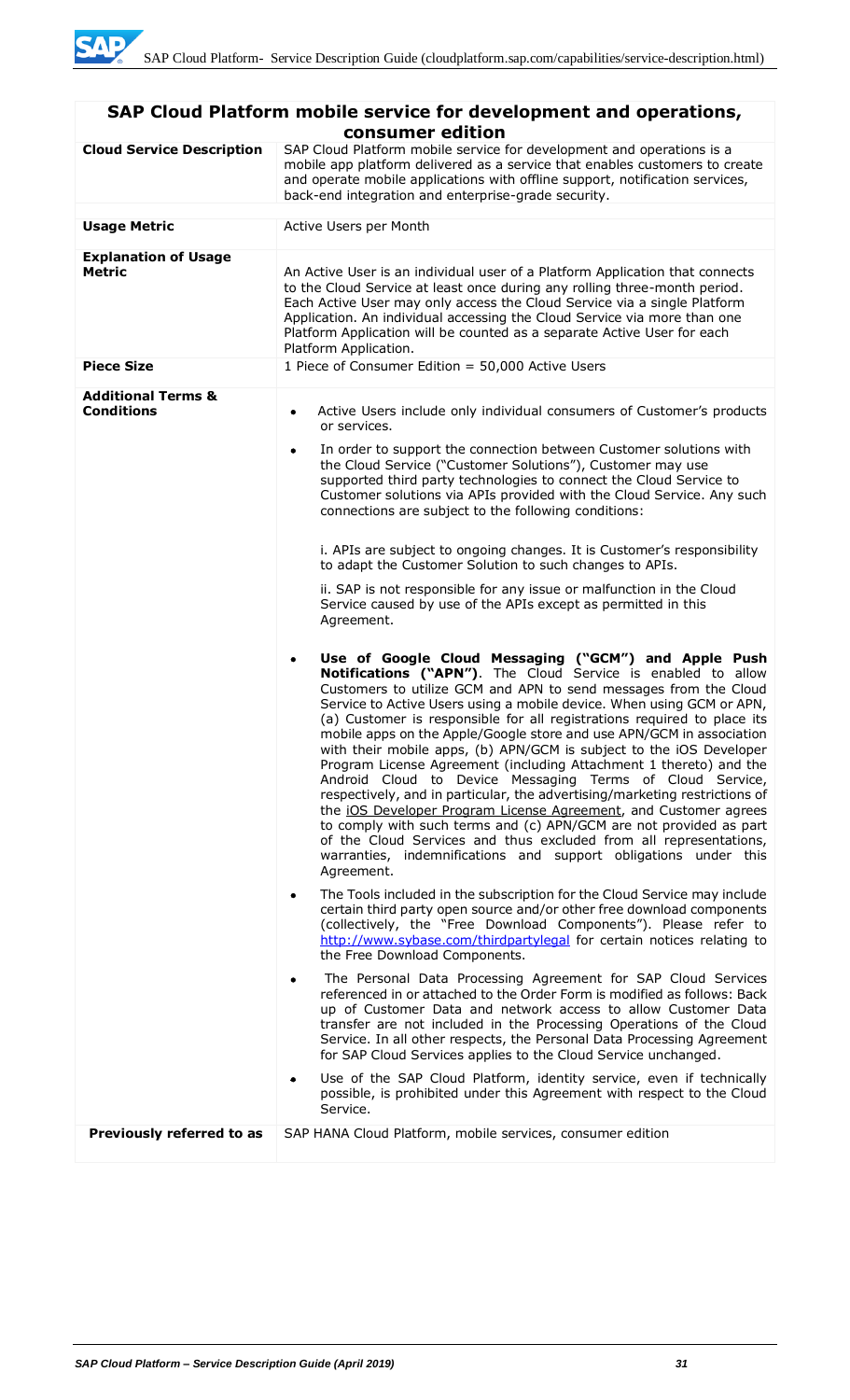

| <b>SAP Cloud Platform Internet of Things service</b> |                                                                                                                                                                                                                                                                                                                                                                                                                                                                                                                                                                                                                                                                                                                                                                                                                                                                                                                                                                                              |  |  |
|------------------------------------------------------|----------------------------------------------------------------------------------------------------------------------------------------------------------------------------------------------------------------------------------------------------------------------------------------------------------------------------------------------------------------------------------------------------------------------------------------------------------------------------------------------------------------------------------------------------------------------------------------------------------------------------------------------------------------------------------------------------------------------------------------------------------------------------------------------------------------------------------------------------------------------------------------------------------------------------------------------------------------------------------------------|--|--|
| <b>Cloud Service Description</b>                     | SAP Cloud Platform Internet of Things service provides different features<br>which enable the ability to:<br>1. Integrate and manage any connected device at scale with extended<br>lifecycle management;<br>2. Capture and manage device data and events at the Edge or cloud;<br>3. Administer the resources and users in a secure, scalable manner;<br>Interface the processed and normalized data with backing services and<br>applications (not included in subscription).                                                                                                                                                                                                                                                                                                                                                                                                                                                                                                              |  |  |
|                                                      |                                                                                                                                                                                                                                                                                                                                                                                                                                                                                                                                                                                                                                                                                                                                                                                                                                                                                                                                                                                              |  |  |
| <b>Usage Metric</b>                                  | Devices per month                                                                                                                                                                                                                                                                                                                                                                                                                                                                                                                                                                                                                                                                                                                                                                                                                                                                                                                                                                            |  |  |
| <b>Explanation of Usage</b><br><b>Metric</b>         | Device means a uniquely identifiable object and its virtual representation in<br>the IoT-Core which has a device ID allocated.                                                                                                                                                                                                                                                                                                                                                                                                                                                                                                                                                                                                                                                                                                                                                                                                                                                               |  |  |
|                                                      |                                                                                                                                                                                                                                                                                                                                                                                                                                                                                                                                                                                                                                                                                                                                                                                                                                                                                                                                                                                              |  |  |
| <b>Piece Size</b>                                    | 1 Piece $= 100$ Devices                                                                                                                                                                                                                                                                                                                                                                                                                                                                                                                                                                                                                                                                                                                                                                                                                                                                                                                                                                      |  |  |
| <b>Additional Terms &amp;</b><br><b>Conditions</b>   | . In addition to the hosted portion of the Cloud Service, SAP makes available<br>for download by Customer the Edge add-on application for the Cloud<br>Service (the "Edge Application"). The Edge Application may only be used to<br>integrate the Cloud Service with the on premise Customer environment and<br>may only be used by Authorized Users. The Edge Application may not be<br>modified or altered in any way except by SAP. The Edge Application is part<br>of the Cloud Service. Customer shall be responsible for the physical security<br>of the Edge Application and the System Availability SLA does not apply.<br>Customer is responsible for the installation and operation of the Edge<br>Application, including any updates made available by SAP. SAP support and<br>maintenance policies apply to the Edge Application in addition to the<br>support policy referenced in the Order Form, and can be found at<br>https://launchpad.support.sap.com/ - /notes/2387440. |  |  |
|                                                      | .The EU Access option is not available for the Cloud Service.                                                                                                                                                                                                                                                                                                                                                                                                                                                                                                                                                                                                                                                                                                                                                                                                                                                                                                                                |  |  |
|                                                      | .Data storage is not included in the Cloud Service and must be acquired<br>under a separate subscription, if required by Customer. As such, Customer<br>Data is not saved nor stored in the Cloud Service and cannot be retrieved<br>from the Cloud Service by the Customer during the Subscription Term.                                                                                                                                                                                                                                                                                                                                                                                                                                                                                                                                                                                                                                                                                    |  |  |
|                                                      | .Google Maps Service ("GM Service"). If the Cloud Service accesses the GM<br>Service through a Google Maps API, Customer's use of the GM Service is<br>subject to Google's Terms of Service, which are set forth at<br>http://www.google.com/intl/en/policies/terms/. If Customer does not<br>accept the Google Terms of Service, including, but not limited to, all<br>limitations and restrictions therein, Customer may not use the GM Service<br>in the Cloud Service. Use of the GM Service in or through the Cloud Service<br>will constitute Customer's acceptance of Google 's Terms of Service.<br>Customer's usage of the GM Service in or through the Cloud Service can be<br>terminated by SAP without reason at any time and SAP will not be required<br>to provide an equivalent service via another provider.                                                                                                                                                                 |  |  |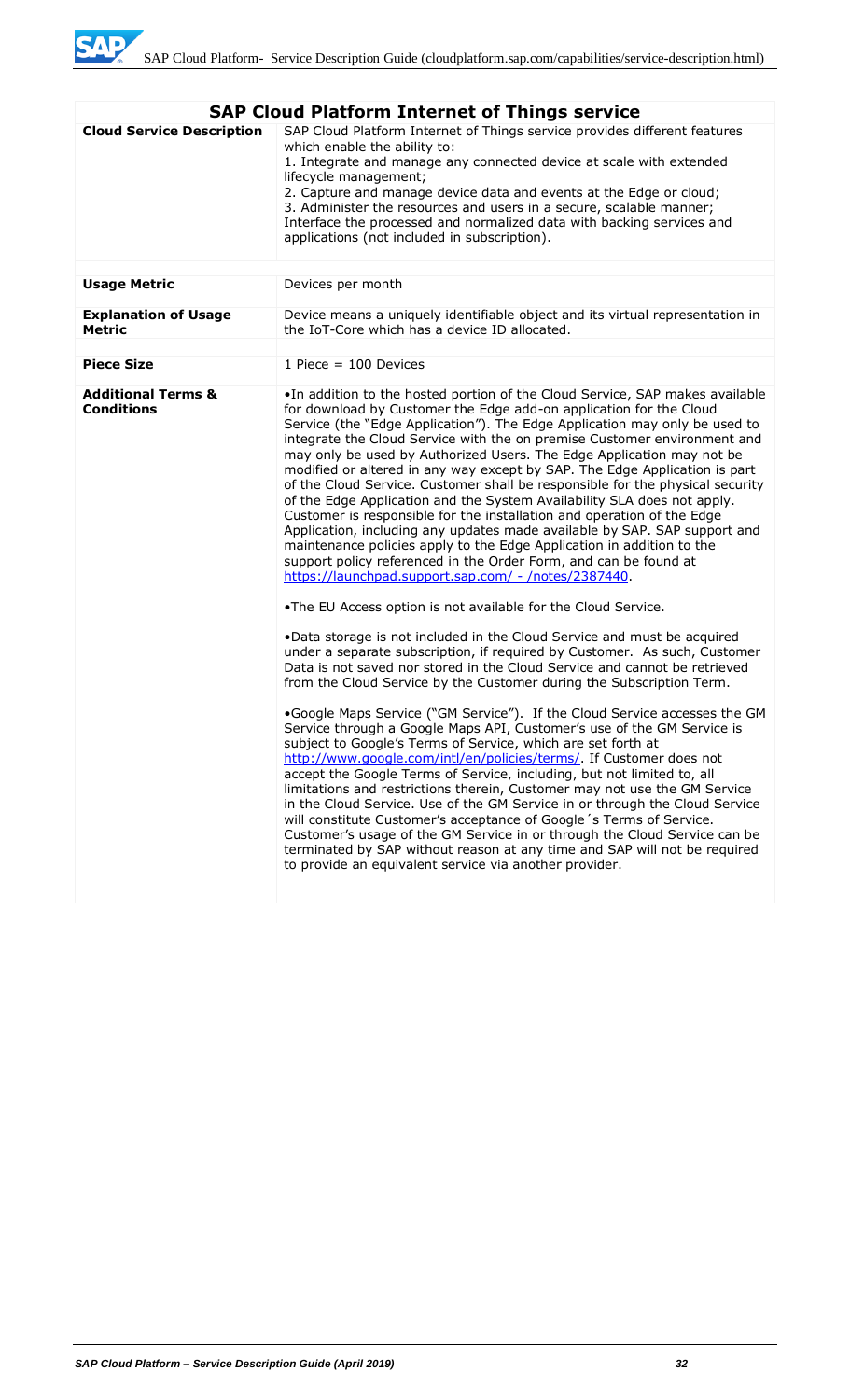

|                                              |  | <b>SAP Web IDE</b>                                                                                                                                                                                                                                                         |                             |  |
|----------------------------------------------|--|----------------------------------------------------------------------------------------------------------------------------------------------------------------------------------------------------------------------------------------------------------------------------|-----------------------------|--|
| <b>Cloud Service Description</b>             |  | SAP Web IDE (Integrated Development Environment) is an extensible, web-<br>based tool that helps simplify end-to-end SAP Fiori, SAPUI5, and full-stack<br>SAP business application lifecycle: prototyping, development, packaging,<br>deployment, and customer extensions. |                             |  |
|                                              |  |                                                                                                                                                                                                                                                                            |                             |  |
|                                              |  |                                                                                                                                                                                                                                                                            |                             |  |
| <b>Usage Metric</b>                          |  | Monthly Flat Fee per Piece                                                                                                                                                                                                                                                 |                             |  |
| <b>Explanation of Usage</b><br><b>Metric</b> |  | Flat fee means fixed monthly subscription fees.                                                                                                                                                                                                                            |                             |  |
| <b>Piece Size</b>                            |  | 1 Piece = 1 block of five Users of the SAP Web IDE development tools<br>Each Piece of SAP WebIDE includes the following:                                                                                                                                                   |                             |  |
|                                              |  |                                                                                                                                                                                                                                                                            | <b>Per Block of 5 Users</b> |  |
| service                                      |  | <b>SAP Cloud Platform Document</b>                                                                                                                                                                                                                                         | 5 GB                        |  |
|                                              |  | SAP Cloud Platform, bandwidth                                                                                                                                                                                                                                              | 5 GB/month                  |  |
|                                              |  |                                                                                                                                                                                                                                                                            |                             |  |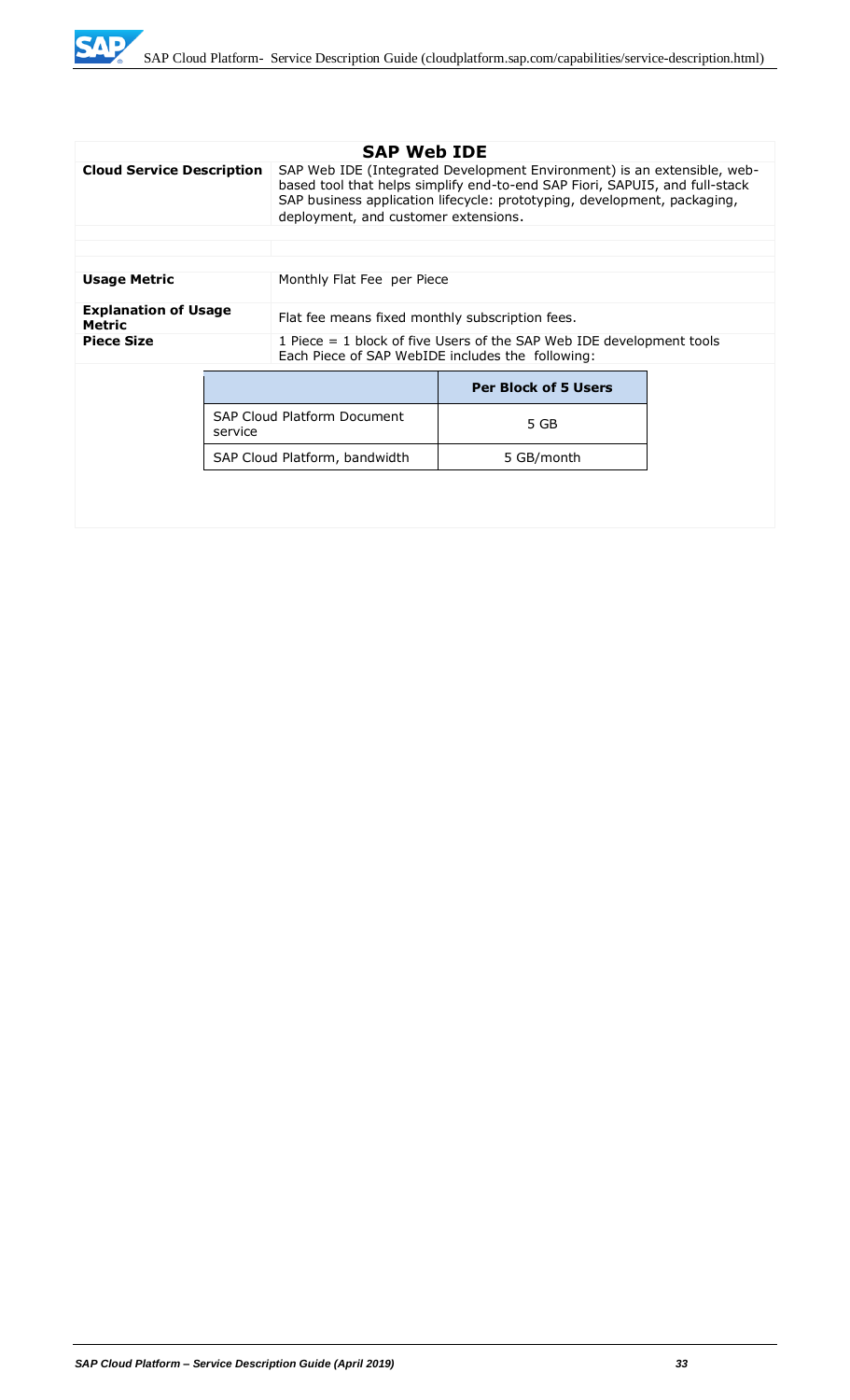

|                                                    | <b>SAP Cloud Platform Gamification</b>                                                                                                                                                                                                                                                                                                                                                                                                                                                                                                                                                                                                                                                                                                                                                                                                                                                                                                                                                                                                                                                                                                                                                                                                                                                                                                                                                                                                                        |  |
|----------------------------------------------------|---------------------------------------------------------------------------------------------------------------------------------------------------------------------------------------------------------------------------------------------------------------------------------------------------------------------------------------------------------------------------------------------------------------------------------------------------------------------------------------------------------------------------------------------------------------------------------------------------------------------------------------------------------------------------------------------------------------------------------------------------------------------------------------------------------------------------------------------------------------------------------------------------------------------------------------------------------------------------------------------------------------------------------------------------------------------------------------------------------------------------------------------------------------------------------------------------------------------------------------------------------------------------------------------------------------------------------------------------------------------------------------------------------------------------------------------------------------|--|
| <b>Cloud Service Description</b>                   | SAP Cloud Platform Gamification allows customers to quickly incorporate<br>gamification concepts into new and existing applications. This Cloud Service<br>includes an online development and administration environment for<br>implementation and analytics of gamification concepts, including underlying<br>gamification rule management for sophisticated gamification concepts, time<br>constraints, complex nested missions and collaborative games. The built-in<br>analytics module allows customers to perform advanced analytics on player<br>behavior to enable a continuous improvement of game concepts.                                                                                                                                                                                                                                                                                                                                                                                                                                                                                                                                                                                                                                                                                                                                                                                                                                         |  |
| <b>Usage Metric</b>                                | API Calls per month                                                                                                                                                                                                                                                                                                                                                                                                                                                                                                                                                                                                                                                                                                                                                                                                                                                                                                                                                                                                                                                                                                                                                                                                                                                                                                                                                                                                                                           |  |
| <b>Explanation of Usage</b><br><b>Metric</b>       | An API Call means a single call made to a Cloud Service API from a Customer<br>application. The API Call is used to send any user action or system action<br>from the Customer application to the Cloud Service.                                                                                                                                                                                                                                                                                                                                                                                                                                                                                                                                                                                                                                                                                                                                                                                                                                                                                                                                                                                                                                                                                                                                                                                                                                              |  |
| <b>Piece Size</b>                                  | 1 Piece = $50,000$ API calls per month                                                                                                                                                                                                                                                                                                                                                                                                                                                                                                                                                                                                                                                                                                                                                                                                                                                                                                                                                                                                                                                                                                                                                                                                                                                                                                                                                                                                                        |  |
|                                                    |                                                                                                                                                                                                                                                                                                                                                                                                                                                                                                                                                                                                                                                                                                                                                                                                                                                                                                                                                                                                                                                                                                                                                                                                                                                                                                                                                                                                                                                               |  |
| <b>Additional Terms &amp;</b><br><b>Conditions</b> | Customer may (i) utilize Application Programming Interfaces (APIs) or<br>٠<br>widgets made available as part of the Cloud Service to integrate the<br>Cloud Service with Customer or third-party applications provided by<br>Customer to Customer's end users (herein "Customer application"), (ii)<br>use the Cloud Service user interface (workbench) for designing game<br>mechanics, and (iii) use the included runtime service for processing<br>incoming events (from Customer applications) as per the designed game<br>mechanics to provide a view of an end user's game achievements.<br>Customer Data includes event data, including user identifier, event<br>$\bullet$<br>name, event properties and time stamps. In order to access Customer<br>Data during the term of the Agreement, Customer must submit a ticket<br>via SAP support channels requesting access to the event data logs<br>maintained in the Cloud Service, and SAP shall make such event logs<br>available to Customer. SAP shall retain event logs for a period of 90 days<br>after termination or expiration of the Agreement and Customer may<br>submit a ticket requesting a copy of the event logs during such period<br>and/or deletion of the tenant on which Customer event logs are stored.<br>Any end user accessing or sending data via a Cloud Service API, directly<br>or through a Customer application, is deemed an Authorized User as<br>defined in the GTC. |  |
| Previously referred to as                          | SAP HANA Cloud Platform, gamification service                                                                                                                                                                                                                                                                                                                                                                                                                                                                                                                                                                                                                                                                                                                                                                                                                                                                                                                                                                                                                                                                                                                                                                                                                                                                                                                                                                                                                 |  |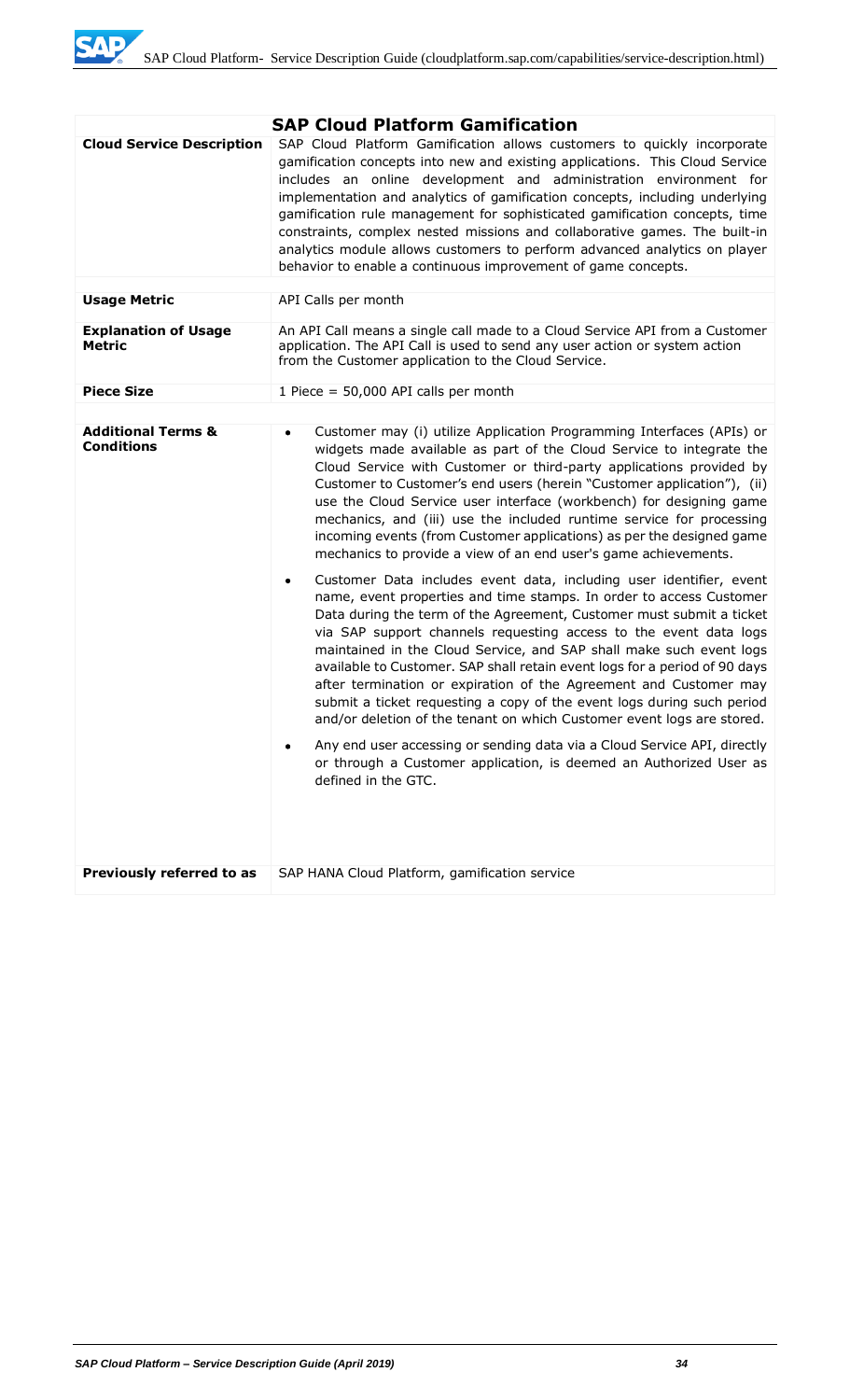

| <b>SAP Cloud Platform Predictive service</b>       |                                                                                                                                                                                                                                                                                                                                                                                                                                                        |  |
|----------------------------------------------------|--------------------------------------------------------------------------------------------------------------------------------------------------------------------------------------------------------------------------------------------------------------------------------------------------------------------------------------------------------------------------------------------------------------------------------------------------------|--|
| <b>Cloud Service Description</b>                   | SAP Cloud Platform Predictive service includes a set of developer-level services<br>running within SAP Cloud Platform SAP HANA service, platform edition<br>(formerly SAP HANA Cloud Platform Database Services) that allows an<br>application on SAP Cloud Platform to embed functionality from an underlying<br>Automated Predictive Library (APL) that executes directly on a Customer's SAP<br>Cloud Platform SAP HANA, platform edition instance. |  |
| <b>Usage Metric</b>                                | Monthly Flat Fee per Piece                                                                                                                                                                                                                                                                                                                                                                                                                             |  |
| <b>Explanation of Usage</b><br><b>Metric</b>       | Flat fee means fixed monthly subscription fees, based on the size of<br>Customer's SAP Cloud Platform SAP HANA service, platform edition instance.                                                                                                                                                                                                                                                                                                     |  |
| <b>Piece Size</b>                                  | 1 Piece = 1 instance of a particular T-Shirt size of SAP Cloud Platform SAP<br>HANA service, platform edition                                                                                                                                                                                                                                                                                                                                          |  |
|                                                    |                                                                                                                                                                                                                                                                                                                                                                                                                                                        |  |
| <b>Additional Terms &amp;</b><br><b>Conditions</b> | In order to utilize the Cloud Service, Customer must have a current<br>$\bullet$<br>subscription to SAP Cloud Platform SAP HANA service, platform edition,<br>which is subject to a separate agreement and fee.<br>Customer Data is not stored in the Cloud Service, but within the SAP<br>$\bullet$<br>Cloud Platform SAP HANA service, platform edition to which Customer                                                                            |  |
|                                                    | must separately subscribe. As such, Customer can access Customer<br>Data stored in SAP Cloud Platform SAP HANA service, platform edition<br>through the Cloud Service during the term of the subscription but SAP<br>does not provide storage or back-up services for Customer Data as part<br>of the Cloud Service.                                                                                                                                   |  |
|                                                    | Because the Cloud Service is a set of Web services deployed within<br>Customer's SAP Cloud Platform SAP HANA service, platform edition<br>instance, the Cloud Service does not have independent maintenance<br>windows, but is subject to the maintenance windows of SAP Cloud<br>Platform SAP HANA service, platform edition.                                                                                                                         |  |
| Previously referred to as                          | SAP HANA Cloud Platform, predictive service                                                                                                                                                                                                                                                                                                                                                                                                            |  |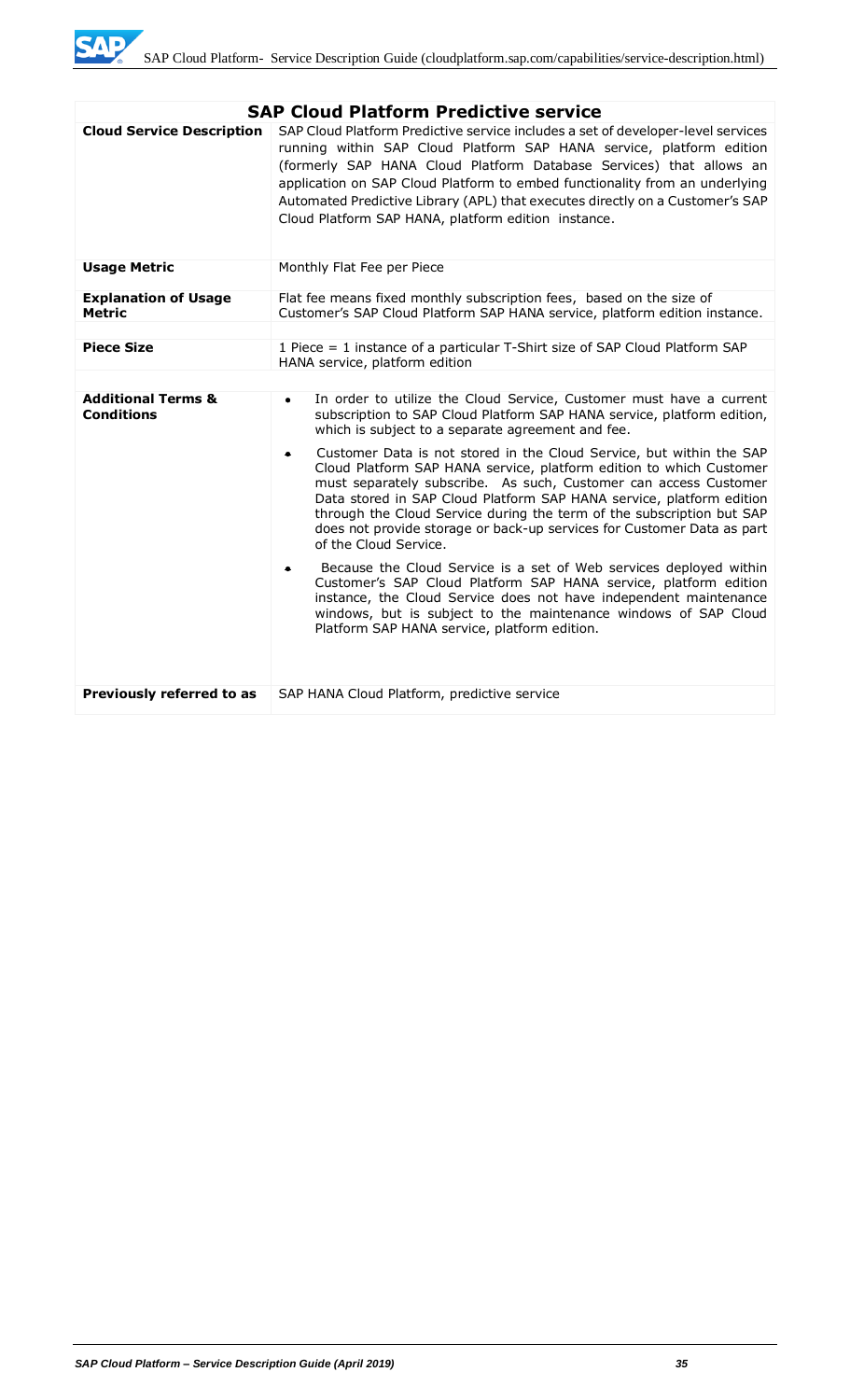

|                                                                         | <b>SAP Cloud Platform Streaming Analytics</b>                                                                                                                                                                                                                                                                                                                                                                                                                                         |  |
|-------------------------------------------------------------------------|---------------------------------------------------------------------------------------------------------------------------------------------------------------------------------------------------------------------------------------------------------------------------------------------------------------------------------------------------------------------------------------------------------------------------------------------------------------------------------------|--|
| <b>Cloud Service Description</b>                                        | SAP Cloud Platform Streaming Analytics provides streaming analytics and<br>event stream processing as an extension to SAP Cloud Platform SAP HANA<br>service, platform edition. It can be used to receive and process messages<br>from systems and devices outside of SAP Cloud Platform SAP HANA service,<br>platform edition in-real-time, to transform raw message streams into<br>actionable insight providing for both event stream capture and event detection<br>and response. |  |
|                                                                         |                                                                                                                                                                                                                                                                                                                                                                                                                                                                                       |  |
| <b>Usage Metric</b>                                                     | Monthly Flat Fee per Piece                                                                                                                                                                                                                                                                                                                                                                                                                                                            |  |
| <b>Explanation of Usage</b><br><b>Metric</b>                            | Flat fee means fixed monthly subscription fee, based on the size of<br>Customer's SAP Cloud Platform SAP HANA service, platform edition instance.                                                                                                                                                                                                                                                                                                                                     |  |
|                                                                         |                                                                                                                                                                                                                                                                                                                                                                                                                                                                                       |  |
| <b>Piece Size</b>                                                       | 1 Piece = 1 instance of a particular T-Shirt size of SAP Cloud Platform SAP<br>HANA service, platform edition                                                                                                                                                                                                                                                                                                                                                                         |  |
|                                                                         |                                                                                                                                                                                                                                                                                                                                                                                                                                                                                       |  |
|                                                                         |                                                                                                                                                                                                                                                                                                                                                                                                                                                                                       |  |
| <b>Additional Terms &amp;</b><br><b>Conditions</b>                      | In order to utilize the Cloud Service, Customer must have a current<br>$\bullet$<br>subscription to SAP Cloud Platform SAP HANA service, platform edition,<br>which is subject to a separate agreement and fee.                                                                                                                                                                                                                                                                       |  |
|                                                                         | Customer Data is not stored in the Cloud Service, but within the SAP<br>٠<br>Cloud Platform SAP HANA service, platform edition to which Customer<br>must separately subscribe. As such, Customer can access Customer<br>Data stored in SAP Cloud Platform SAP HANA service, platform edition<br>through the Cloud Service during the term of the subscription but SAP<br>does not provide storage or back-up services for Customer Data as part<br>of the Cloud Service.              |  |
|                                                                         | Because the Cloud Service is a set of Web services deployed within<br>$\bullet$<br>Customer's SAP Cloud Platform SAP HANA service, platform edition<br>instance, the Cloud Service does not have independent maintenance<br>windows, but is subject to the maintenance windows of SAP Cloud<br>Platform SAP HANA service, platform edition.                                                                                                                                           |  |
|                                                                         | The Cloud Service includes a runtime license of the streaming plugin for<br>٠<br>SAP HANA Studio. Such runtime components shall be limited solely to<br>use with the Cloud Service.                                                                                                                                                                                                                                                                                                   |  |
| Previously referred to as<br>SAP HANA Cloud Platform, streaming service |                                                                                                                                                                                                                                                                                                                                                                                                                                                                                       |  |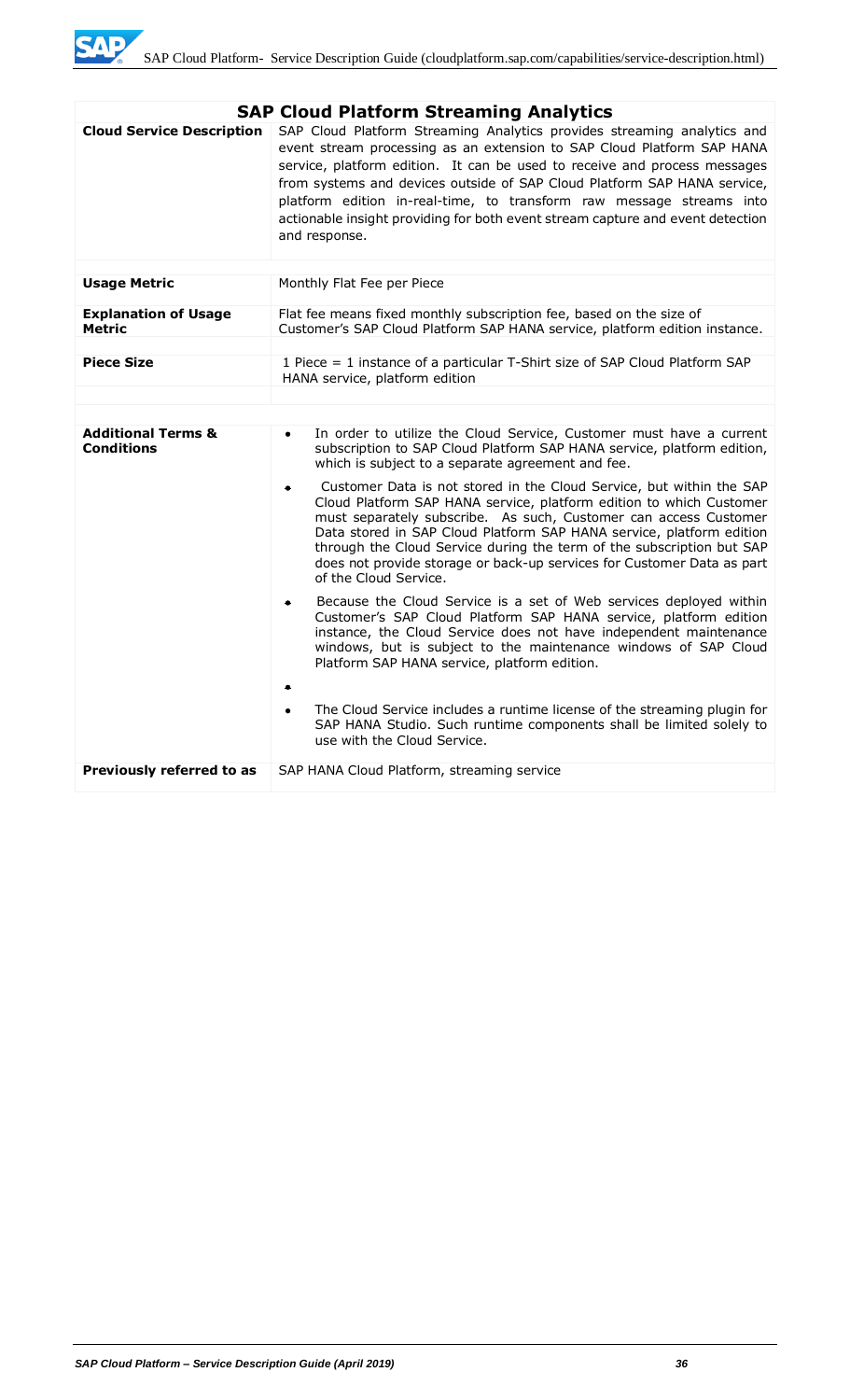

|                                                    | <b>SAP Cloud Platform Build</b>                                                                                                                                                                                                                                                                                                                                                                                                                                                                                                                                                                          |  |
|----------------------------------------------------|----------------------------------------------------------------------------------------------------------------------------------------------------------------------------------------------------------------------------------------------------------------------------------------------------------------------------------------------------------------------------------------------------------------------------------------------------------------------------------------------------------------------------------------------------------------------------------------------------------|--|
| <b>Cloud Service Description</b>                   | SAP Cloud Platform Build is a collaborative design tool that enables SAP project<br>teams to design enterprise applications. Beginning with a blank canvas,<br>imported mockups or starting with a prototype from SAP Cloud Platform Build's<br>gallery, users can overlay UI controls and add their own sample data to create<br>an interactive prototype without writing code. Integrated research and<br>analytic tools help to gather effective user feedback. When the design process<br>is finalized SAP Cloud Platform Build generates UI 5 starter code to jumpstart<br>the development process. |  |
| <b>Usage Metric</b>                                | Users                                                                                                                                                                                                                                                                                                                                                                                                                                                                                                                                                                                                    |  |
|                                                    |                                                                                                                                                                                                                                                                                                                                                                                                                                                                                                                                                                                                          |  |
| <b>Additional Terms &amp;</b><br><b>Conditions</b> | SAP may collect data about individual users' use of the Cloud Service,<br>$\bullet$<br>which is subject to SAP's Build Privacy Policy which the user must<br>accept when logging in to the Cloud Service.                                                                                                                                                                                                                                                                                                                                                                                                |  |
| Previously referred to as                          | <b>BUILD</b>                                                                                                                                                                                                                                                                                                                                                                                                                                                                                                                                                                                             |  |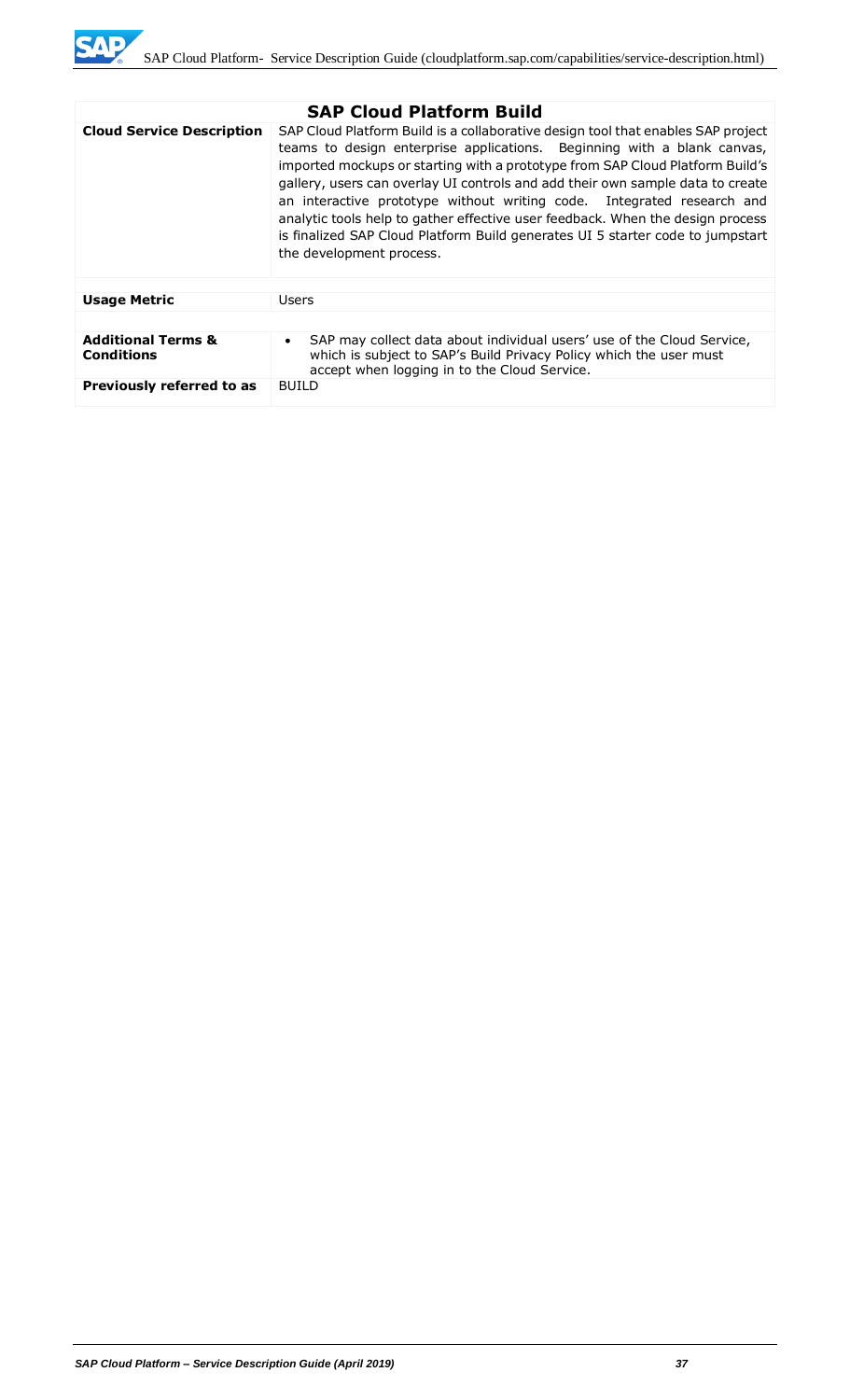| <b>Cloud Service Description</b>             | SAP Cloud Platform Big Data Services provides enterprises a fully managed Big<br>Data platform based on Apache Hadoop and Spark. The Cloud Service can be<br>used to ingest and process unstructured data, implement data lakes, support<br>IoT use cases, and/or perform analytics.                                                                                                                                                                                                                                                                                                                                                                                                                                                                                                                                                                                                                                                                                                                                                                                                                                                                                                                                                                                                                                                                                                                                                                                                                                                                                                                                                                                                                                                                                                                                                                                                                                                                                                                                                                                                                                                                                                                                                                                                                                                                                                                                                                                                                                                                                                                                                                                                                                                                                                                                                                                                                                                                                                                                                                                                                                                                                                                                                                                                                                                                                                                                                                                                                                                                                                                                                                                                       |                                                                                                                                             |  |
|----------------------------------------------|--------------------------------------------------------------------------------------------------------------------------------------------------------------------------------------------------------------------------------------------------------------------------------------------------------------------------------------------------------------------------------------------------------------------------------------------------------------------------------------------------------------------------------------------------------------------------------------------------------------------------------------------------------------------------------------------------------------------------------------------------------------------------------------------------------------------------------------------------------------------------------------------------------------------------------------------------------------------------------------------------------------------------------------------------------------------------------------------------------------------------------------------------------------------------------------------------------------------------------------------------------------------------------------------------------------------------------------------------------------------------------------------------------------------------------------------------------------------------------------------------------------------------------------------------------------------------------------------------------------------------------------------------------------------------------------------------------------------------------------------------------------------------------------------------------------------------------------------------------------------------------------------------------------------------------------------------------------------------------------------------------------------------------------------------------------------------------------------------------------------------------------------------------------------------------------------------------------------------------------------------------------------------------------------------------------------------------------------------------------------------------------------------------------------------------------------------------------------------------------------------------------------------------------------------------------------------------------------------------------------------------------------------------------------------------------------------------------------------------------------------------------------------------------------------------------------------------------------------------------------------------------------------------------------------------------------------------------------------------------------------------------------------------------------------------------------------------------------------------------------------------------------------------------------------------------------------------------------------------------------------------------------------------------------------------------------------------------------------------------------------------------------------------------------------------------------------------------------------------------------------------------------------------------------------------------------------------------------------------------------------------------------------------------------------------------------|---------------------------------------------------------------------------------------------------------------------------------------------|--|
| <b>Usage Metric</b>                          | Monthly Flat Fee per Piece                                                                                                                                                                                                                                                                                                                                                                                                                                                                                                                                                                                                                                                                                                                                                                                                                                                                                                                                                                                                                                                                                                                                                                                                                                                                                                                                                                                                                                                                                                                                                                                                                                                                                                                                                                                                                                                                                                                                                                                                                                                                                                                                                                                                                                                                                                                                                                                                                                                                                                                                                                                                                                                                                                                                                                                                                                                                                                                                                                                                                                                                                                                                                                                                                                                                                                                                                                                                                                                                                                                                                                                                                                                                 |                                                                                                                                             |  |
| <b>Piece Size</b>                            | 1 Piece = 1 instance of a particular edition                                                                                                                                                                                                                                                                                                                                                                                                                                                                                                                                                                                                                                                                                                                                                                                                                                                                                                                                                                                                                                                                                                                                                                                                                                                                                                                                                                                                                                                                                                                                                                                                                                                                                                                                                                                                                                                                                                                                                                                                                                                                                                                                                                                                                                                                                                                                                                                                                                                                                                                                                                                                                                                                                                                                                                                                                                                                                                                                                                                                                                                                                                                                                                                                                                                                                                                                                                                                                                                                                                                                                                                                                                               |                                                                                                                                             |  |
| <b>Explanation of Usage</b><br><b>Metric</b> | Flat fee means fixed monthly subscription fees                                                                                                                                                                                                                                                                                                                                                                                                                                                                                                                                                                                                                                                                                                                                                                                                                                                                                                                                                                                                                                                                                                                                                                                                                                                                                                                                                                                                                                                                                                                                                                                                                                                                                                                                                                                                                                                                                                                                                                                                                                                                                                                                                                                                                                                                                                                                                                                                                                                                                                                                                                                                                                                                                                                                                                                                                                                                                                                                                                                                                                                                                                                                                                                                                                                                                                                                                                                                                                                                                                                                                                                                                                             |                                                                                                                                             |  |
|                                              | Each instance contains the following resources:                                                                                                                                                                                                                                                                                                                                                                                                                                                                                                                                                                                                                                                                                                                                                                                                                                                                                                                                                                                                                                                                                                                                                                                                                                                                                                                                                                                                                                                                                                                                                                                                                                                                                                                                                                                                                                                                                                                                                                                                                                                                                                                                                                                                                                                                                                                                                                                                                                                                                                                                                                                                                                                                                                                                                                                                                                                                                                                                                                                                                                                                                                                                                                                                                                                                                                                                                                                                                                                                                                                                                                                                                                            |                                                                                                                                             |  |
|                                              | Storage                                                                                                                                                                                                                                                                                                                                                                                                                                                                                                                                                                                                                                                                                                                                                                                                                                                                                                                                                                                                                                                                                                                                                                                                                                                                                                                                                                                                                                                                                                                                                                                                                                                                                                                                                                                                                                                                                                                                                                                                                                                                                                                                                                                                                                                                                                                                                                                                                                                                                                                                                                                                                                                                                                                                                                                                                                                                                                                                                                                                                                                                                                                                                                                                                                                                                                                                                                                                                                                                                                                                                                                                                                                                                    | 40TB                                                                                                                                        |  |
|                                              | Compute Hours (Thousands)                                                                                                                                                                                                                                                                                                                                                                                                                                                                                                                                                                                                                                                                                                                                                                                                                                                                                                                                                                                                                                                                                                                                                                                                                                                                                                                                                                                                                                                                                                                                                                                                                                                                                                                                                                                                                                                                                                                                                                                                                                                                                                                                                                                                                                                                                                                                                                                                                                                                                                                                                                                                                                                                                                                                                                                                                                                                                                                                                                                                                                                                                                                                                                                                                                                                                                                                                                                                                                                                                                                                                                                                                                                                  | 20                                                                                                                                          |  |
|                                              | Workbenches                                                                                                                                                                                                                                                                                                                                                                                                                                                                                                                                                                                                                                                                                                                                                                                                                                                                                                                                                                                                                                                                                                                                                                                                                                                                                                                                                                                                                                                                                                                                                                                                                                                                                                                                                                                                                                                                                                                                                                                                                                                                                                                                                                                                                                                                                                                                                                                                                                                                                                                                                                                                                                                                                                                                                                                                                                                                                                                                                                                                                                                                                                                                                                                                                                                                                                                                                                                                                                                                                                                                                                                                                                                                                | 3                                                                                                                                           |  |
|                                              | <b>Network Connectivity</b><br>VPN (max 1 Gbps)                                                                                                                                                                                                                                                                                                                                                                                                                                                                                                                                                                                                                                                                                                                                                                                                                                                                                                                                                                                                                                                                                                                                                                                                                                                                                                                                                                                                                                                                                                                                                                                                                                                                                                                                                                                                                                                                                                                                                                                                                                                                                                                                                                                                                                                                                                                                                                                                                                                                                                                                                                                                                                                                                                                                                                                                                                                                                                                                                                                                                                                                                                                                                                                                                                                                                                                                                                                                                                                                                                                                                                                                                                            |                                                                                                                                             |  |
|                                              | HDFS File Count (million)<br>2                                                                                                                                                                                                                                                                                                                                                                                                                                                                                                                                                                                                                                                                                                                                                                                                                                                                                                                                                                                                                                                                                                                                                                                                                                                                                                                                                                                                                                                                                                                                                                                                                                                                                                                                                                                                                                                                                                                                                                                                                                                                                                                                                                                                                                                                                                                                                                                                                                                                                                                                                                                                                                                                                                                                                                                                                                                                                                                                                                                                                                                                                                                                                                                                                                                                                                                                                                                                                                                                                                                                                                                                                                                             |                                                                                                                                             |  |
|                                              |                                                                                                                                                                                                                                                                                                                                                                                                                                                                                                                                                                                                                                                                                                                                                                                                                                                                                                                                                                                                                                                                                                                                                                                                                                                                                                                                                                                                                                                                                                                                                                                                                                                                                                                                                                                                                                                                                                                                                                                                                                                                                                                                                                                                                                                                                                                                                                                                                                                                                                                                                                                                                                                                                                                                                                                                                                                                                                                                                                                                                                                                                                                                                                                                                                                                                                                                                                                                                                                                                                                                                                                                                                                                                            |                                                                                                                                             |  |
| <b>System Availability "SLA"</b>             |                                                                                                                                                                                                                                                                                                                                                                                                                                                                                                                                                                                                                                                                                                                                                                                                                                                                                                                                                                                                                                                                                                                                                                                                                                                                                                                                                                                                                                                                                                                                                                                                                                                                                                                                                                                                                                                                                                                                                                                                                                                                                                                                                                                                                                                                                                                                                                                                                                                                                                                                                                                                                                                                                                                                                                                                                                                                                                                                                                                                                                                                                                                                                                                                                                                                                                                                                                                                                                                                                                                                                                                                                                                                                            |                                                                                                                                             |  |
| <b>Additional Terms &amp;</b>                | Included<br>SAP Cloud Platform Big Data Services integration for SAP HANA<br>SAP Cloud Platform Big Data Services advanced security<br>Included<br>SAP provides 100% availability on a "guaranteed delivery" basis for the Cloud<br>Service, which means that in the case of lower than 100% availability (excluding<br>scheduled maintenance windows, and emergency service updates, of which SAP<br>will notify Customer in advance and which will not exceed a commercially<br>reasonable amount of downtime unless otherwise mutually agreed upon in<br>writing), SAP will provide the following:<br>For any unplanned outage of infrastructure, batch processing services, or<br>movement of output data from different phases of end to end processing, SAP<br>will credit Customer at a rate of 1.5 times the pro-rated Compute Hours lost<br>during an outage, and 3 times the number of Compute Hours of jobs terminated<br>by an outage (a "Credit"). For example, if Customer purchases 20,000 Compute<br>Hours per month and the system has a one-hour unplanned outage, SAP will<br>credit Customer for 45 Compute Hours. If the same outage terminated a job<br>that had consumed 500 Compute Hours before being terminated, SAP would<br>additionally credit Customer for 1500 Compute Hours. The total credits given to<br>Customer within any calendar month, from any unplanned outages, cannot<br>exceed the Customer's monthly contractual subscription amount. The Customer<br>must consume the Credits within the next 30 calendar days starting immediately<br>following the notification to the Customer of the applied Credits, regardless of<br>when the unplanned outage occurred.<br>Notwithstanding anything to the contrary in the Agreement to which this SLA is<br>attached, and any related links or terms incorporated therein, to the extent any<br>downtime causes a data crash and/or loss such that data available at the time<br>of downtime is not restored to 100% operability, SAP agrees to prioritize such<br>event immediately as a Priority 1 support incident. This obligation assumes<br>Customer has backed up its data in accordance with Customer's obligations<br>hereunder and the restoration referenced herein is to such last Customer backup<br>scope and status.<br>Notwithstanding anything to the contrary in this SLA or the Agreement the<br>following provisions apply to the Cloud Service:<br>All periods of unavailability must be reasonably verified by SAP. The period of<br>unavailability is measured from the time SAP becomes aware of the<br>unavailability until it has been remedied, as reasonably confirmed by SAP<br>according to its technical records. SAP represents that it keeps records sufficient<br>to verify any inquiry regarding outages during the subscription term. Customer<br>shall not be entitled to a Credit if the event or condition that would have<br>otherwise given rise to the Credit was caused by any event outside of SAP's<br>reasonable control, including Customer's equipment, actions or inactions of<br>Customer or its representatives; or if Customer does not request a Credit from<br>SAP in writing within seven (7) days after the incident entitling Customer to a<br>Credit has been remedied. SAP will not be responsible for Credits for the inability<br>of Customer to access the Cloud Service due to Customer's equipment or actions<br>or inactions of Customer in violation of the Agreement or that render it<br>impossible or commercially impractical for SAP to deliver the Cloud Service to<br>the Customer, or such action by its representatives. |                                                                                                                                             |  |
| <b>Conditions</b>                            | for which Amazon Web Services is acting as a Subprocessor (as<br>Services) upon request.                                                                                                                                                                                                                                                                                                                                                                                                                                                                                                                                                                                                                                                                                                                                                                                                                                                                                                                                                                                                                                                                                                                                                                                                                                                                                                                                                                                                                                                                                                                                                                                                                                                                                                                                                                                                                                                                                                                                                                                                                                                                                                                                                                                                                                                                                                                                                                                                                                                                                                                                                                                                                                                                                                                                                                                                                                                                                                                                                                                                                                                                                                                                                                                                                                                                                                                                                                                                                                                                                                                                                                                                   | SAP shall provide Customer a list of those portions of the Cloud Service<br>defined in the Personal Data Processing Agreement for SAP Cloud |  |
|                                              |                                                                                                                                                                                                                                                                                                                                                                                                                                                                                                                                                                                                                                                                                                                                                                                                                                                                                                                                                                                                                                                                                                                                                                                                                                                                                                                                                                                                                                                                                                                                                                                                                                                                                                                                                                                                                                                                                                                                                                                                                                                                                                                                                                                                                                                                                                                                                                                                                                                                                                                                                                                                                                                                                                                                                                                                                                                                                                                                                                                                                                                                                                                                                                                                                                                                                                                                                                                                                                                                                                                                                                                                                                                                                            |                                                                                                                                             |  |

# **SAP Cloud Platform Big Data Services**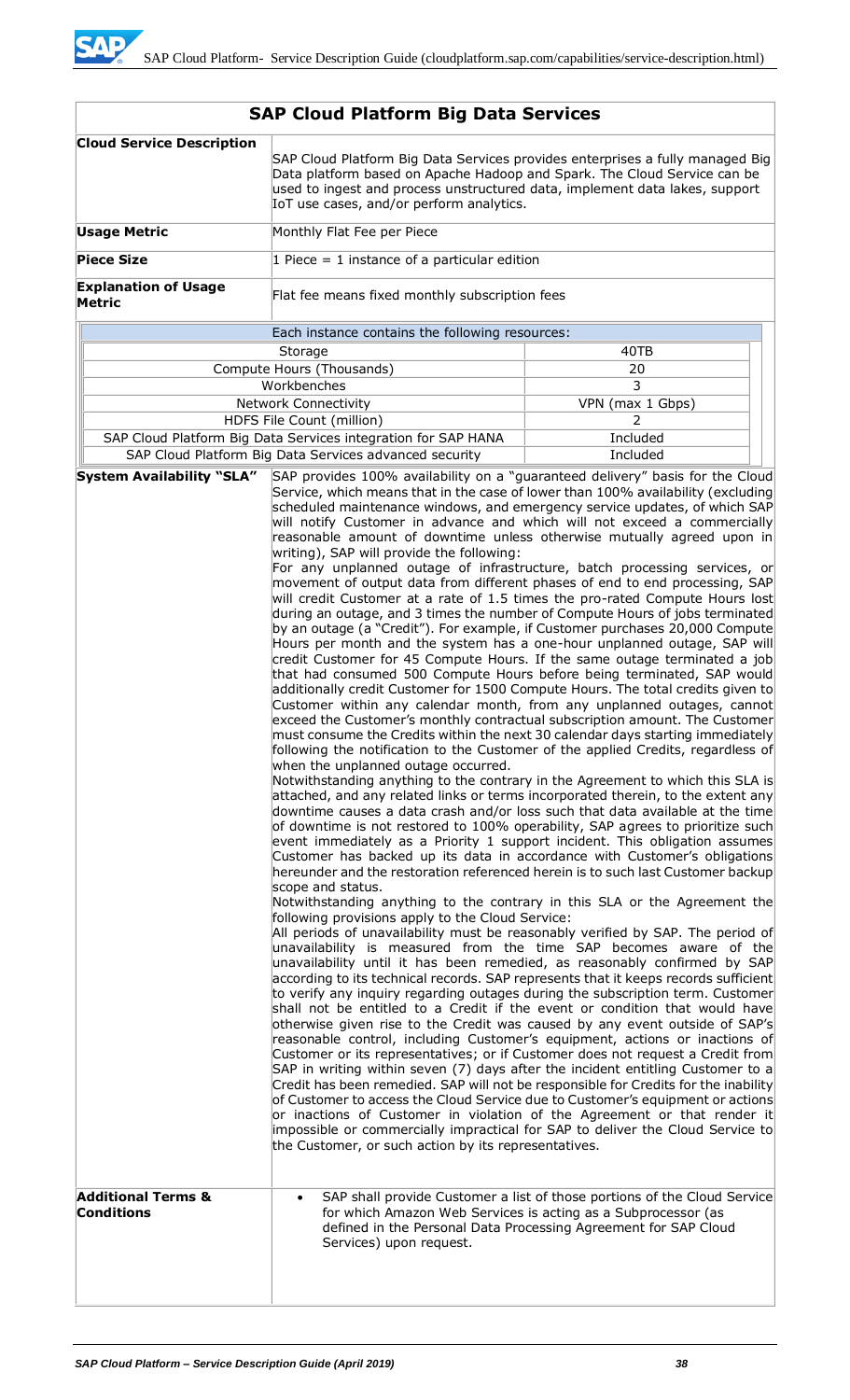SAD

| One Compute Hour is calculated as 2.5GB of YARN container memory<br>$\bullet$<br>and one vCore consumed for a single task (e.g. mapper or reducer<br>container, Spark executor, Tez container) that is held for an hour.<br>Additional Compute Hours are available in blocks of 5,000.<br>Hadoop Distributed File System (HDFS) Storage is represented as the<br>$\bullet$<br>maximum storage consumed during the month, replicated three times<br>on the cluster. Additional replicas are measured as separate storage<br>space consumed. HDFS storage is available in blocks of 10TB.<br>HDFS number of files is calculated as the maximum number of files<br>$\bullet$<br>consumed during the month. Each block of 10TB of HDFS storage<br>includes 500,000 files. Additional files are available in blocks of 1<br>million.                                                                                                                                                                                                                                                                                                                                                                                                                                                                                                                                                                                                                                                                                                                                                                                                                  |
|--------------------------------------------------------------------------------------------------------------------------------------------------------------------------------------------------------------------------------------------------------------------------------------------------------------------------------------------------------------------------------------------------------------------------------------------------------------------------------------------------------------------------------------------------------------------------------------------------------------------------------------------------------------------------------------------------------------------------------------------------------------------------------------------------------------------------------------------------------------------------------------------------------------------------------------------------------------------------------------------------------------------------------------------------------------------------------------------------------------------------------------------------------------------------------------------------------------------------------------------------------------------------------------------------------------------------------------------------------------------------------------------------------------------------------------------------------------------------------------------------------------------------------------------------------------------------------------------------------------------------------------------------|
| Workbench is defined as an instance of general purpose compute<br>$\bullet$<br>container with 16GB memory, 4 vCPUs, and 150GB local use storage.<br>Additional workbench capacity can be obtained as a multiple of the<br>base instance.<br>Managed SAP HANA Integration means that SAP shall manage the SAP<br>$\bullet$<br>HANA Data Provisioning Agent and Spark Controller in the SAP Cloud<br>Platform Big Data Services environment to enable the use of SAP<br>HANA Smart Data Integration and Smart Data Access to move and<br>query data across both SAP HANA and SAP Cloud Platform Big Data                                                                                                                                                                                                                                                                                                                                                                                                                                                                                                                                                                                                                                                                                                                                                                                                                                                                                                                                                                                                                                           |
| Services.<br>Advanced Authentication, Encryption, and Governance means the SAP<br>$\bullet$<br>Cloud Platform Big Data Services environment uses Kerberos for<br>authentication, has encryption enabled for data at rest, and provides<br>row- and column-level role-based access control.<br>The Usage Metric for the following add-on services is Flat Fee per<br>$\bullet$<br>month: SAP Cloud Platform Big Data Services (dedicated data transfer<br>server); SAP Cloud Platform Big Data Services (VPN connectivity); SAP<br>Cloud Platform Big Data Services (workbench); SAP Cloud Platform Big<br>Data Services (integration for SAP HANA); SAP Cloud Platform Big<br>Data Services (advanced security). The Usage Metric for SAP Cloud<br>Platform Big Data Services (storage) is Terabytes (TB) in blocks of<br>10TB.                                                                                                                                                                                                                                                                                                                                                                                                                                                                                                                                                                                                                                                                                                                                                                                                                  |
| In some instances, SAP, SAP SE and/or their Affiliates may use<br>$\bullet$<br>information, including personal data, collected from Customer's users<br>with their consent under the relevant Privacy Statement at<br>https://portal.altiscale.com/legal/privacy-policy to prepare analyses<br>described in the GTC.<br>EU Only access is not available for the Cloud Service.<br>$\bullet$<br>The Enterprise Edition of the Cloud Service includes up to one hour per<br>$\bullet$<br>calendar month of technical assistance, which includes:<br>-design, optimization and data transfer expertise;<br>-high level architectural and design expertise;<br>-performance analysis and optimization suggestions;<br>-application deployment tips;<br>-data ingestion advice; and<br>-collaborative account management.<br>Requests for such technical assistance can be made by submitting a<br>support ticket. Technical assistance hours are not accumulated if not<br>used within the calendar month.                                                                                                                                                                                                                                                                                                                                                                                                                                                                                                                                                                                                                                           |
| SAP and Customer shall be free to use for any purpose the Residuals<br>$\bullet$<br>resulting from access to or work with Confidential Information<br>disclosed in the performance of technical assistance services. The term<br>"Residuals" shall mean information in non-tangible form, which may<br>be retained by persons who have had access to the confidential<br>information, including ideas, concepts, know-how or techniques<br>contained herein. Neither SAP nor Customer shall have any obligation<br>to limit or restrict the assignment of such persons or to pay royalties<br>for any work resulting from the use of Residuals. However, the<br>foregoing shall not be deemed to grant to either party a license under<br>the other party's copyright or patents.<br>Customer may use the workbench included with the Cloud Service to<br>$\bullet$<br>host and run separately-licensed SAP or third-party<br>applications. Customer is solely responsible for the security,<br>maintenance, management and support of the applications installed by<br>Customer on the Cloud Service.<br>Customer is responsible for back up of Customer Data - no back up<br>$\bullet$<br>services are included in the Cloud Service.<br>Customer shall fully compensate SAP (without effect of any limitations<br>$\bullet$<br>on liability in the GTCs) for any damages or expenses incurred by SAP<br>as a result of a claim by a third party that any Customer or third party<br>software or other technology hosted or run on the Customer's Cloud<br>Service workbench infringes or otherwise violates the rights of the<br>third party. |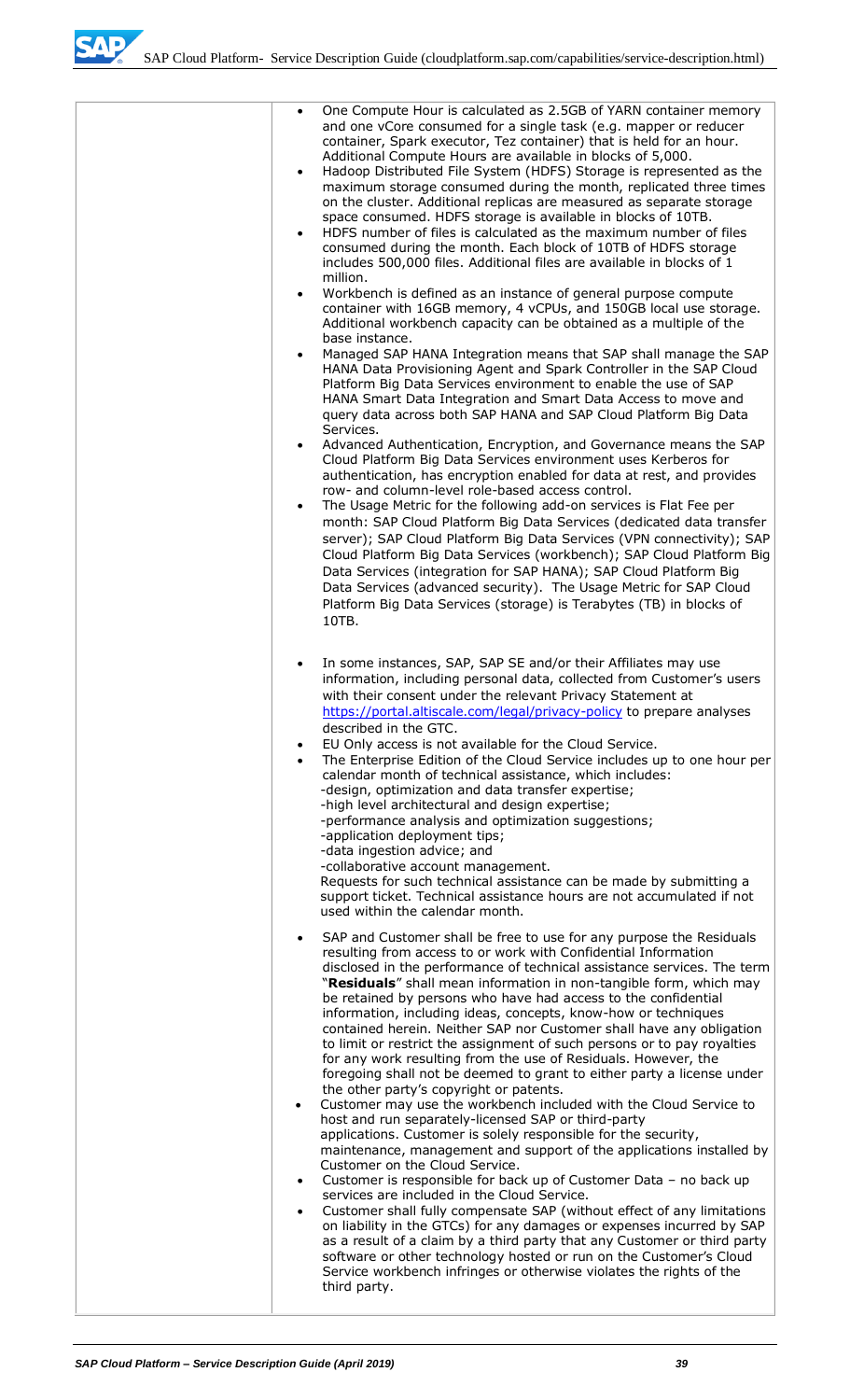

|                                                    | <b>SAP Cloud Platform Workflow</b>                                                                                                                                                                                                                                                                                                                                                                                                                                                                                                       |
|----------------------------------------------------|------------------------------------------------------------------------------------------------------------------------------------------------------------------------------------------------------------------------------------------------------------------------------------------------------------------------------------------------------------------------------------------------------------------------------------------------------------------------------------------------------------------------------------------|
| <b>Cloud Service Description</b>                   | SAP Cloud Platform Workflow offers tools and features to build, run and<br>manage workflows, from simple approvals to end-to-end processes that span<br>across different organizations and applications. The Cloud Service includes<br>web-based tools for workflow modeling, APIs for consumption in custom<br>applications, monitoring tools and a set of Fiori-based applications for end user<br>access.                                                                                                                             |
| <b>Usage Metric</b>                                | Users                                                                                                                                                                                                                                                                                                                                                                                                                                                                                                                                    |
| <b>Additional Terms &amp;</b><br><b>Conditions</b> | The Cloud Service includes 30 MB per User of storage and 100 MB per<br>User, per month of outbound bandwidth.<br>The Cloud Service includes specific integration points to peer systems<br>$\bullet$<br>which are described in the Documentation. These integration points<br>may be changed or deprecated by SAP upon reasonable notice to<br>Customer, and it is Customer's responsibility to ensure that it<br>maintains the integration with connected peer systems upon SAP's<br>change to or deprecation of any integration point. |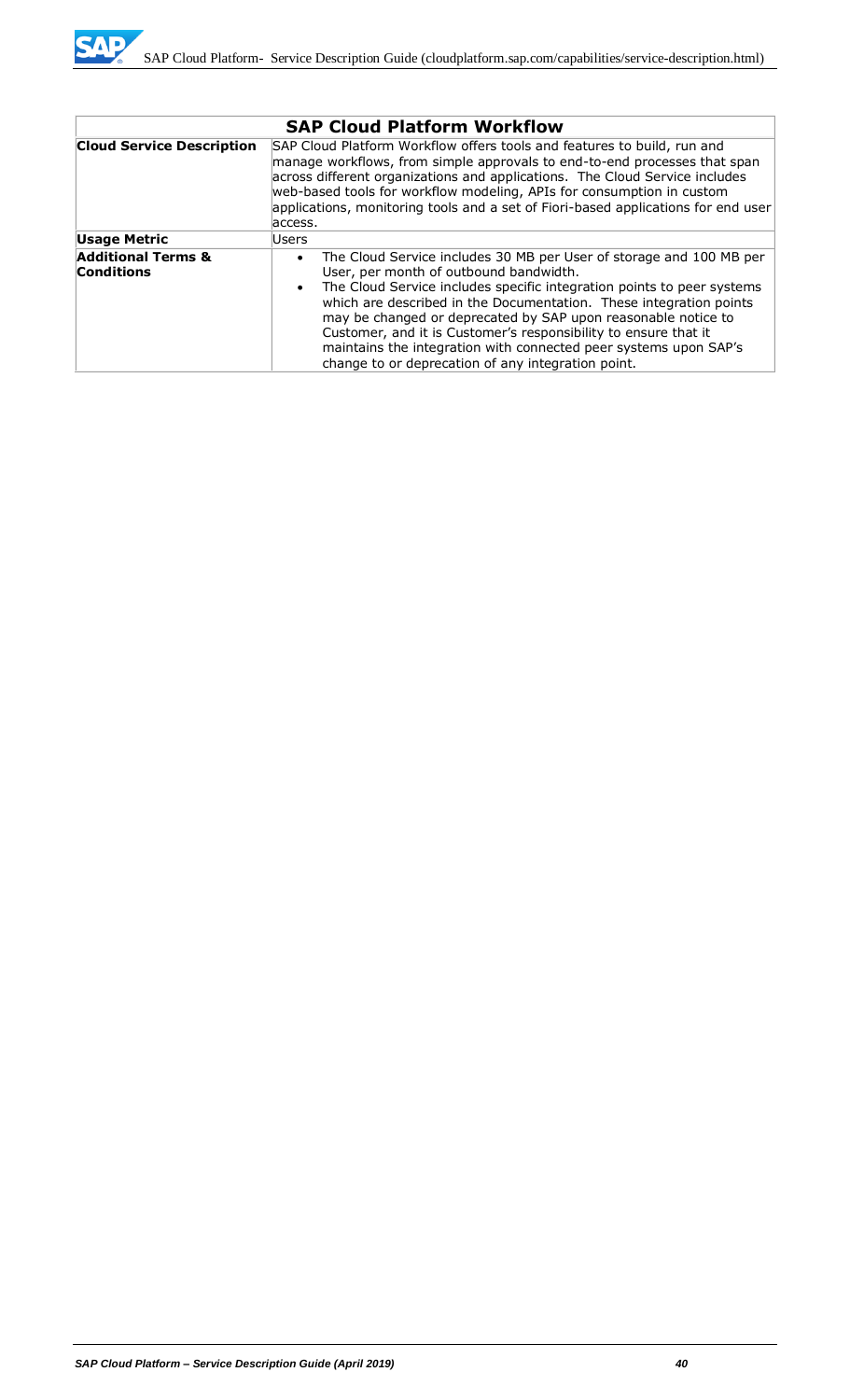

|                                    | <b>SAP Cloud Platform, application runtime</b>                                                                                                                                                                                                                                                                                                                                                                                                                                                                                                                                                 |  |  |
|------------------------------------|------------------------------------------------------------------------------------------------------------------------------------------------------------------------------------------------------------------------------------------------------------------------------------------------------------------------------------------------------------------------------------------------------------------------------------------------------------------------------------------------------------------------------------------------------------------------------------------------|--|--|
| <b>Cloud Service Description</b>   | SAP Cloud Platform, application runtime provides<br>reserved runtime capacity (Quota) in the Cloud<br>Foundry environment based SAP Cloud Platform.                                                                                                                                                                                                                                                                                                                                                                                                                                            |  |  |
| <b>Usage Metric</b>                | Gigabyte                                                                                                                                                                                                                                                                                                                                                                                                                                                                                                                                                                                       |  |  |
| <b>Explanation of Usage Metric</b> | 1 Piece $= 1$ Gigabyte Memory per Month                                                                                                                                                                                                                                                                                                                                                                                                                                                                                                                                                        |  |  |
| <b>Additional Terms</b>            | Customer may use all open-source, Cloud<br>$\bullet$<br>Foundry-compatible Buildpacks, as well as<br>Customer supplied Buildpacks, with SAP<br>Cloud Platform, application runtime. SAP<br>Enterprise Support, cloud editions is limited<br>to those Buildpacks listed in the<br>Documentation.<br>Application Logging: Usage is limited to 256<br>$\bullet$<br>Megabytes of Application Logging Capacity<br>per 1 Gigabyte of reserved Application<br>Runtime Capacity.<br>Feature Flag: Usage is limited to 600 feature<br>$\bullet$<br>flags per 1 Gigabyte of reserved runtime<br>capacity |  |  |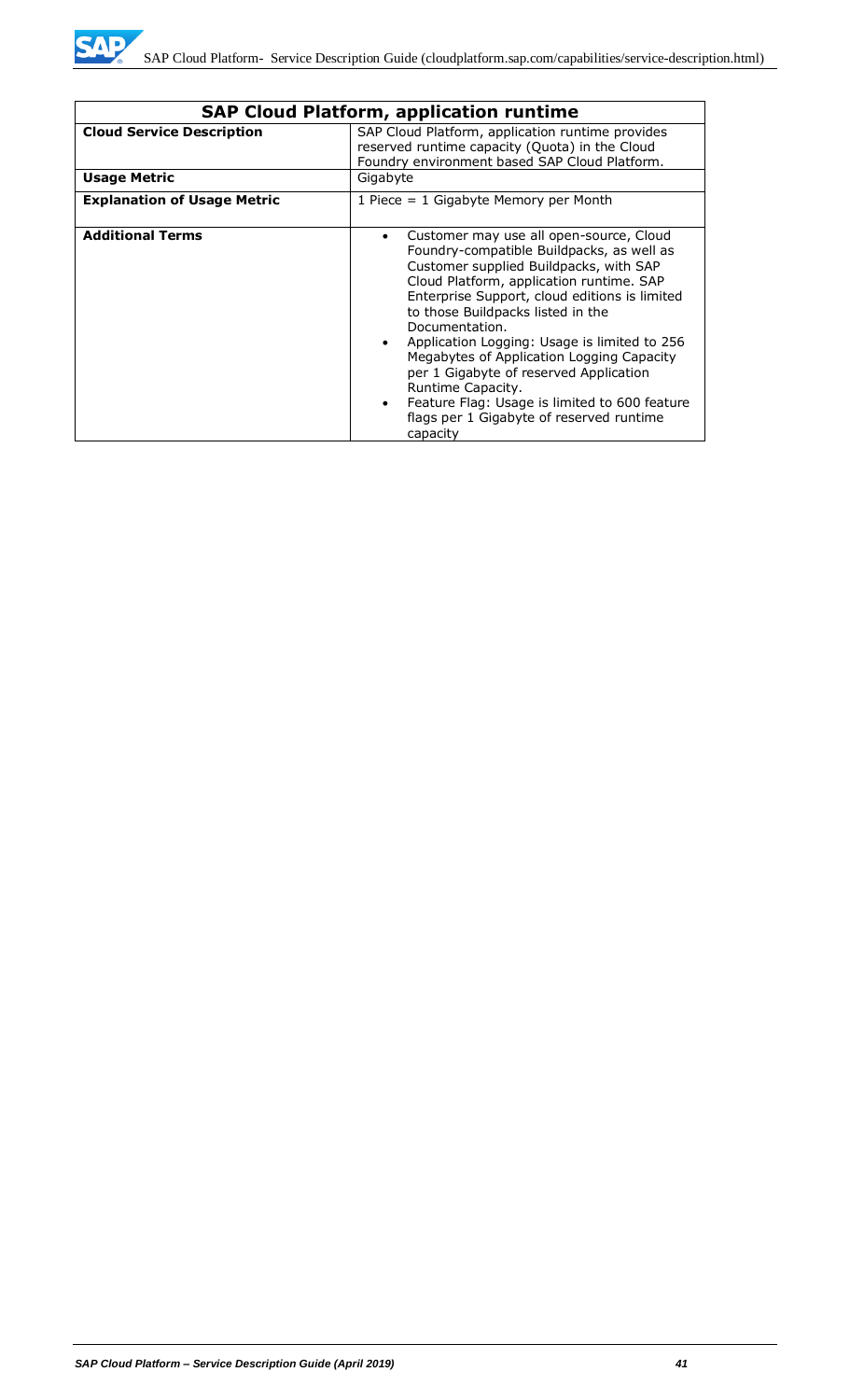| <b>PostgreSQL on SAP Cloud Platform</b> |                    |                                                                                                |                            |         |          |
|-----------------------------------------|--------------------|------------------------------------------------------------------------------------------------|----------------------------|---------|----------|
| <b>Cloud Service Description</b>        |                    | PostgreSQL on SAP Cloud Platform offers an<br>object-relational database management<br>system. |                            |         |          |
| <b>Usage Metric</b>                     |                    |                                                                                                | Monthly Flat Fee per Piece |         |          |
| <b>Explanation of Usage Metric</b>      |                    | Flat fee means fixed monthly subscription fees                                                 |                            |         |          |
| <b>Piece Size</b>                       |                    | 1 Piece $=$ 1 instance of a particular T-Shirt size                                            |                            |         |          |
| <b>Available T-Shirt sizes</b>          |                    |                                                                                                |                            |         |          |
| <b>Size</b>                             | xx-small           | x-small                                                                                        | small                      | medium  | large    |
| <b>Nodes</b>                            | 1 master / 1 slave |                                                                                                |                            |         |          |
| Cores per<br>Node                       | 1 Core             | 2 Cores                                                                                        | 2 Cores                    | 4 Cores | 16 Cores |
| Memory<br>per Node                      | 2 GB               | 4 GB                                                                                           | 8 GB                       | 16 GB   | 64 GB    |
| Disk<br>Space                           | 20 GB              | 200 GB                                                                                         | 600 GB                     | 1024 GB | 1024 GB  |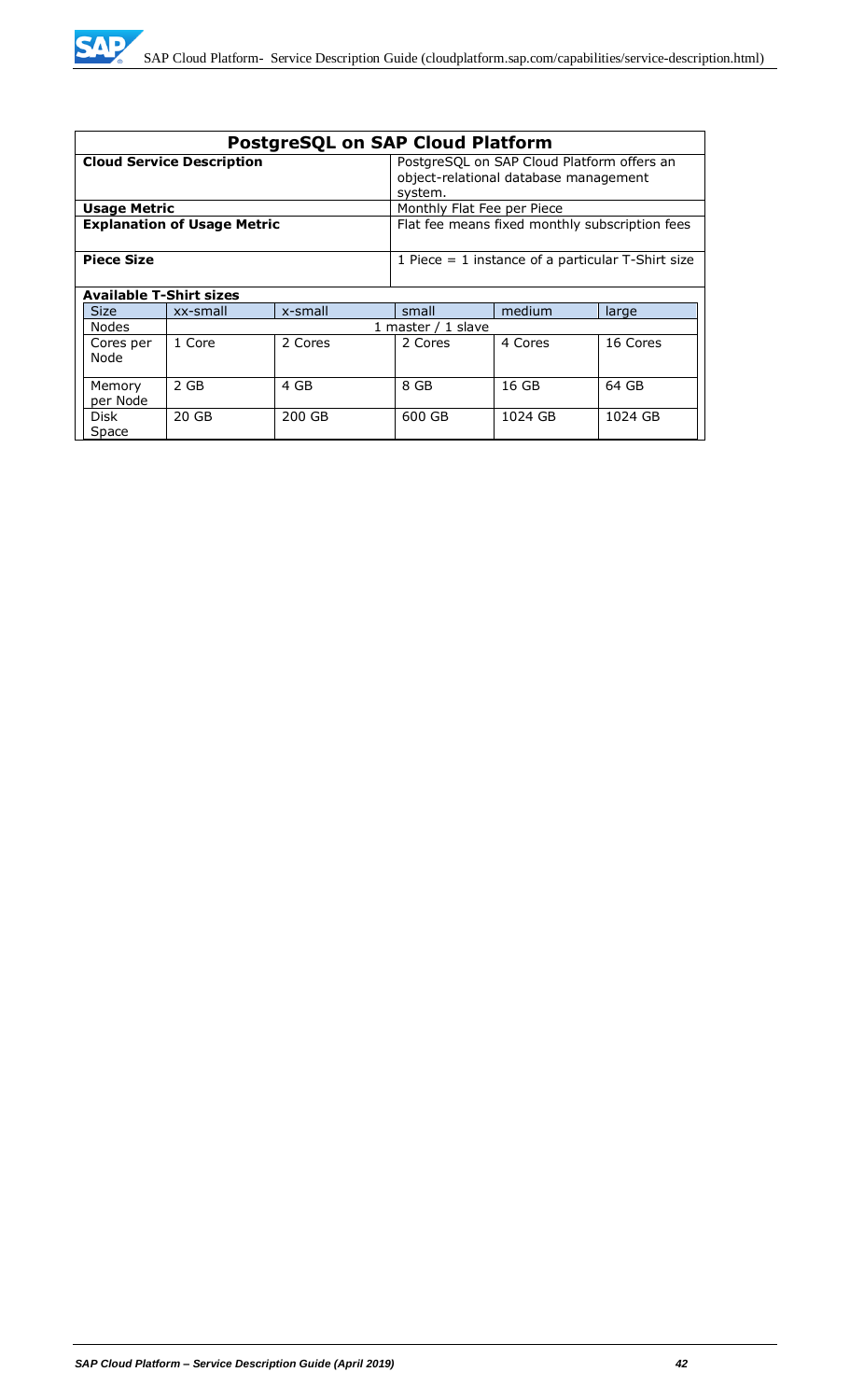

| <b>RabbitMQ on SAP Cloud Platform</b>                                                |         |                                                                                                                                                                       |  |                    |                                                     |
|--------------------------------------------------------------------------------------|---------|-----------------------------------------------------------------------------------------------------------------------------------------------------------------------|--|--------------------|-----------------------------------------------------|
| <b>Cloud Service Description</b>                                                     |         | RabbitMQ on SAP Cloud Platform provides<br>access to the open source message broker<br>RabbitMQ which is used for asynchronous<br>communication between applications. |  |                    |                                                     |
| <b>Usage Metric</b>                                                                  |         | Monthly Flat Fee per Piece                                                                                                                                            |  |                    |                                                     |
| <b>Explanation of Usage Metric</b><br>Flat fee means fixed monthly subscription fees |         |                                                                                                                                                                       |  |                    |                                                     |
| <b>Piece Size</b>                                                                    |         |                                                                                                                                                                       |  |                    | 1 Piece $=$ 1 instance of a particular T-Shirt size |
| <b>Available T-Shirt sizes</b>                                                       |         |                                                                                                                                                                       |  |                    |                                                     |
| <b>Size</b>                                                                          | x-small | small                                                                                                                                                                 |  | medium             | large                                               |
| Nodes                                                                                |         |                                                                                                                                                                       |  | 1 master / 2 slave |                                                     |
| Cores per Node                                                                       | 1 Cores | 1 Cores                                                                                                                                                               |  | 2 Cores            | 4 Cores                                             |
| Memory per<br>Node                                                                   | $1$ GB  | 2 GB                                                                                                                                                                  |  | 4 GB               | 16 GB                                               |
| Disk Space                                                                           | 10 GB   | 20 GB                                                                                                                                                                 |  | 40 GB              | 80 GB                                               |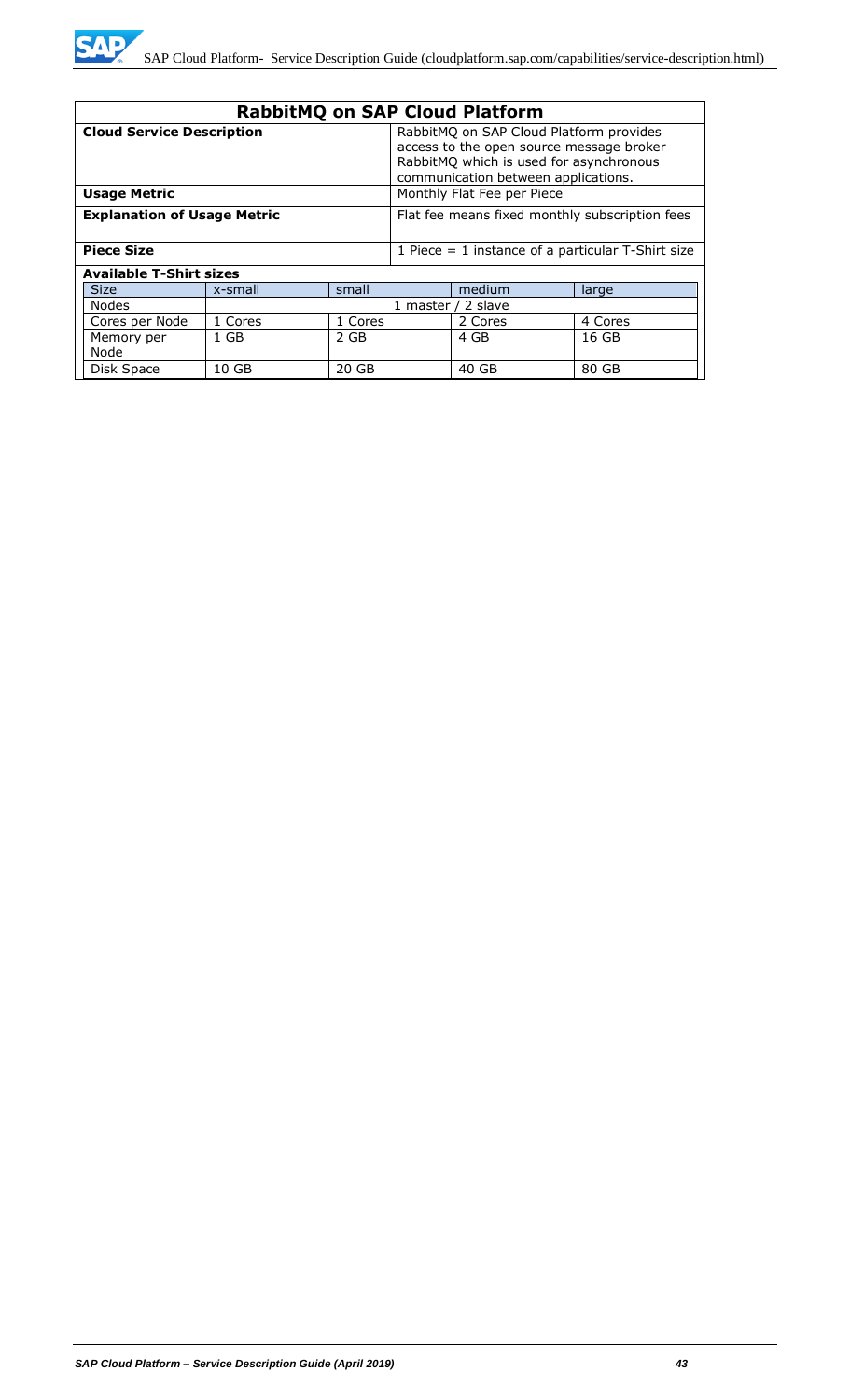

| <b>Redis on SAP Cloud Platform</b>                                       |         |                                                                                                                                 |                                                |         |         |
|--------------------------------------------------------------------------|---------|---------------------------------------------------------------------------------------------------------------------------------|------------------------------------------------|---------|---------|
| <b>Cloud Service Description</b>                                         |         | Redis on SAP Cloud Platform is an in-memory<br>data structure store that can be used as a<br>cache, database or message broker. |                                                |         |         |
| <b>Usage Metric</b>                                                      |         |                                                                                                                                 | Monthly Flat Fee per Piece                     |         |         |
| <b>Explanation of Usage Metric</b>                                       |         |                                                                                                                                 | Flat fee means fixed monthly subscription fees |         |         |
| <b>Piece Size</b><br>1 Piece $=$ 1 instance of a particular T-Shirt size |         |                                                                                                                                 |                                                |         |         |
| <b>Available T-Shirt sizes</b>                                           |         |                                                                                                                                 |                                                |         |         |
| <b>Size</b>                                                              | x-small | small                                                                                                                           |                                                | medium  | large   |
| <b>Nodes</b>                                                             | 3 nodes |                                                                                                                                 |                                                |         |         |
| Cores per Node                                                           | 1 Cores | 2 Cores                                                                                                                         |                                                | 4 Cores | 8 Cores |
| Memory per<br>Node                                                       | 2 GB    | 4 GB                                                                                                                            |                                                | 16 GB   | 32 GB   |
| Disk Space                                                               | 4 GB    | 10 GB                                                                                                                           |                                                | 60 GB   | 100 GB  |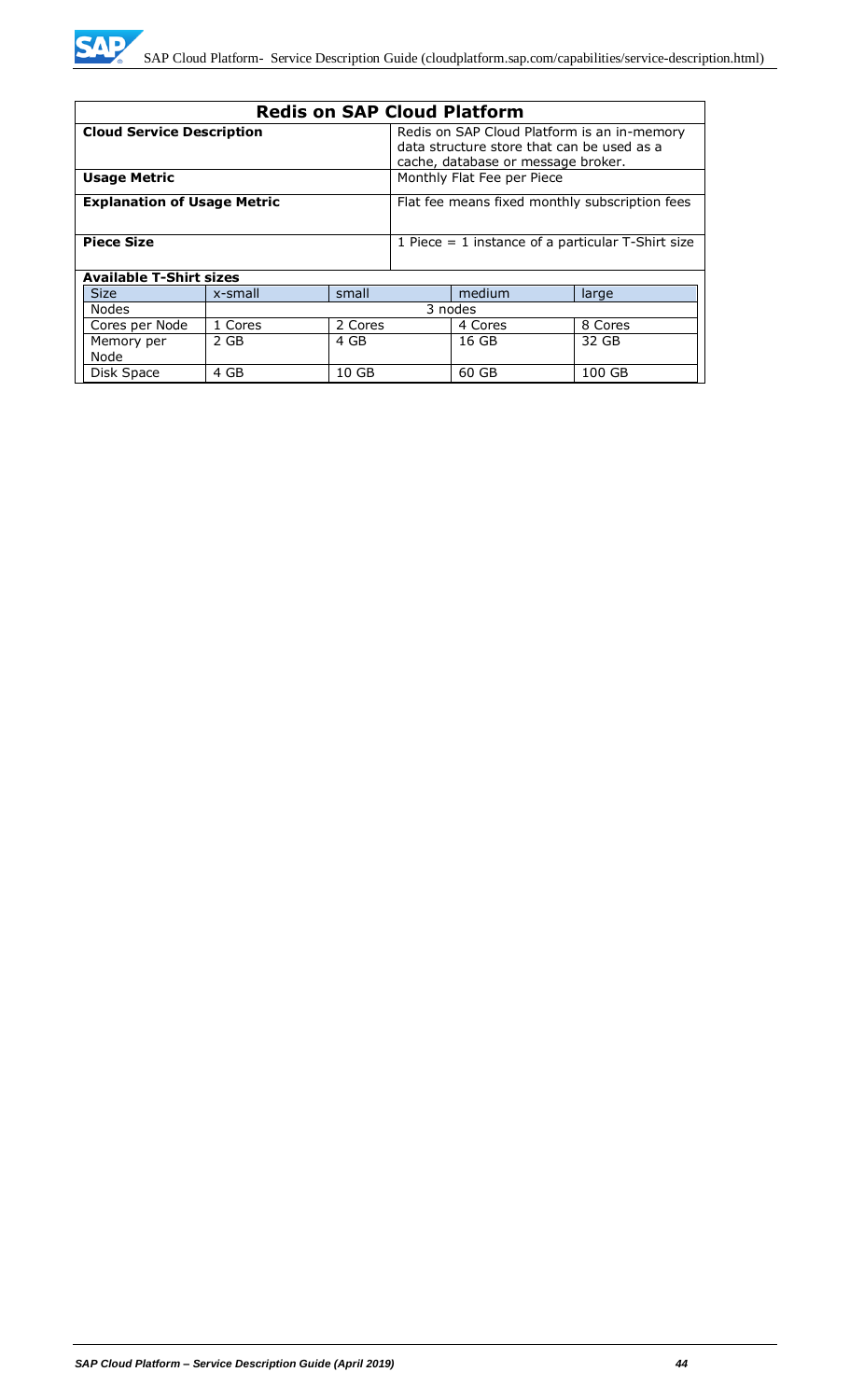

| <b>Object Store on SAP Cloud Platform</b> |                                                                                                                                                                                 |  |
|-------------------------------------------|---------------------------------------------------------------------------------------------------------------------------------------------------------------------------------|--|
| <b>Cloud Service Description</b>          | Object Storage on SAP Cloud Platform provides<br>an unstructured cloud data store to build and<br>deliver cloud applications.                                                   |  |
| <b>Usage Metric</b>                       | Gigabyte                                                                                                                                                                        |  |
| <b>Explanation of Usage Metric</b>        | 1 Piece = $1$ block of 100 Gigabyte Memory per<br>Month.                                                                                                                        |  |
| <b>Additional Terms</b>                   | Usage of the Cloud Service is restricted<br>$\bullet$<br>to 100,000 requests of types PUT,<br>COPY, POST, or LIST and 1,000,000<br>requests of type GET per block of 100<br>GB. |  |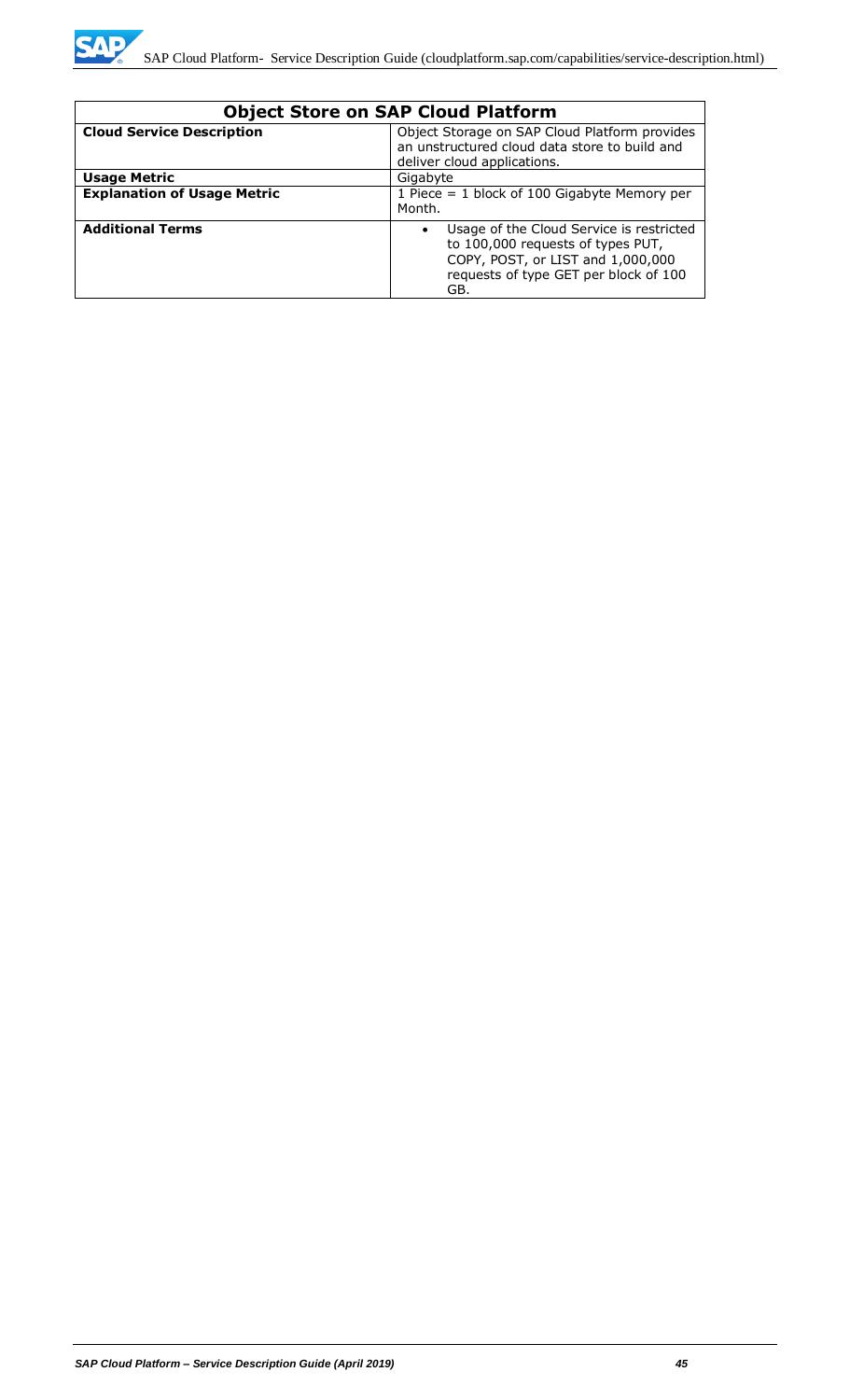

| <b>MongoDB on SAP Cloud Platform</b>                                                                                                                                                                                               |                                                     |                                                                                |            |                                              |          |
|------------------------------------------------------------------------------------------------------------------------------------------------------------------------------------------------------------------------------------|-----------------------------------------------------|--------------------------------------------------------------------------------|------------|----------------------------------------------|----------|
| <b>Cloud Service Description</b>                                                                                                                                                                                                   |                                                     | MongoDB on SAP Cloud Platform offers a<br>NoSQL database that uses a document- |            |                                              |          |
|                                                                                                                                                                                                                                    |                                                     |                                                                                |            | oriented data model for JSON-like documents. |          |
| <b>Usage Metric</b>                                                                                                                                                                                                                |                                                     |                                                                                |            | Monthly Flat Fee per Piece                   |          |
| <b>Explanation of Usage Metric</b>                                                                                                                                                                                                 |                                                     | Flat fee means fixed monthly subscription fees                                 |            |                                              |          |
| <b>Piece Size</b>                                                                                                                                                                                                                  | 1 Piece $=$ 1 instance of a particular T-Shirt size |                                                                                |            |                                              |          |
| <b>Available T-Shirt sizes</b>                                                                                                                                                                                                     |                                                     |                                                                                |            |                                              |          |
| <b>Size</b>                                                                                                                                                                                                                        | x-small                                             | small                                                                          |            | Medium                                       | large    |
| <b>Nodes</b>                                                                                                                                                                                                                       |                                                     |                                                                                | 1 master / | 2 slaves                                     |          |
| Cores per Node                                                                                                                                                                                                                     | 2 Cores                                             | 4 Cores                                                                        |            | 8 Cores                                      | 16 Cores |
| Memory per<br>Node                                                                                                                                                                                                                 | 4 GB                                                | 16 GB                                                                          |            | 32 GB                                        | 64 GB    |
| Disk Space                                                                                                                                                                                                                         | 40 GB                                               | 100 GB                                                                         |            | 400 GB                                       | 800 GB   |
| <b>Additional terms</b><br>Customer must connect to MongoDB<br>$\bullet$<br>exclusively through MongoDB drivers<br>made available at mongodb.org.<br>Customer may not connect to<br>MongoDB through any other drivers or<br>means. |                                                     |                                                                                |            |                                              |          |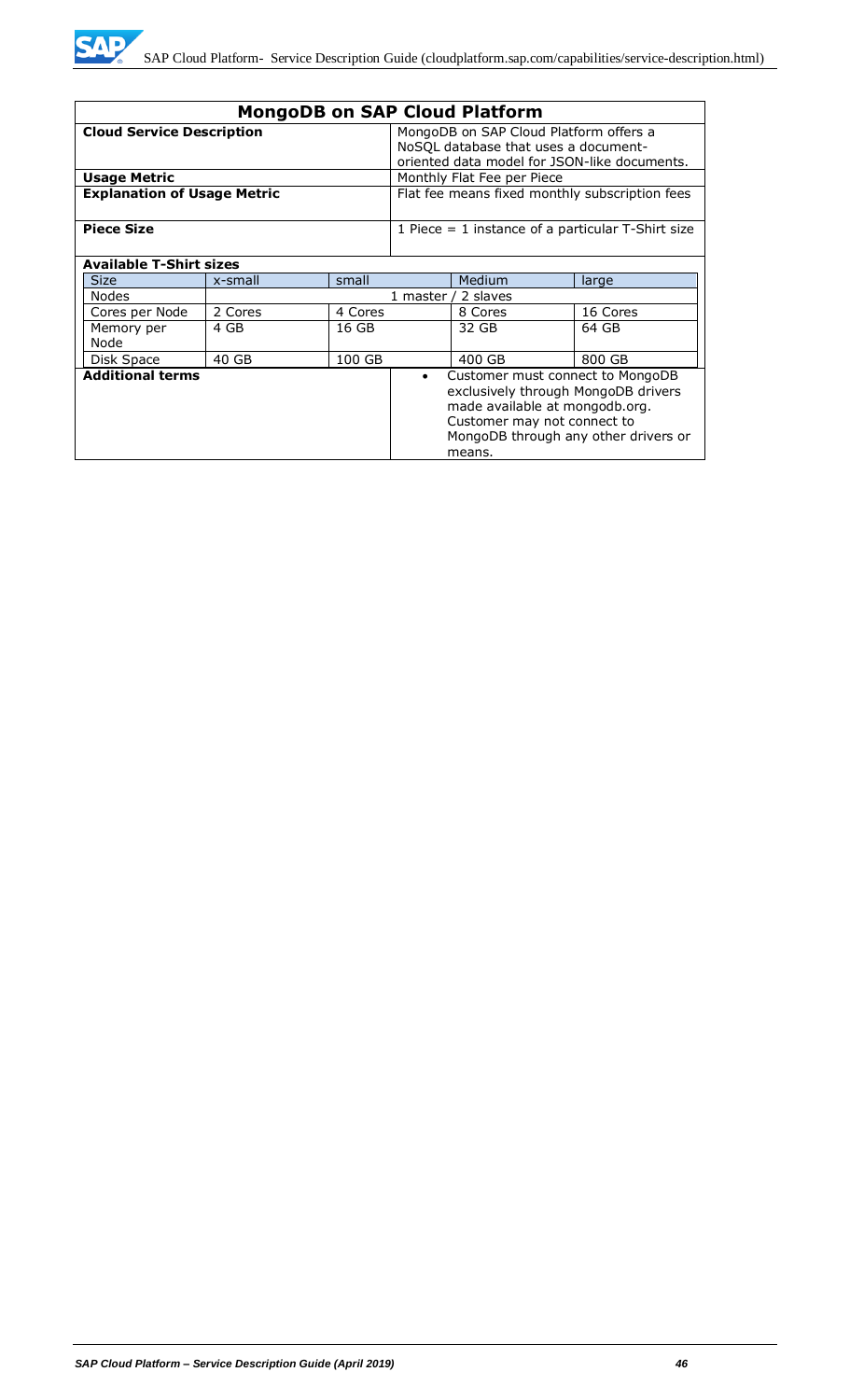

|                                    | <b>SAP Cloud Platform Rapid Application Development by Mendix</b>                                                                                                                                                                                                                                                                                                                                                                                                                                                                                                                                                                                                                                                                                                                                                                                                                                                                                                                                                                                             |
|------------------------------------|---------------------------------------------------------------------------------------------------------------------------------------------------------------------------------------------------------------------------------------------------------------------------------------------------------------------------------------------------------------------------------------------------------------------------------------------------------------------------------------------------------------------------------------------------------------------------------------------------------------------------------------------------------------------------------------------------------------------------------------------------------------------------------------------------------------------------------------------------------------------------------------------------------------------------------------------------------------------------------------------------------------------------------------------------------------|
| <b>Cloud Service Description</b>   | SAP Cloud Platform Rapid Application<br>Development by Mendix is a high productivity,<br>low code development tool and Cloud Foundry-<br>based runtime offering. Customers can design,<br>build, deploy and manage Platform Applications.                                                                                                                                                                                                                                                                                                                                                                                                                                                                                                                                                                                                                                                                                                                                                                                                                     |
| <b>Usage Metric</b>                | Users per Month                                                                                                                                                                                                                                                                                                                                                                                                                                                                                                                                                                                                                                                                                                                                                                                                                                                                                                                                                                                                                                               |
| <b>Explanation of Usage Metric</b> | Users are individuals authorized to access a<br>Platform Application created using SAP Cloud<br>Platform Rapid Application Development by<br>Mendix. For purposes of counting Users, every<br>ten External Users is equivalent to one User.<br>"External User" means a User who logs on to<br>access a Platform Application no more than<br>once a week for a maximum of thirty (30)<br>minutes per week, excluding individuals<br>accessing solely for development activities.                                                                                                                                                                                                                                                                                                                                                                                                                                                                                                                                                                               |
| <b>Additional Terms</b>            | Deployed Platform Applications require<br>a separate subscription to PostgreSQL on SAP<br>Cloud Platform, Object Store on SAP Cloud<br>Platform and Application Run-Time on SAP<br>Cloud Platform resources.<br>Individual Users are required to register<br>and accept the Terms of Use and Privacy Policy<br>of Mendix. The terms of the Agreement<br>supersede the Mendix Terms of Use for any<br>User.<br>Customer may download the Mendix<br>$\bullet$<br>Modeler from the Mendix App Store here:<br>https://appstore.home.mendix.com/index3.html<br>The Mendix Modler is a Tool, and may<br>only be used to develop Platform Applications<br>by Authorized Users. The Mendix Modeler is part<br>of the Cloud Service. Customer shall be<br>responsible for the physical security of the<br>Mendix Modler. The System Availability Service<br>Level Agreement does not apply to the Mendix<br>Modeler. Customer is responsible for the<br>installation and operation of the Mendix<br>Modeler, including any updates made available<br>by Mendix or SAP. |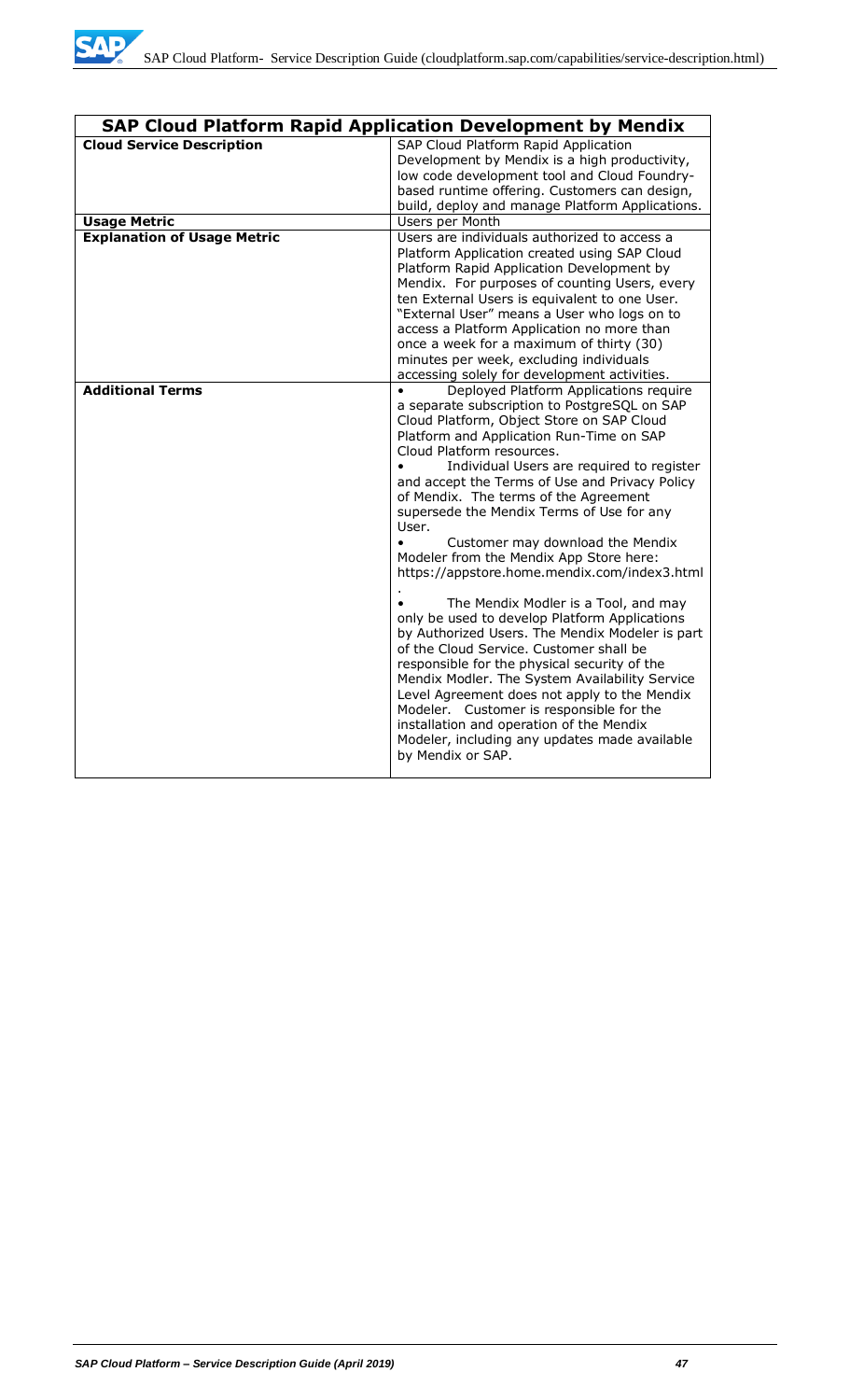

## **SAP Fiori Cloud**

Terms governing SAP Fiori Cloud and SAP Fiori Cloud premium are contained in the Supplemental Terms located at [https://www.sap.com/about/cloud-trust-center/cloud-service](https://www.sap.com/about/cloud-trust-center/cloud-service-level-agreements/cloud-services.html?tag=language:english&search=fiori&sort=title_asc)[level-agreements/cloud-services.html?tag=language:english&search=fiori&sort=title\\_asc,](https://www.sap.com/about/cloud-trust-center/cloud-service-level-agreements/cloud-services.html?tag=language:english&search=fiori&sort=title_asc) and are not subject to the terms of the SAP Cloud Platform Supplemental Terms.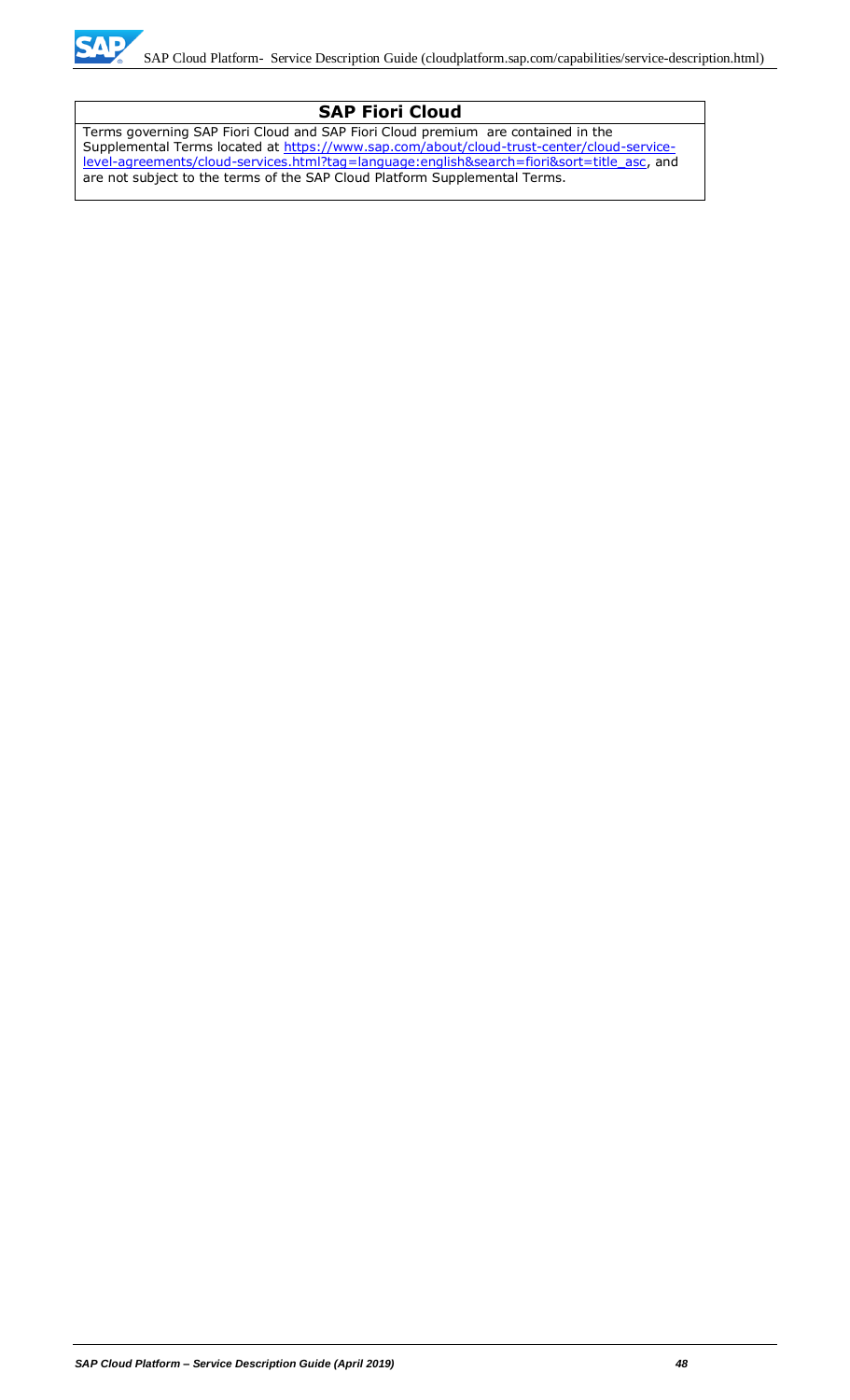| <b>SAP Cloud Platform ABAP Environment</b> |                                                                                                                                                                                                                                                                                                                                                  |  |  |
|--------------------------------------------|--------------------------------------------------------------------------------------------------------------------------------------------------------------------------------------------------------------------------------------------------------------------------------------------------------------------------------------------------|--|--|
| <b>Cloud Service Description</b>           | SAP Cloud Platform ABAP Environment enables customers to<br>develop and run ABAP cloud apps, including custom<br>extensions, on a separate Platform-as-a-Service.                                                                                                                                                                                |  |  |
| <b>Usage Metric</b>                        | Memory (GB)                                                                                                                                                                                                                                                                                                                                      |  |  |
| <b>Piece Size</b>                          | 1 Piece = 1 instance of SAP Cloud Platform Personal Data<br>Manager                                                                                                                                                                                                                                                                              |  |  |
| <b>Additional Terms &amp; Conditions</b>   | The Cloud Service includes the use of SAP Web IDE,<br>$\bullet$<br>which may only be used in conjunction with the<br>Cloud Service and not as a stand-alone service. Use<br>of SAP Web IDE is subject to the SAP Web IDE<br>terms set forth in this Service Description Guide.<br>EU Access is not available for the Cloud Service.<br>$\bullet$ |  |  |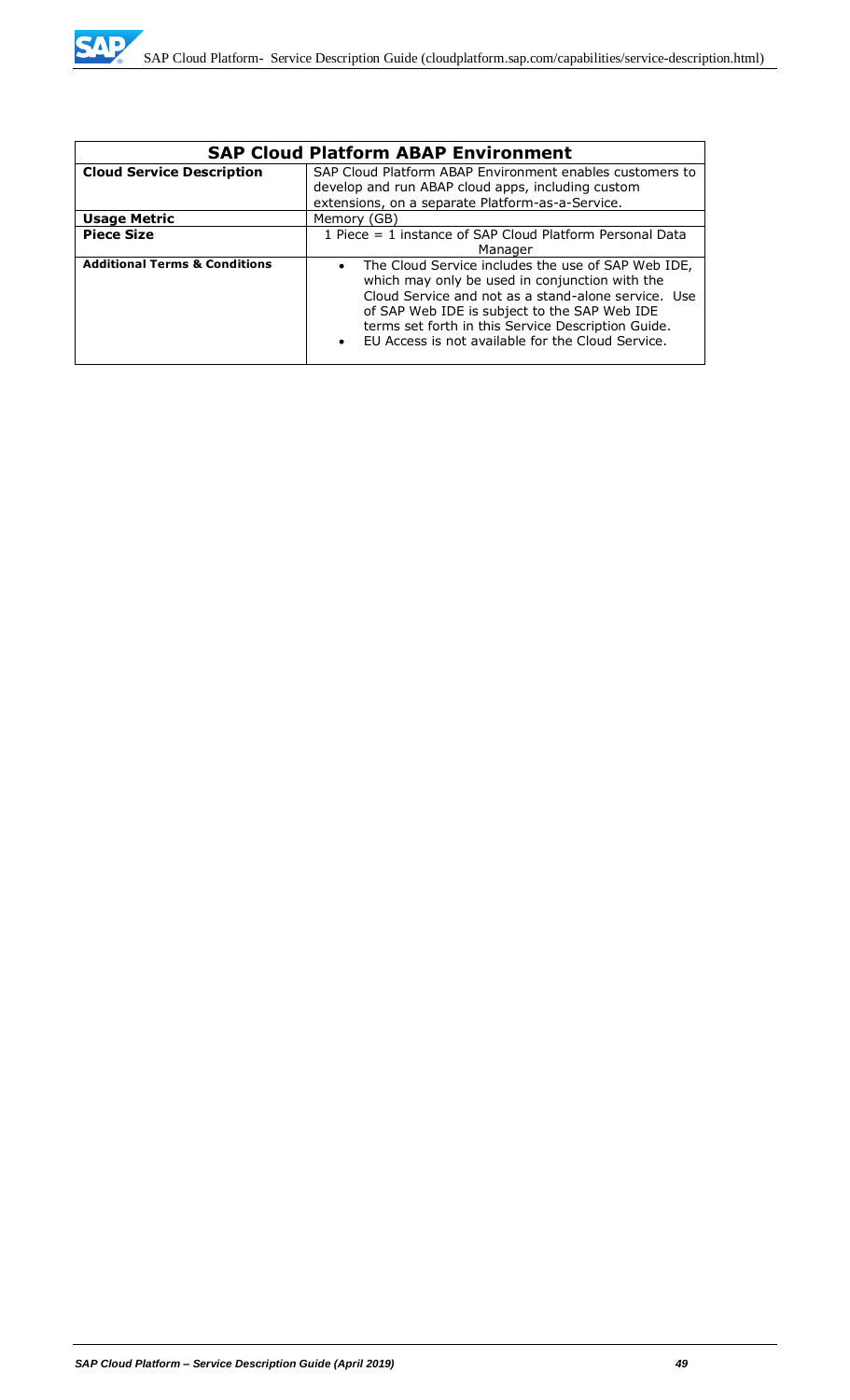SAD

|                                                   | <b>SAP Cloud Platform Open Connectors</b>                                                                                                                                                                                                                                                                                                                                                                                                                                                                                                                                                                                                                                                                                                                                                                                                                                                                                                                                                                                                                                                                                                                                                                                                                                                                                                                                                                                                                                                                                                                                                                                                                                                                                                                                                   |
|---------------------------------------------------|---------------------------------------------------------------------------------------------------------------------------------------------------------------------------------------------------------------------------------------------------------------------------------------------------------------------------------------------------------------------------------------------------------------------------------------------------------------------------------------------------------------------------------------------------------------------------------------------------------------------------------------------------------------------------------------------------------------------------------------------------------------------------------------------------------------------------------------------------------------------------------------------------------------------------------------------------------------------------------------------------------------------------------------------------------------------------------------------------------------------------------------------------------------------------------------------------------------------------------------------------------------------------------------------------------------------------------------------------------------------------------------------------------------------------------------------------------------------------------------------------------------------------------------------------------------------------------------------------------------------------------------------------------------------------------------------------------------------------------------------------------------------------------------------|
| <b>Cloud Service</b><br><b>Description</b>        | SAP Cloud Platform Open Connectors enables customers to use normalized APIs to access a<br>variety of third-party applications organized by business categories such as ERP and Finance.                                                                                                                                                                                                                                                                                                                                                                                                                                                                                                                                                                                                                                                                                                                                                                                                                                                                                                                                                                                                                                                                                                                                                                                                                                                                                                                                                                                                                                                                                                                                                                                                    |
|                                                   |                                                                                                                                                                                                                                                                                                                                                                                                                                                                                                                                                                                                                                                                                                                                                                                                                                                                                                                                                                                                                                                                                                                                                                                                                                                                                                                                                                                                                                                                                                                                                                                                                                                                                                                                                                                             |
| <b>Usage Metric</b>                               | <b>API Calls</b>                                                                                                                                                                                                                                                                                                                                                                                                                                                                                                                                                                                                                                                                                                                                                                                                                                                                                                                                                                                                                                                                                                                                                                                                                                                                                                                                                                                                                                                                                                                                                                                                                                                                                                                                                                            |
| <b>Explanation of</b><br><b>Usage Metric</b>      | API Call means a single call made from an API managed with the Cloud Service to Customer's<br>back-end data source.                                                                                                                                                                                                                                                                                                                                                                                                                                                                                                                                                                                                                                                                                                                                                                                                                                                                                                                                                                                                                                                                                                                                                                                                                                                                                                                                                                                                                                                                                                                                                                                                                                                                         |
| <b>Piece Size</b>                                 | 1 Piece = $100,000$ API Calls                                                                                                                                                                                                                                                                                                                                                                                                                                                                                                                                                                                                                                                                                                                                                                                                                                                                                                                                                                                                                                                                                                                                                                                                                                                                                                                                                                                                                                                                                                                                                                                                                                                                                                                                                               |
| <b>Additional</b><br>Terms &<br><b>Conditions</b> | The Cloud Service subscription does not include any right to access other SAP cloud<br>services, which are subject to separate subscription fees.<br>Customer Data is transmitted to the Cloud Service via the Cloud Service API. Customer<br>$\bullet$<br>Data only persists in the Cloud Service for as long as required to pass data to the<br>connected application. Therefore, Customer Data cannot be accessed by Customer<br>from the Cloud Service during the Subscription Term or thereafter.<br>In addition to the hosted portion of the Cloud Service, SAP may make available for<br>$\bullet$<br>download by Customer certain on-premise components ("On-Premise Components").<br>The On-Premise Components may only be used for integration with to or connect to the<br>Cloud Service. The On-Premise Components may not be modified or altered in any<br>way except by SAP. The On-Premise Components are part of the Cloud Service with<br>SAP on-premise solutions. Customer is responsible for the physical security of the On-<br>Premise Components and the System Availability SLA does not apply. Customer is<br>responsible for the installation and operation of the On-Premise Components, including<br>any updates made available by SAP. In addition to the support policy referenced in the<br>Order Form, specific SAP support and maintenance policies apply to the On-Premise<br>Components and can be found at<br>https://launchpad.support.sap.com/#/notes/2658835.<br>EU Access is not available for the Cloud Service.<br>$\bullet$<br>The use of SAP Cloud Platform Identity Service is included with the Cloud Service. SAP<br>$\bullet$<br>Cloud Platform Identity Service may only be used to authenticate Authorized Users of<br>the Cloud Service. |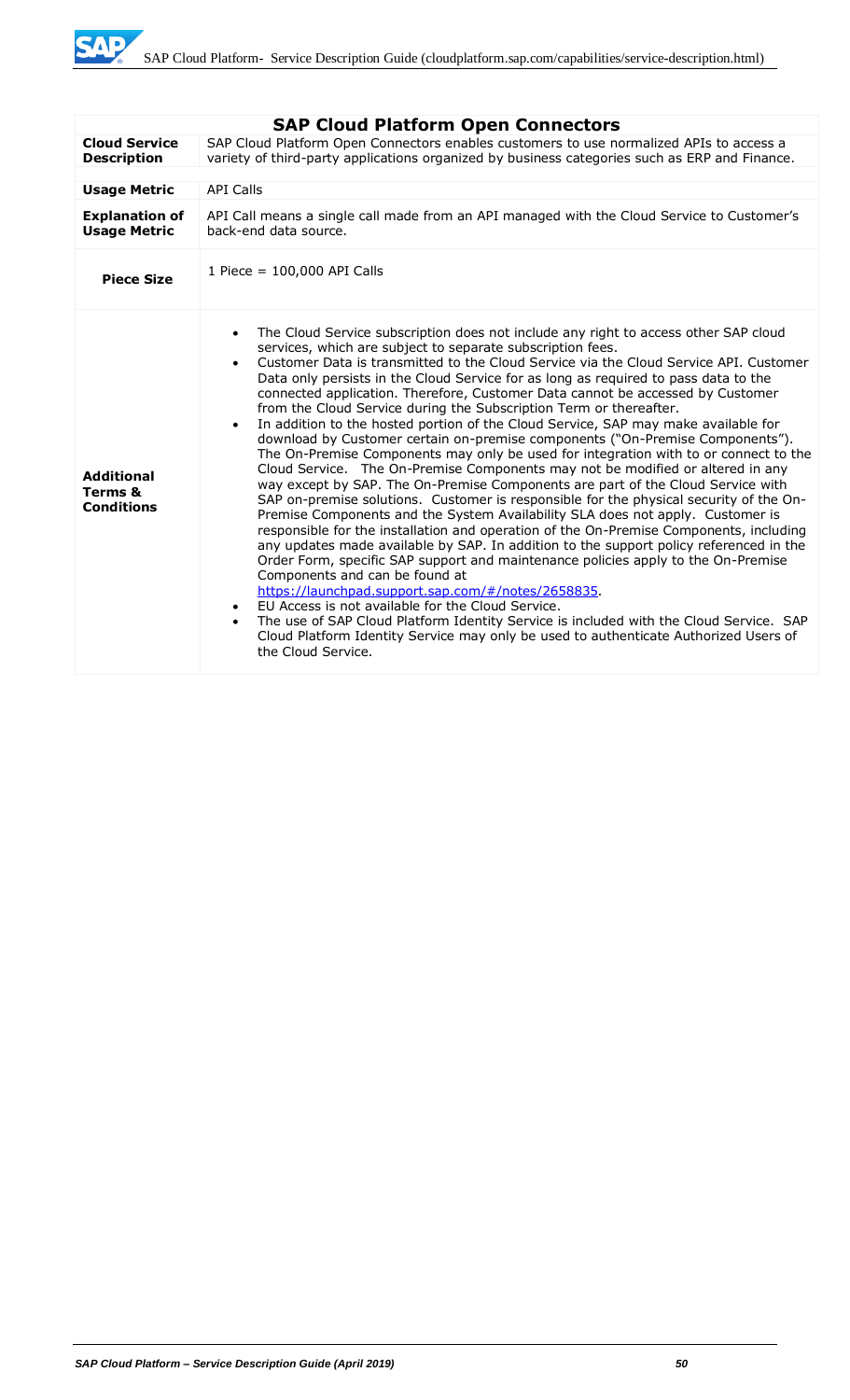**SAP** 

|                                                    | <b>SAP Enterprise Messaging</b>                                                                                                                                                                                                                                     |
|----------------------------------------------------|---------------------------------------------------------------------------------------------------------------------------------------------------------------------------------------------------------------------------------------------------------------------|
| <b>Cloud Service Description</b>                   | SAP Enterprise Messaging helps enable high-volume, asynchronous<br>communication between systems.                                                                                                                                                                   |
|                                                    |                                                                                                                                                                                                                                                                     |
| <b>Usage Metric</b>                                | GB per Month                                                                                                                                                                                                                                                        |
| <b>Explanation of Usage Metric</b>                 | A GB is a measure of the total inbound and outbound data processed in the<br>Cloud Service in a month.                                                                                                                                                              |
| <b>Piece Size</b>                                  | 1 Piece $= 1$ gigabyte of data                                                                                                                                                                                                                                      |
| <b>Additional Terms &amp;</b><br><b>Conditions</b> | The Cloud Service does not persist data but is only processing<br>$\bullet$<br>messages. Message data is stored in messages and is deleted after<br>consumption. Configuration data is backed-up.<br>FU Access is not available for the Cloud Service.<br>$\bullet$ |
|                                                    |                                                                                                                                                                                                                                                                     |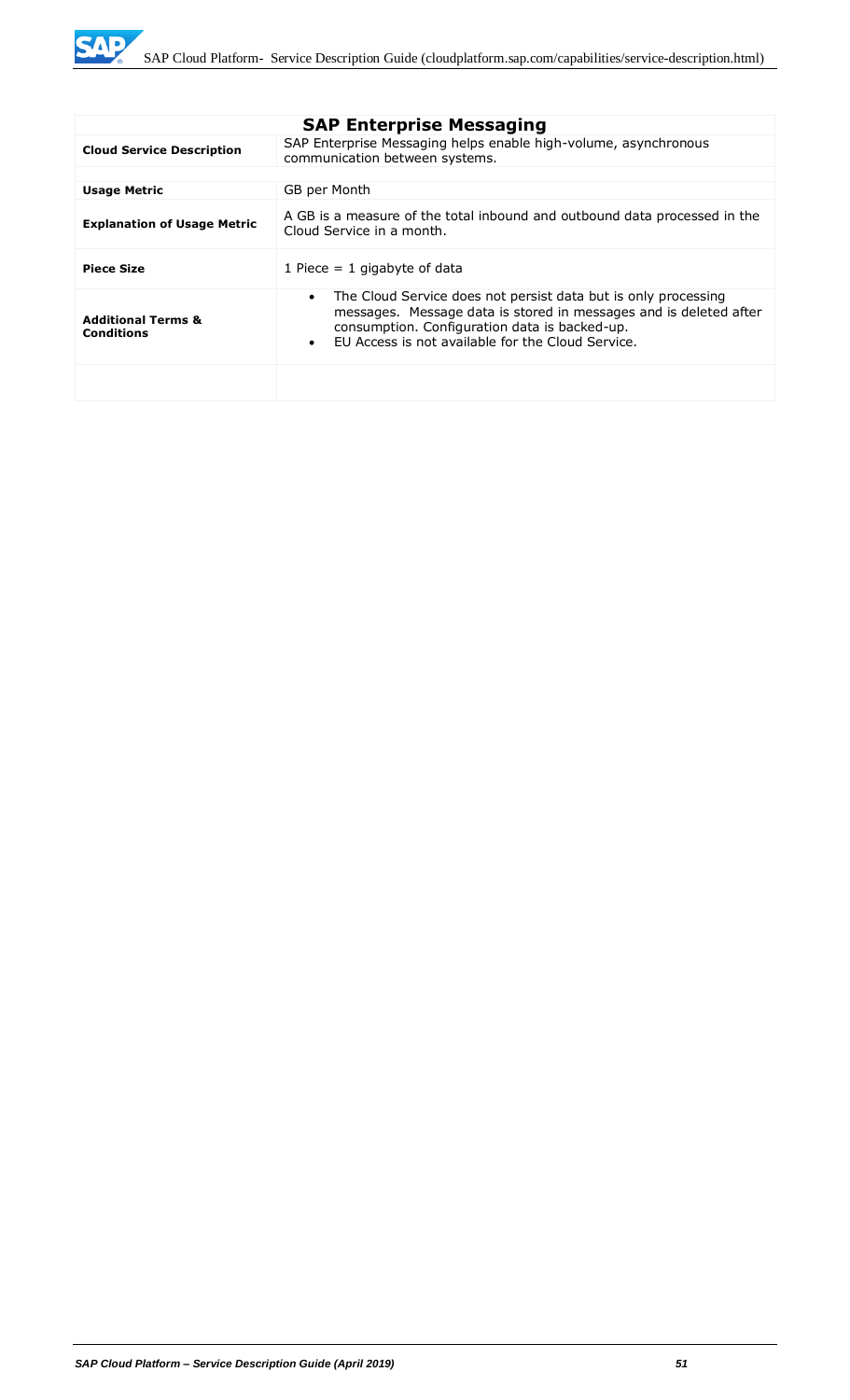

|                                                   | <b>SAP Cloud Platform Master Data Management</b>                                                                                                                                                                                                                                                                |  |
|---------------------------------------------------|-----------------------------------------------------------------------------------------------------------------------------------------------------------------------------------------------------------------------------------------------------------------------------------------------------------------|--|
| <b>Cloud Service</b><br><b>Description</b>        | SAP Cloud Platform Master Data Management is a re-usable master data service on SAP Cloud<br>Platform which allow consumption of master data by SAP and non-SAP applications from a<br>single platform. This helps enable multiple cloud or on-premise applications to utilize single<br>source of master data. |  |
|                                                   |                                                                                                                                                                                                                                                                                                                 |  |
| <b>Usage Metric</b>                               | API Calls                                                                                                                                                                                                                                                                                                       |  |
| <b>Explanation of</b><br><b>Usage Metric</b>      | An API Call means a single call made to the Cloud Service API from an application. The API Call<br>is used to send any user action or system action from the application to the Cloud Service.                                                                                                                  |  |
| <b>Piece Size</b>                                 | 1 Piece = $1000$ API Calls                                                                                                                                                                                                                                                                                      |  |
| <b>Additional</b><br>Terms &<br><b>Conditions</b> | Each subscription to the Cloud Service includes 16GB of SAP HANA service storage.<br>$\bullet$<br>Additional storage is available for an additional fee in blocks of 16GB.<br>FU Access is not available for the Cloud Service.<br>$\bullet$                                                                    |  |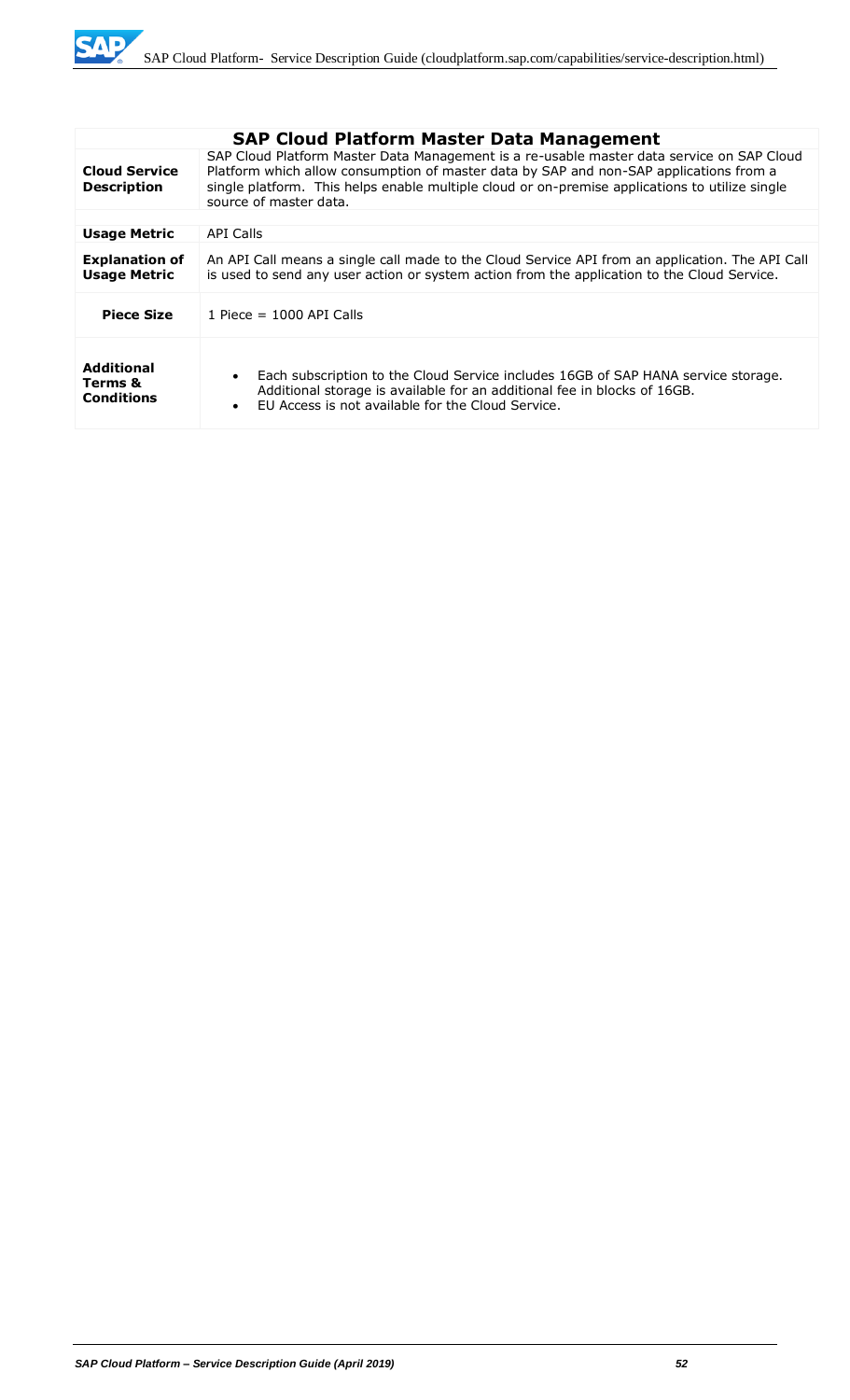# **Cloud Packages**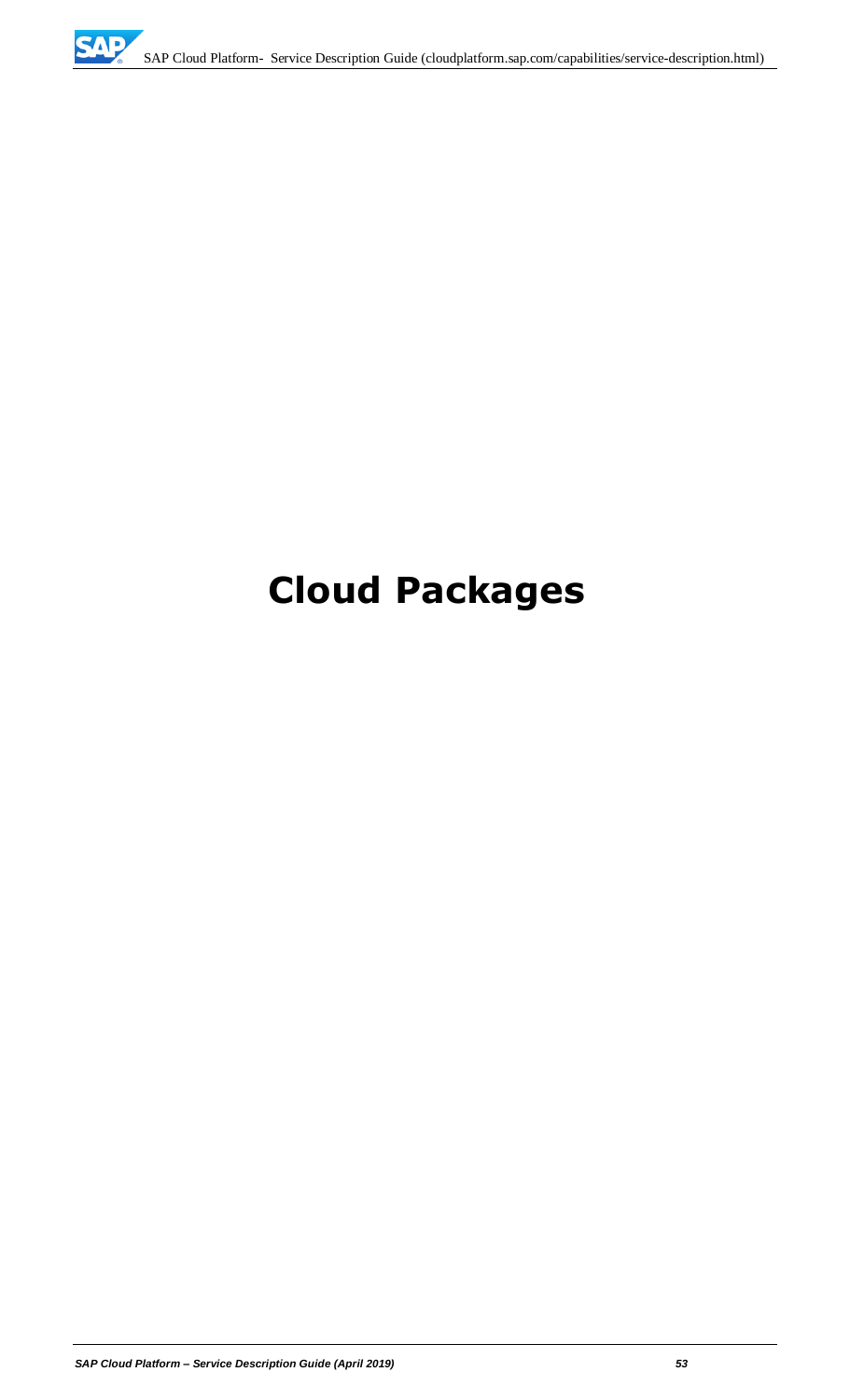| <b>SAP Cloud Platform, starter edition</b>                                                                                                      |                                                                                                                                                                                                                                                        |  |
|-------------------------------------------------------------------------------------------------------------------------------------------------|--------------------------------------------------------------------------------------------------------------------------------------------------------------------------------------------------------------------------------------------------------|--|
| <b>Cloud Service Description</b>                                                                                                                | SAP Cloud Platform, starter edition is a Platform Cloud Service and includes<br>access to SAP Cloud Platform SAP HANA service.                                                                                                                         |  |
|                                                                                                                                                 |                                                                                                                                                                                                                                                        |  |
|                                                                                                                                                 |                                                                                                                                                                                                                                                        |  |
| <b>Usage Metric</b>                                                                                                                             | <b>Monthly Flat Fee</b>                                                                                                                                                                                                                                |  |
| <b>Explanation of Usage</b><br><b>Metric</b>                                                                                                    | Flat fee means fixed monthly subscription fees                                                                                                                                                                                                         |  |
| <b>Piece Size</b>                                                                                                                               | 1 Piece $=$ 1 instance of a T-shirt size of the Cloud Service                                                                                                                                                                                          |  |
|                                                                                                                                                 | The starter edition is comprised of the following resources and packaged SAP<br>products:                                                                                                                                                              |  |
|                                                                                                                                                 | SAP Cloud Platform, starter edition (64 GB)                                                                                                                                                                                                            |  |
| <b>SAP Cloud Platform Java</b><br>server                                                                                                        | 3 x-small                                                                                                                                                                                                                                              |  |
| <b>SAP Cloud Platform SAP</b><br><b>HANA service, platform</b><br>edition                                                                       | 64 GB of Memory                                                                                                                                                                                                                                        |  |
| <b>SAP Cloud Platform</b><br>Document service                                                                                                   | 10 GB                                                                                                                                                                                                                                                  |  |
| <b>SAP Cloud Platform</b><br>bandwidth                                                                                                          | 10GB/month                                                                                                                                                                                                                                             |  |
| <b>SAP Cloud Platform custom</b><br>domain                                                                                                      | 1                                                                                                                                                                                                                                                      |  |
| <b>SAP Cloud Platform Portal</b><br>(site visits)                                                                                               | 80 site visits per month                                                                                                                                                                                                                               |  |
| <b>SAP Cloud Platform Portal</b><br>portal administrator                                                                                        | 1                                                                                                                                                                                                                                                      |  |
| <b>SAP Cloud Platform Identity</b><br>Authentication (logons)                                                                                   | 3,000 logon requests per month                                                                                                                                                                                                                         |  |
| <b>SAP Web IDE</b>                                                                                                                              | Included for unlimited Users                                                                                                                                                                                                                           |  |
| <b>Service Availability</b><br>SAP provides no System Availability service level agreement for SAP Cloud<br>"SLA"<br>Platform, starter edition. |                                                                                                                                                                                                                                                        |  |
| <b>Support Terms &amp;</b><br><b>Conditions</b>                                                                                                 | SAP does not provide support for SAP Cloud Platform, starter edition.<br>Customer may access SAP on-line communities to seek resolution to support<br>incidents and product questions, however SAP does not offer any response<br>time service levels. |  |
|                                                                                                                                                 |                                                                                                                                                                                                                                                        |  |
| <b>Additional Terms &amp;</b><br><b>Conditions</b>                                                                                              | SAP Cloud Platform, starter edition may only be used for non-productive<br>testing and development of Platform Applications.<br>No productive use of a Platform Application running on the Platform is<br>permitted under this subscription.           |  |
|                                                                                                                                                 |                                                                                                                                                                                                                                                        |  |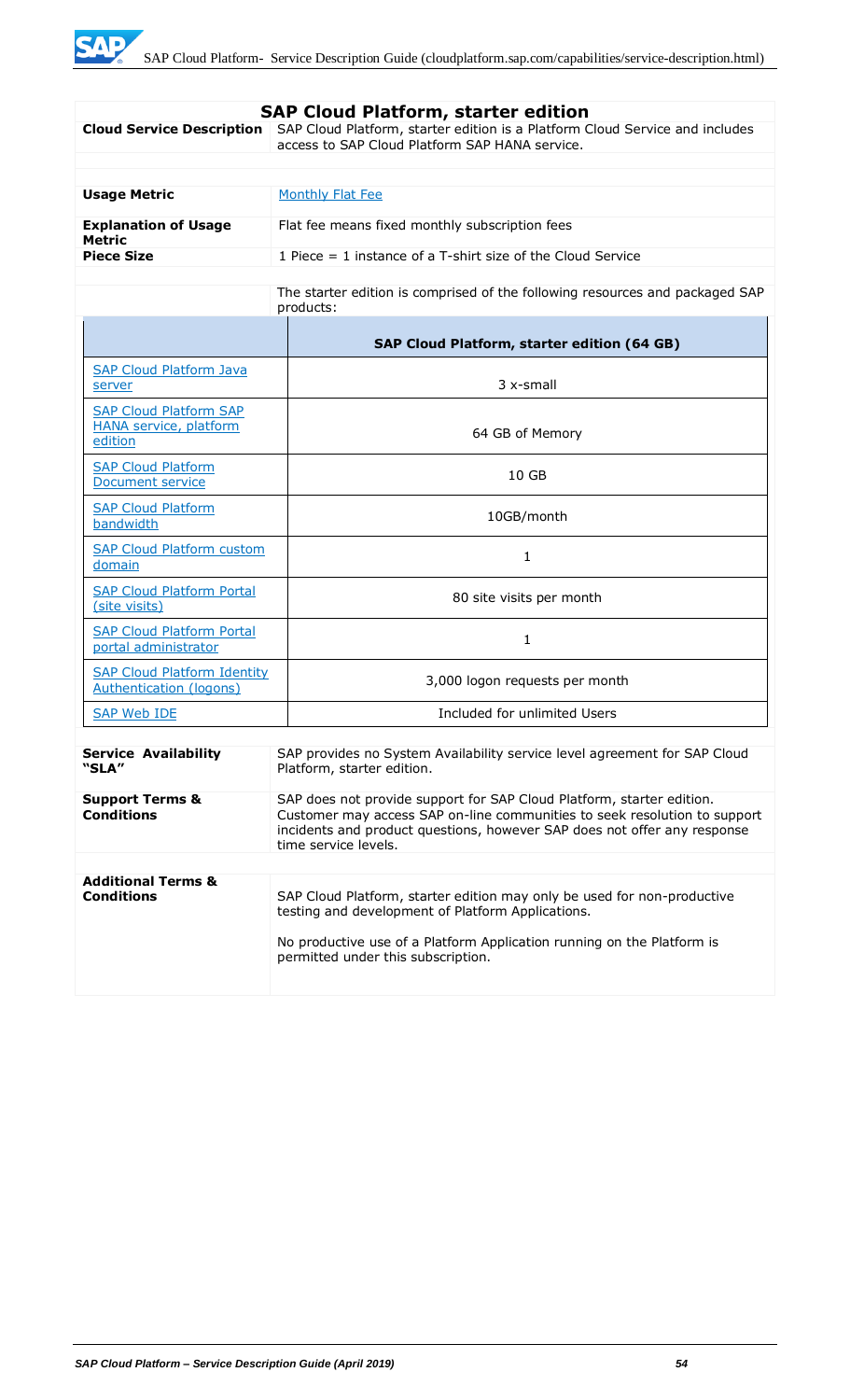# **SAP Cloud Platform, app services package, standard edition**

| <b>Cloud Service Description</b>      | SAP Cloud Platform, app services package, standard edition is a Platform<br>Cloud Service designed for creating light weight applications and extensions<br>to SAP and non-SAP applications. Additional resources for any of the Cloud<br>Services can be added to the subscription for an additional fee. |
|---------------------------------------|------------------------------------------------------------------------------------------------------------------------------------------------------------------------------------------------------------------------------------------------------------------------------------------------------------|
| <b>Usage Metric</b>                   | Monthly Flat Fee                                                                                                                                                                                                                                                                                           |
| <b>Explanation of Usage</b><br>Metric | Flat fee means fixed monthly subscription fees                                                                                                                                                                                                                                                             |
| <b>Piece Size</b>                     | 1 Piece $=$ 1 instance of standard edition                                                                                                                                                                                                                                                                 |

Available T-Shirt Sizes **The standard edition is comprised of the following resources and packaged** SAP products:

|                                                                      | standard edition                             |
|----------------------------------------------------------------------|----------------------------------------------|
| Number of Platform Applications<br>Permitted                         | Unlimited Number of Platform<br>Applications |
| <b>SAP Cloud Platform Java server</b>                                | 1 medium                                     |
| <b>SAP HANA, SAP ASE Service</b>                                     | $1x$ -small                                  |
| <b>SAP Cloud Platform SAP HANA</b><br>Service, base edition          | 64 GB                                        |
| <b>SAP Cloud Platform Document</b><br>service                        | 100 GB                                       |
| <b>SAP Cloud Platform custom</b><br>domain                           | Not included                                 |
| <b>SAP Cloud Platform Portal (site</b><br>visits)                    | 30,000 site visits per month                 |
| <b>SAP Cloud Platform Portal</b><br>administrator                    | 1.                                           |
| <b>SAP Cloud Platform Identity</b><br><b>Authentication (logons)</b> | 1,500 logon requests per<br>month            |
| <b>SAP Web IDE</b>                                                   | 5 users                                      |
| <b>SAP Cloud Platform Integration,</b><br>DI edition                 | Not Included                                 |
| <b>SAP Cloud Platform Integration,</b><br>PI edition                 | Not Included                                 |
| <b>SAP Cloud Platform API</b><br>Management                          | Not Included                                 |
| <b>SAP Cloud Platform Gamification</b>                               | Not Included                                 |
| <b>SAP Cloud Platform Build</b>                                      | 2 Users                                      |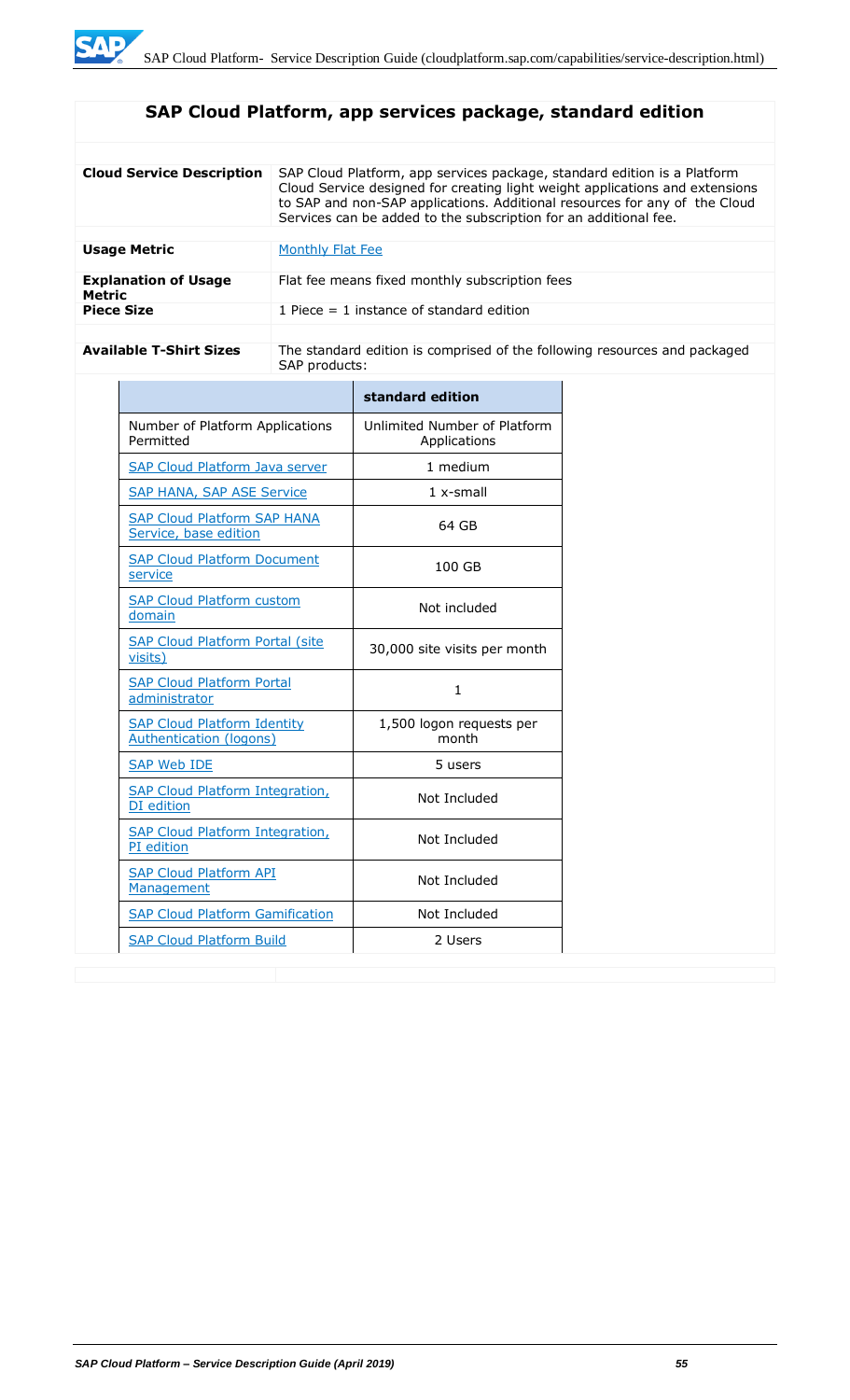|                                              | SAP Cloud Platform, app services package, professional edition                                                                                                                                                                                                                                                 |  |  |
|----------------------------------------------|----------------------------------------------------------------------------------------------------------------------------------------------------------------------------------------------------------------------------------------------------------------------------------------------------------------|--|--|
| <b>Cloud Service Description</b>             | SAP Cloud Platform, app services package, professional edition is a Platform<br>Cloud Service designed for creating light weight applications and extensions<br>to SAP and non-SAP applications. Additional resources for any of the Cloud<br>Services can be added to the subscription for an additional fee. |  |  |
|                                              |                                                                                                                                                                                                                                                                                                                |  |  |
| <b>Usage Metric</b>                          | Monthly Flat Fee                                                                                                                                                                                                                                                                                               |  |  |
| <b>Explanation of Usage</b><br><b>Metric</b> | Flat fee means fixed monthly subscription fees                                                                                                                                                                                                                                                                 |  |  |
| <b>Piece Size</b>                            | 1 Piece $=$ 1 instance of professional edition                                                                                                                                                                                                                                                                 |  |  |
|                                              |                                                                                                                                                                                                                                                                                                                |  |  |
| <b>Available T-Shirt Sizes</b>               | The professional edition is comprised of the following resources and<br>packaged SAP products:                                                                                                                                                                                                                 |  |  |

|                                                                      | professional edition                                |
|----------------------------------------------------------------------|-----------------------------------------------------|
| Number of Platform Applications<br>Permitted                         | Unlimited Number of<br><b>Platform Applications</b> |
| <b>SAP Cloud Platform Java server</b>                                | 2 medium                                            |
| <b>SAP HANA SAP ASE Service</b>                                      | 1 small                                             |
| <b>SAP Cloud Platform SAP HANA</b><br>Service, base edition          | 64 GB                                               |
| <b>SAP Cloud Platform Document</b><br>service                        | 200 GB                                              |
| <b>SAP Cloud Platform custom</b><br>domain                           | 1                                                   |
| <b>SAP Cloud Platform Portal (site)</b><br>visits)                   | 60,000 site visits per month                        |
| <b>SAP Cloud Platform Portal</b><br>administrator                    | 1                                                   |
| <b>SAP Cloud Platform Identity</b><br><b>Authentication (logons)</b> | 3,000 logon requests per<br>month                   |
| <b>SAP Web IDE</b>                                                   | 10 Users                                            |
| <b>SAP Cloud Platform Integration,</b><br>DI edition                 | Included                                            |
| <b>SAP Cloud Platform Integration,</b><br>PI edition                 | Included                                            |
| <b>SAP Cloud Platform OData</b><br>provisioning                      | Included                                            |
| <b>SAP Cloud Platform API</b><br>Management                          | Not Included                                        |
| <b>SAP Cloud Platform Gamification</b>                               | Not Included                                        |
| <b>SAP Cloud Platform Build</b>                                      | 5 Users                                             |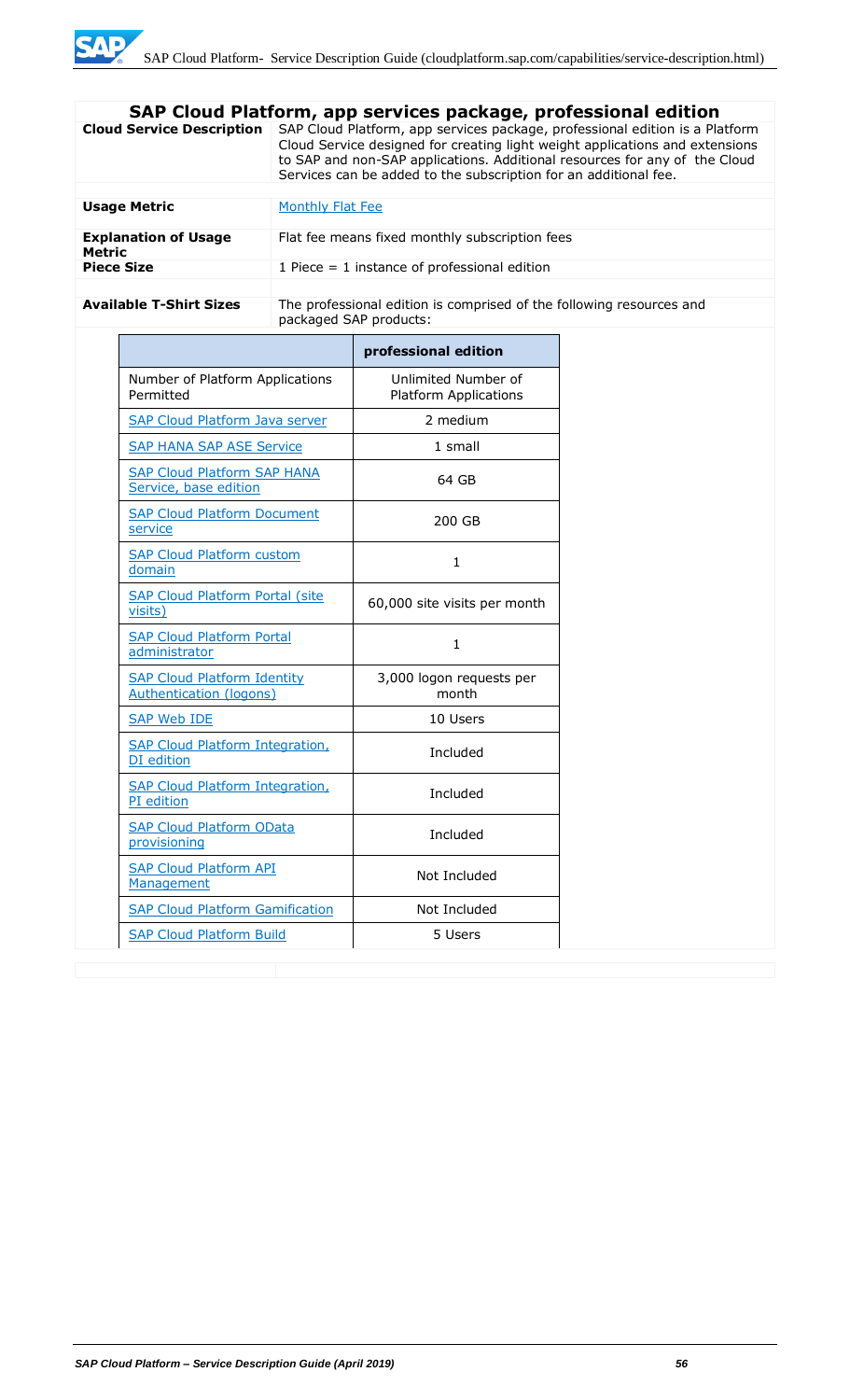|                                              | SAP Cloud Platform, app services package, premium edition                                                                                                                                                                                                                                                 |  |  |
|----------------------------------------------|-----------------------------------------------------------------------------------------------------------------------------------------------------------------------------------------------------------------------------------------------------------------------------------------------------------|--|--|
| <b>Cloud Service Description</b>             | SAP Cloud Platform, app services package, premium edition is a Platform<br>Cloud Service designed for creating light weight applications and extensions<br>to SAP and non-SAP applications. Additional resources for any of the Cloud<br>Services can be added to the subscription for an additional fee. |  |  |
|                                              |                                                                                                                                                                                                                                                                                                           |  |  |
| <b>Usage Metric</b>                          | Monthly Flat Fee                                                                                                                                                                                                                                                                                          |  |  |
| <b>Explanation of Usage</b><br><b>Metric</b> | Flat fee means fixed monthly subscription fees                                                                                                                                                                                                                                                            |  |  |
| <b>Piece Size</b>                            | 1 Piece $=$ 1 instance of premium edition                                                                                                                                                                                                                                                                 |  |  |
|                                              |                                                                                                                                                                                                                                                                                                           |  |  |
| <b>Available T-Shirt Sizes</b>               | The premium edition is comprised of the following resources and packaged<br>SAP products:                                                                                                                                                                                                                 |  |  |

|                                                                      | premium edition                                     |
|----------------------------------------------------------------------|-----------------------------------------------------|
| Number of Platform Applications<br>Permitted                         | Unlimited Number of<br><b>Platform Applications</b> |
| <b>SAP Cloud Platform Java server</b>                                | 4 medium                                            |
| <b>SAP HANA SAP ASE Service</b>                                      | 1 medium                                            |
| <b>SAP Cloud Platform SAP HANA</b><br>Service, platform edition      | 128 GB                                              |
| <b>SAP Cloud Platform Document</b><br><b>Service</b>                 | 400 GB                                              |
| <b>SAP Cloud Platform bandwidth</b>                                  | 512 GB/month                                        |
| <b>SAP Cloud Platform custom</b><br>domain                           | $\mathbf{1}$                                        |
| <b>SAP Cloud Platform Portal (site</b><br>visits)                    | 120,000 site visits / month                         |
| <b>SAP Cloud Platform Portal</b><br>administrator                    | $\mathbf{1}$                                        |
| <b>SAP Cloud Platform Identity</b><br><b>Authentication (logons)</b> | 6,000 logon requests /<br>month                     |
| <b>SAP Web IDE</b>                                                   | 10 Users                                            |
| <b>SAP Cloud Platform Integration,</b><br>DI edition                 | Included                                            |
| <b>SAP Cloud Platform Integration,</b><br>PI edition                 | Included                                            |
| <b>SAP Cloud Platform OData</b><br>provisioning                      | Included                                            |
| <b>SAP Cloud Platform API</b><br>Management                          | 1 Million API Calls / month                         |
| <b>SAP Cloud Platform Gamification</b>                               | 50,000 API Calls / month                            |
| <b>SAP Cloud Platform Build</b>                                      | 10 Users                                            |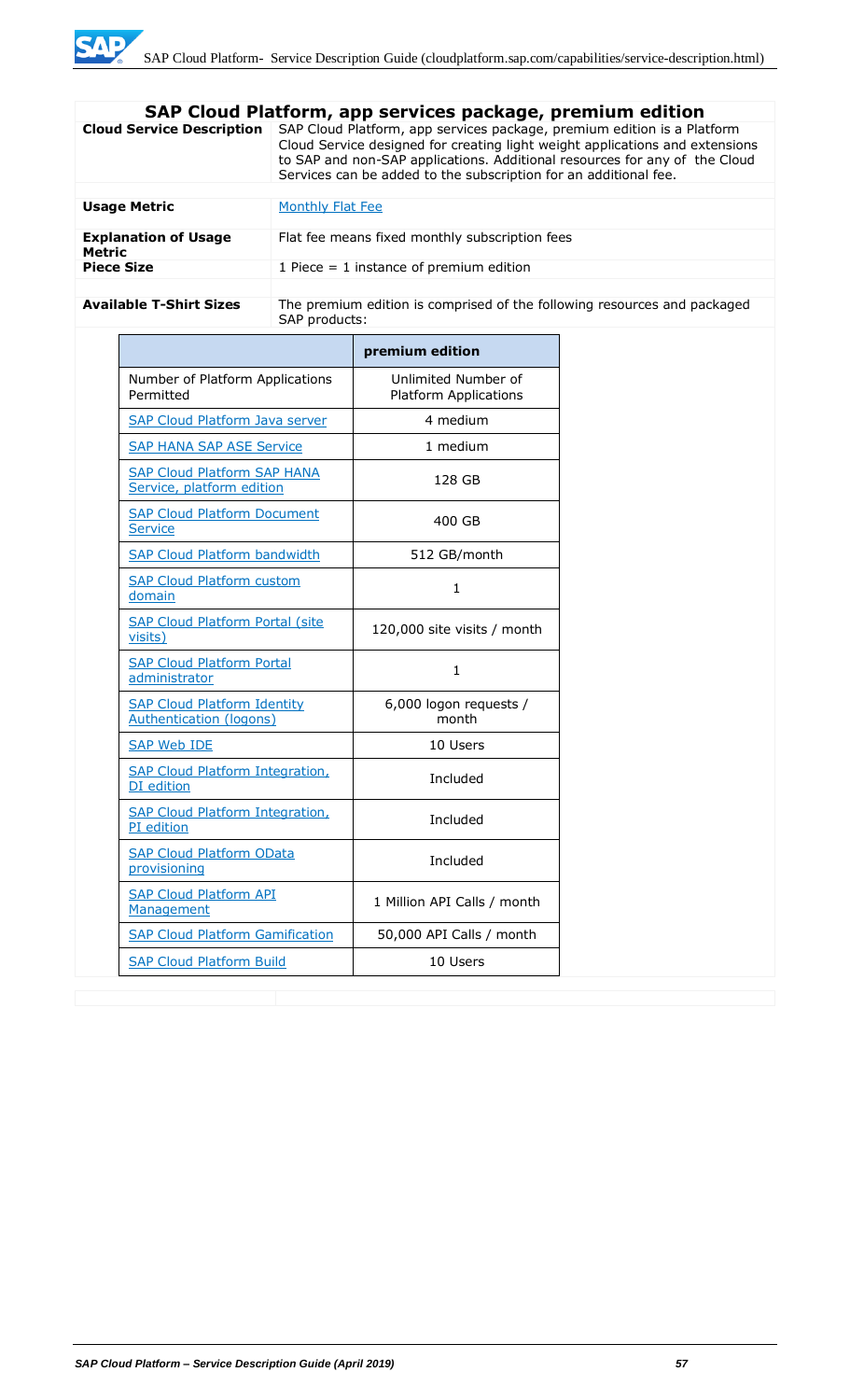

| <b>SAP Cloud Platform, free edition</b> |                                                                                                                                                                |  |
|-----------------------------------------|----------------------------------------------------------------------------------------------------------------------------------------------------------------|--|
| <b>Cloud Service Description</b>        | SAP Cloud Platform, free edition provides the resources required to<br>get started with SAP Cloud Platform and deploy a Platform<br>Application in production. |  |
|                                         |                                                                                                                                                                |  |
| <b>Usage Metric</b>                     | No subscription fee-limitations specified below                                                                                                                |  |
|                                         |                                                                                                                                                                |  |
|                                         |                                                                                                                                                                |  |
| <b>Included Cloud Services</b>          | The Cloud Package is comprised of the following Cloud Services:                                                                                                |  |

|                                                                      | <b>SAP Cloud Platform, free edition</b> |
|----------------------------------------------------------------------|-----------------------------------------|
| Number of Platform Applications Permitted                            | 1                                       |
| SAP Cloud Platform Java server                                       | 1 small                                 |
| <b>SAP Cloud Platform SAP ASE service</b>                            | 120 MB                                  |
| <b>SAP Cloud Platform Document service</b>                           | 10 <sub>GB</sub>                        |
| <b>SAP Cloud Platform bandwidth</b>                                  | $10$ GB / month                         |
| <b>SAP Cloud Platform custom domain</b>                              | 1                                       |
| <b>SAP Cloud Platform Integration</b>                                | Not included                            |
| <b>SAP Cloud Platform Portakl (site visits)</b>                      | 300 site visits / month                 |
| <b>SAP Cloud Platform Portal administrator</b>                       | 1                                       |
| <b>SAP Cloud Platform Identity Authentication</b><br>(logons)        | 30 logon requests per User / month      |
| SAP Cloud Platform, mobile service for<br>development and operations | subscription per User                   |
| <b>SAP Document Center</b>                                           | subscription per User                   |
| <b>SAP Jam Enterprise Edition</b>                                    | subscription per User                   |
| SAP Web IDE                                                          | <b>Unlimited Users</b>                  |

| <b>Service Availability "SLA"</b>        | SAP provides no System Availability service level agreement for<br>SAP Cloud Platform, free edition.                                                                                                                                                |
|------------------------------------------|-----------------------------------------------------------------------------------------------------------------------------------------------------------------------------------------------------------------------------------------------------|
| <b>Support Terms &amp; Conditions</b>    | SAP does not provide support for SAP Cloud Platform, free edition.<br>Customer may access SAP on-line communities to seek resolution<br>to support incidents and product questions, however SAP does not<br>offer any response time service levels. |
|                                          |                                                                                                                                                                                                                                                     |
| <b>Additional Terms &amp; Conditions</b> | Productive use of one (1) Platform Application running on the<br>$\bullet$<br>Platform is permitted for up to a maximum of 10 Users under<br>this subscription.                                                                                     |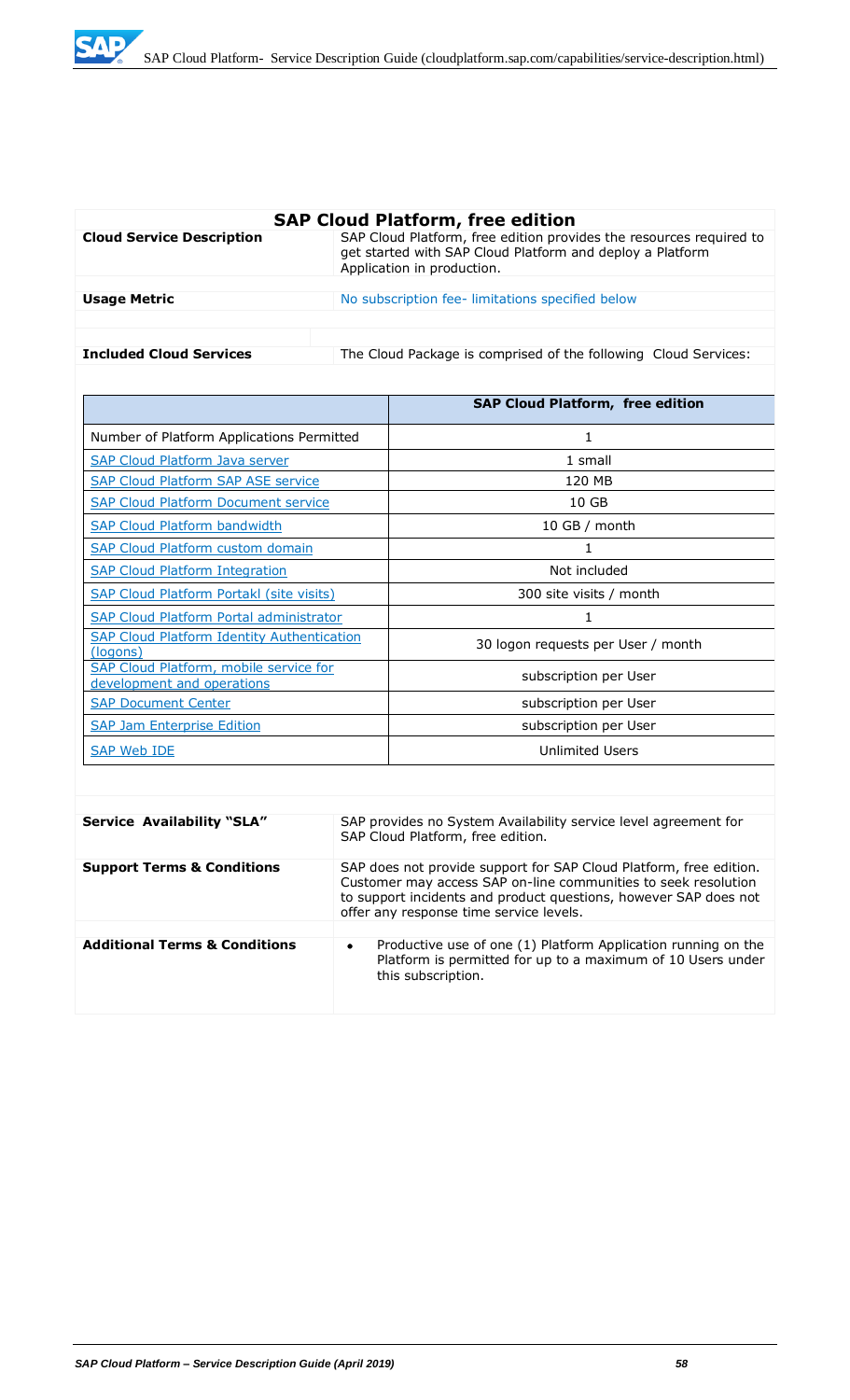

# **Cloud Credits Model Services**

The services listed here are available under Cloud Credits Model only.

| <b>SAP Fiori Cloud Foundation</b>  |                                                                                 |  |
|------------------------------------|---------------------------------------------------------------------------------|--|
| <b>Cloud Service Description</b>   | SAP Fiori Cloud Foundation provides access to<br>and support for Fiori content. |  |
| <b>Usage Metric</b>                | Monthly flat fee per piece                                                      |  |
| <b>Explanation of Usage Metric</b> | Flat fee means fixed monthly subscription fees                                  |  |

|                                                 | <b>SAP Cloud Platform Job Scheduler</b>                                                                                            |
|-------------------------------------------------|------------------------------------------------------------------------------------------------------------------------------------|
| Cloud<br><b>Service</b><br><b>Description</b>   | SAP Cloud Platform Job Scheduler service supports customers to define and<br>manage jobs that run once, or on recurring schedules. |
|                                                 |                                                                                                                                    |
| <b>Usage</b><br><b>Metric</b>                   | Job Executions                                                                                                                     |
| <b>Explanation</b><br>of Usage<br><b>Metric</b> | Job Executions are the number of jobs executed by the Cloud Service.                                                               |
| <b>Piece Size</b>                               | 1 Piece $= 10,000$ Job Executions                                                                                                  |
| <b>Additional</b><br>Terms &<br>Conditions      | FU Access is not available for the Cloud Service.<br>$\bullet$                                                                     |

|                                                   | <b>SAP Cloud Platform Transport Management</b>                                                                  |
|---------------------------------------------------|-----------------------------------------------------------------------------------------------------------------|
| Cloud<br><b>Service</b><br><b>Description</b>     | SAP Transport Management enables customers to manage the transports<br>between SAP Cloud Platform sub-accounts. |
|                                                   |                                                                                                                 |
| <b>Usage</b><br><b>Metric</b>                     | GB.                                                                                                             |
| <b>Explanation</b><br>of Usage<br><b>Metric</b>   | Gigabyte bandwidth of data uploaded to the Cloud Service per month                                              |
| <b>Piece Size</b>                                 | 1 Piece $=$ 1GB bandwidth                                                                                       |
| <b>Additional</b><br>Terms &<br><b>Conditions</b> | FU Access is not available for the Cloud Service.<br>$\bullet$                                                  |

# **SAP Cloud Platform Data Retention Manager**

| <b>Cloud Service Description</b>   | SAP Cloud Platform Data Retention Manager<br>helps the application manage the blocking and<br>deletion of data based on the residence and<br>retention rules of the data. |
|------------------------------------|---------------------------------------------------------------------------------------------------------------------------------------------------------------------------|
| <b>Usage Metric</b>                | Monthly flat fee                                                                                                                                                          |
| <b>Explanation of Usage Metric</b> | Flat fee means fixed monthly subscription fees                                                                                                                            |

|                                              | <b>Quorum on SAP Cloud Platform</b>                                                                                                                      |
|----------------------------------------------|----------------------------------------------------------------------------------------------------------------------------------------------------------|
| <b>Cloud Service</b><br><b>Description</b>   | Quorum on SAP Cloud Platform enables customers to establish or connect to<br>distributed ledger networks utilizing SAP Cloud Platform.                   |
|                                              |                                                                                                                                                          |
| <b>Usage Metric</b>                          | Monthly Flat Fee per Piece                                                                                                                               |
| <b>Explanation of</b><br><b>Usage Metric</b> | Flat Fee means fixed monthly subscription fees per Piece                                                                                                 |
| <b>Piece Size</b>                            | 1 Piece = 1 instance of a particular T-Shirt size of MultiChain on SAP Cloud<br>Platform or 1 Plan of Hyperledger Fabric or Quorum on SAP Cloud Platform |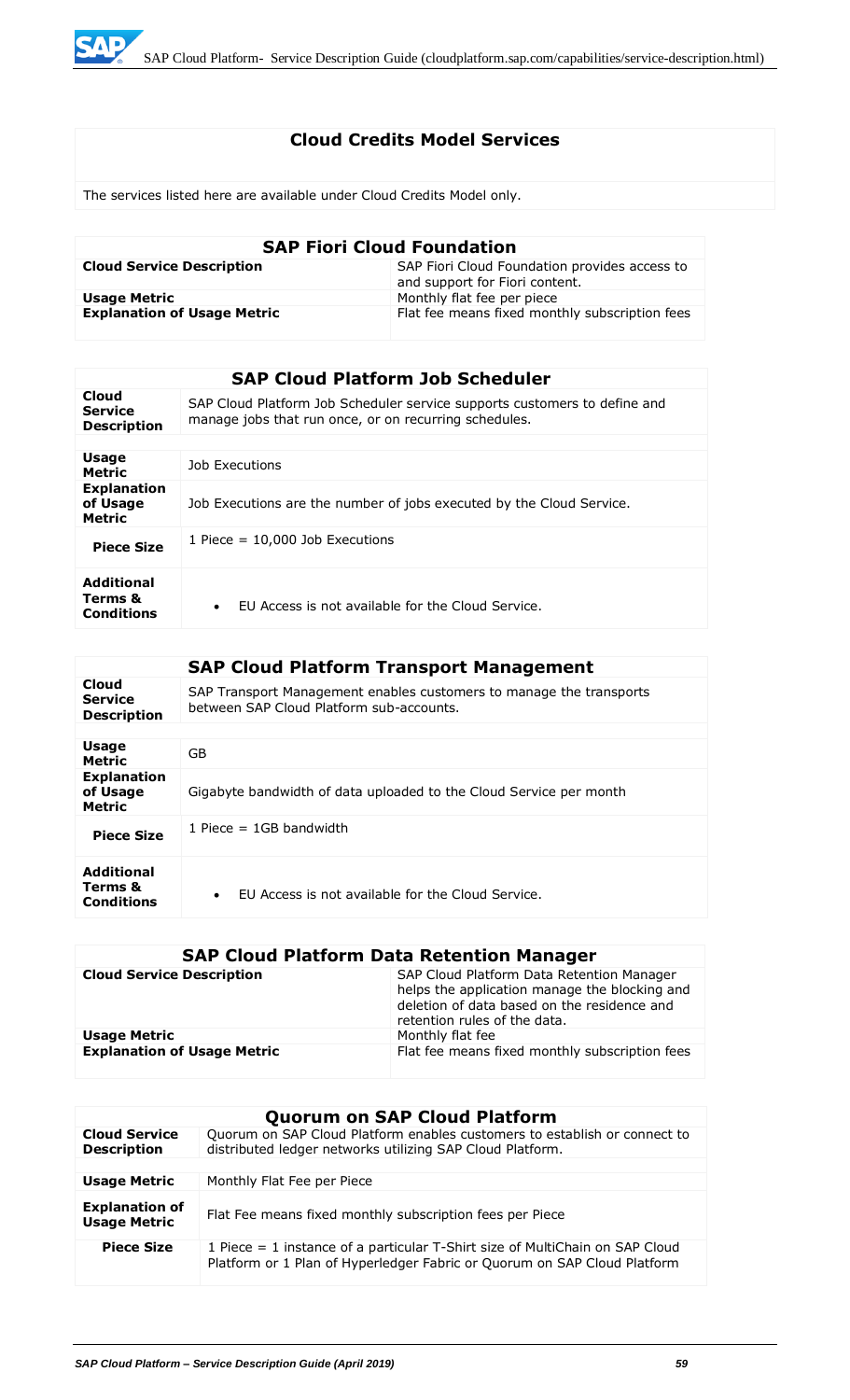

|                                                   | Available Plans                 |                                                                                                                                                                                                                                                                                                                      |
|---------------------------------------------------|---------------------------------|----------------------------------------------------------------------------------------------------------------------------------------------------------------------------------------------------------------------------------------------------------------------------------------------------------------------|
|                                                   | Plan                            | <b>Description</b>                                                                                                                                                                                                                                                                                                   |
|                                                   | dev                             | A sandbox environment with all relevant APIs for developing<br>and testing Quorum.                                                                                                                                                                                                                                   |
|                                                   | testnet                         | A Quorum node which is part of a cross company testnet<br>network and available for developing and testing distributed<br>applications only.                                                                                                                                                                         |
|                                                   | connect<br>your own<br>network  | Connect SAP business processes to a blockchain network<br>that is provisioned and operated externally.                                                                                                                                                                                                               |
| <b>Additional</b><br>Terms &<br><b>Conditions</b> | data.<br>$\bullet$<br>$\bullet$ | The Cloud Service should not be used to process or store personal<br>Customer Data is only backed up in Customer's wallet of the Cloud<br>Service. If Customer deletes Customer Data in its wallet, the data<br>will not be retrievable from the Cloud Service.<br>FU Access is not available for the Cloud Service. |

|                                              | <b>SAP Cloud Platform Credential Store</b>                                                                                                                         |
|----------------------------------------------|--------------------------------------------------------------------------------------------------------------------------------------------------------------------|
| <b>Cloud Service</b><br><b>Description</b>   | SAP Cloud Platform Credential Store provides a secure repository for<br>passwords, tokens, keys or files to the applications running on the SAP Cloud<br>Platform. |
|                                              |                                                                                                                                                                    |
| <b>Usage Metric</b>                          | Records                                                                                                                                                            |
| <b>Explanation of</b><br><b>Usage Metric</b> | Records are the number of objects processed by the Cloud Service each<br>month. For purposes of the Cloud Service, objects mean credentials.                       |
| <b>Piece Size</b>                            | 1 Piece $=$ 10 Records                                                                                                                                             |

# **SAP Web Analytics**

| Cloud<br><b>Service</b><br><b>Description</b>   | SAP Web Analytics is tool to enable Customer in the collection, reporting,<br>and analysis of website data for understanding and optimizing web usage to<br>measure organizational goals, drive strategy and help improve the user's<br>experience. |
|-------------------------------------------------|-----------------------------------------------------------------------------------------------------------------------------------------------------------------------------------------------------------------------------------------------------|
|                                                 |                                                                                                                                                                                                                                                     |
| <b>Usage</b><br>Metric                          | Records                                                                                                                                                                                                                                             |
| <b>Explanation</b><br>of Usage<br><b>Metric</b> | Records are records in the Cloud Service generated by a user interaction with a<br>web application. Each action on a web application generates a separate record.                                                                                   |
| <b>Piece Size</b>                               | 1 Piece = $10,000,000$ Records                                                                                                                                                                                                                      |
| Additional<br>Terms &<br><b>Conditions</b>      | EU Access is not available for the Cloud Service.<br>$\bullet$                                                                                                                                                                                      |
|                                                 |                                                                                                                                                                                                                                                     |

|                                                   | <b>SAP Cloud Platform Application Logging</b>                                                                                                                                                                                                                                                                                                                                                                                                     |
|---------------------------------------------------|---------------------------------------------------------------------------------------------------------------------------------------------------------------------------------------------------------------------------------------------------------------------------------------------------------------------------------------------------------------------------------------------------------------------------------------------------|
| <b>Cloud Service</b><br><b>Description</b>        | The Cloud Service enables Cloud Foundry developers to create, access, and analyze<br>application logs and container metrics in the Cloud Foundry environment.                                                                                                                                                                                                                                                                                     |
|                                                   |                                                                                                                                                                                                                                                                                                                                                                                                                                                   |
| <b>Usage Metric</b>                               | Instances per Month                                                                                                                                                                                                                                                                                                                                                                                                                               |
| <b>Explanation of</b><br><b>Usage Metric</b>      |                                                                                                                                                                                                                                                                                                                                                                                                                                                   |
| <b>Piece Size</b>                                 | 1 Piece $=$ 1 Instance, metered for hourly usage                                                                                                                                                                                                                                                                                                                                                                                                  |
| <b>Additional</b><br>Terms &<br><b>Conditions</b> | SAP Cloud Platform Application Logging, standard - Usage is limited to an ingestion<br>$\bullet$<br>rate of 250 Megabyte per hour; Maximum burst rate is 1000 Kilobyte per second;<br>Data retention is for 7 days<br>SAP Cloud Platform Application Logging, standard, large - Usage is limited to an<br>$\bullet$<br>ingestion rate of 1000 Megabyte per hour; Maximum burst rate is 2000 Kilobyte per<br>second; Data retention is for 7 days. |